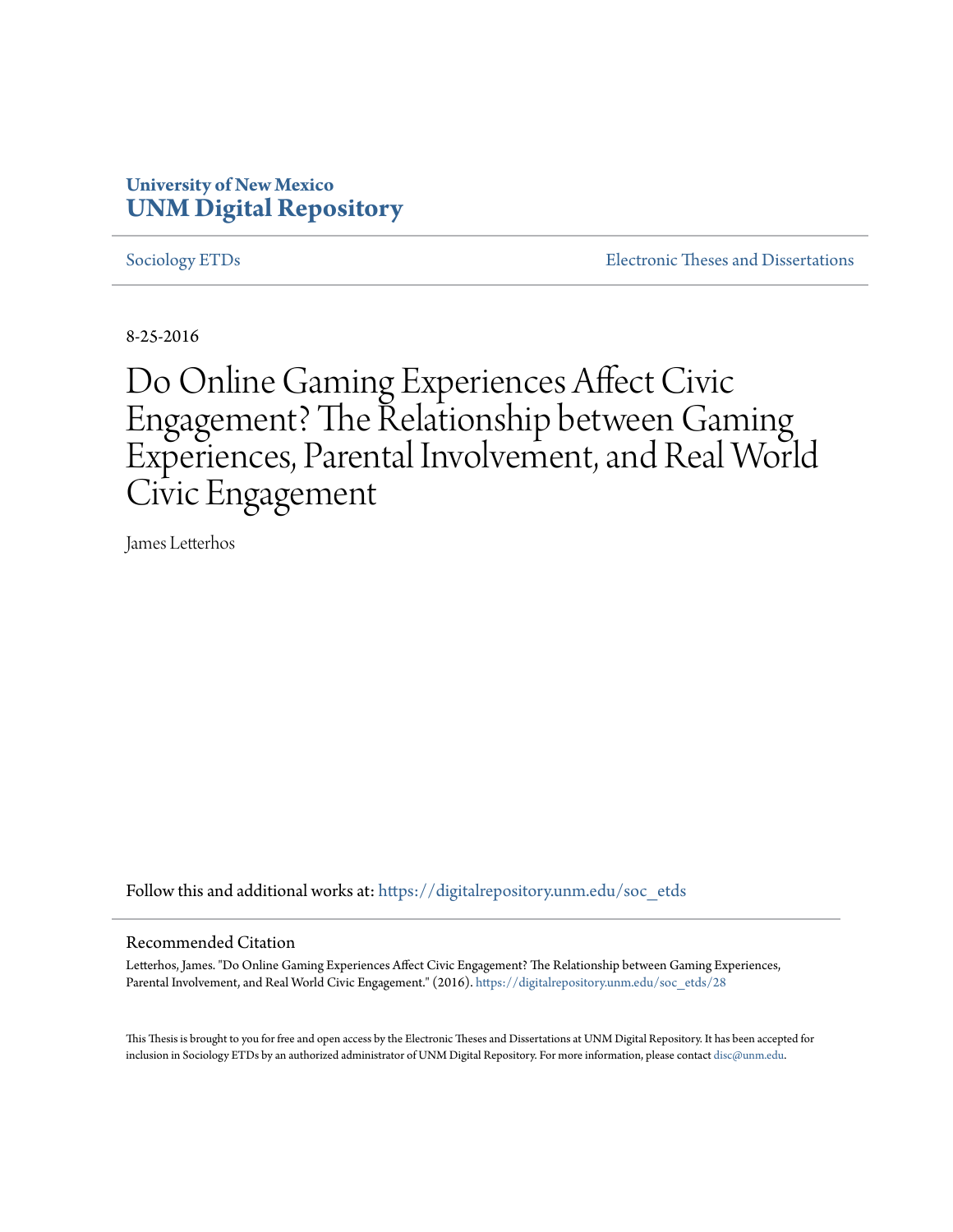#### James Letterhos

 *Candidate*

### Sociology

*Department*

This thesis is approved, and it is acceptable in quality and form for publication:

*Approved by the Thesis Committee:*

Christopher Lyons , Chairperson

Reuben Thomas

Maria Velez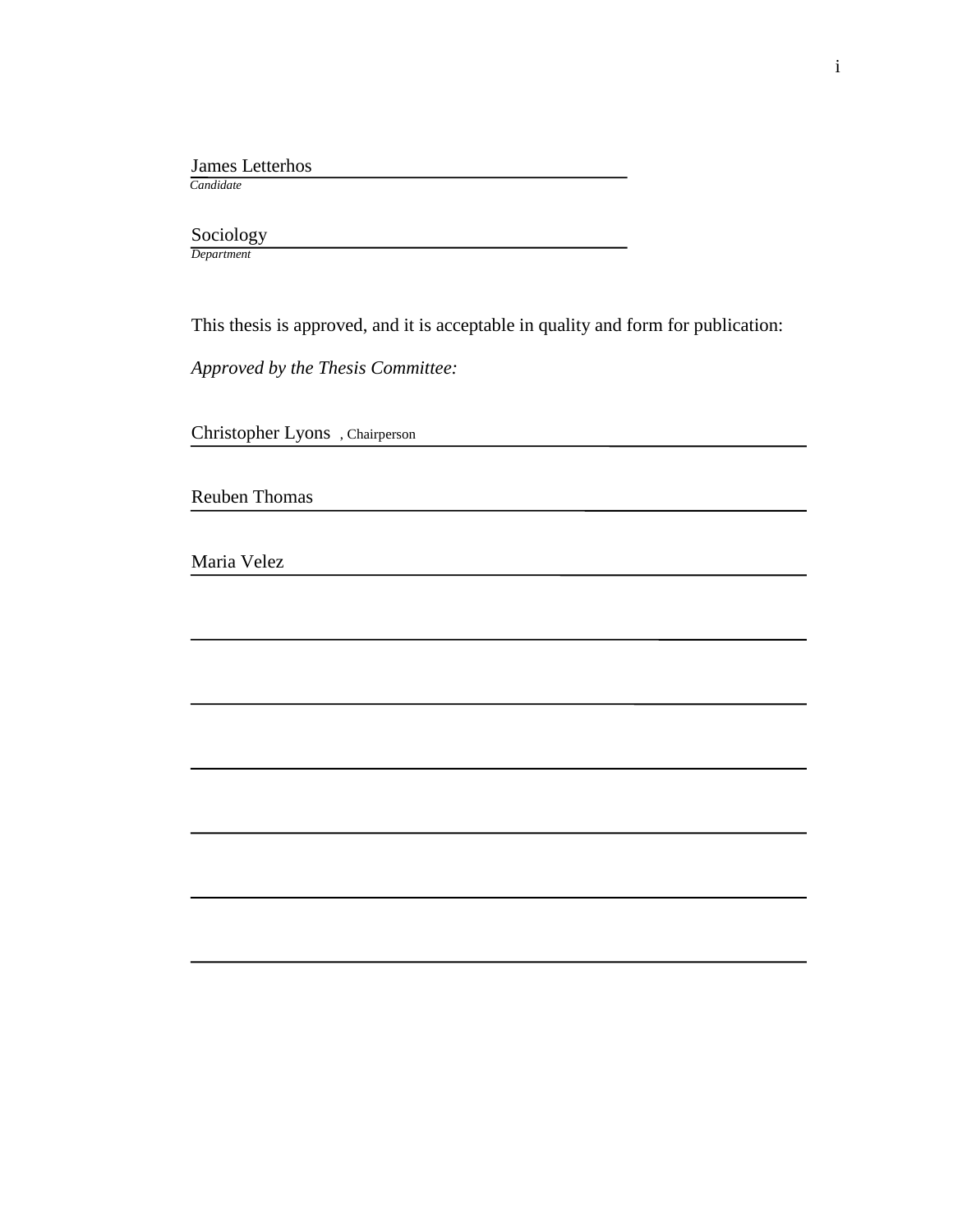### **DO ONLINE GAMING EXPERIENCES AFFECT CIVIC ENGAGEMENT? THE RELATIONSHIP BETWEEN GAMING EXPERIENCES, PARENTAL INVOLVEMENT, AND REAL WORLD CIVIC ENGAGEMENT**

**BY**

#### **JAMES LETTERHOS**

#### **PREVIOUS DEGREES BACHELOR OF ARTS IN SOCIOLOGY**

#### THESIS

Submitted in Partial Fulfillment of the Requirements for the Degree of

> **Master of Arts Sociology**

The University of New Mexico Albuquerque, New Mexico

**July, 2016**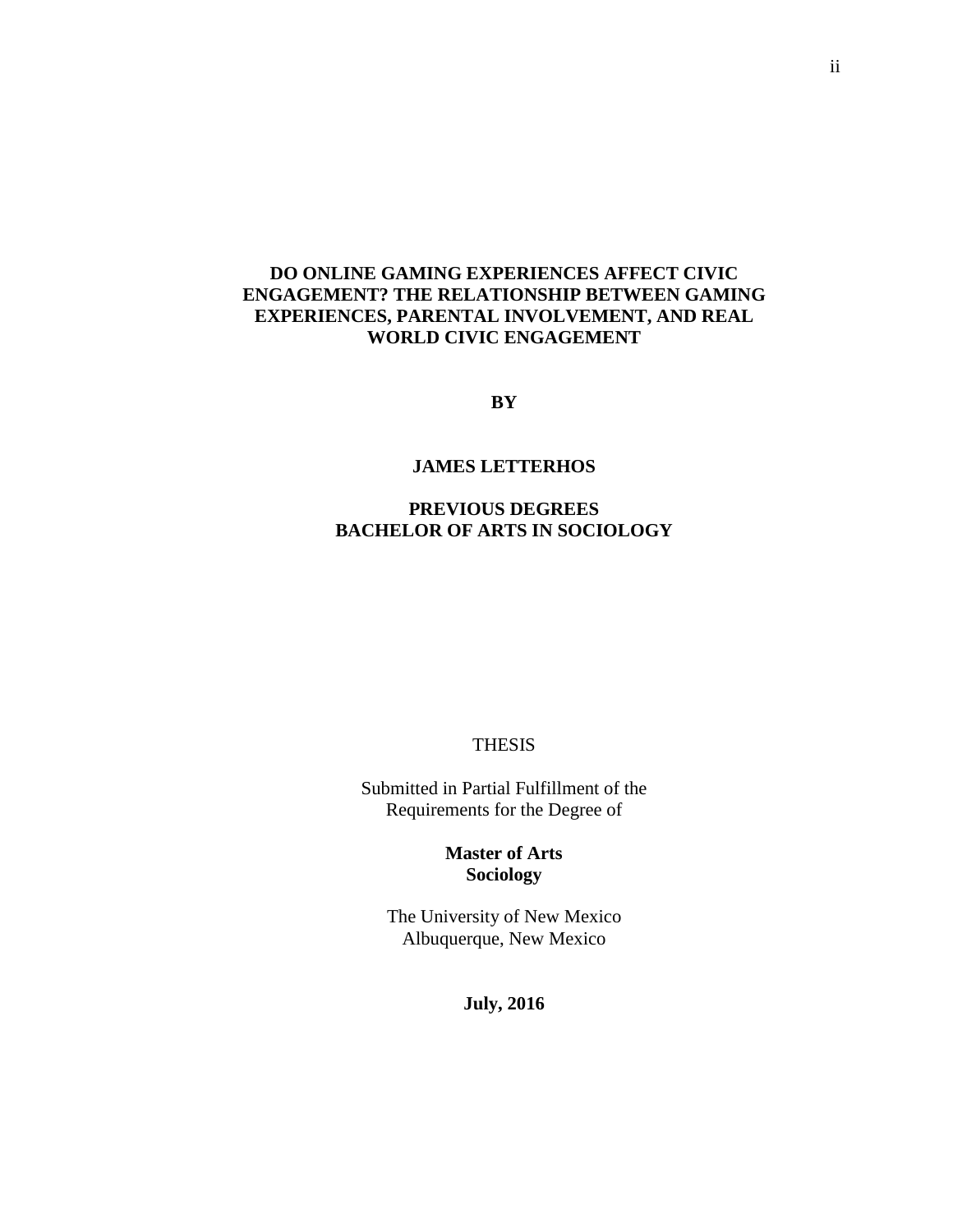### **DEDICATION**

For Dr. Robert Allan Fiala. Thank you for everything you've done for me, Bob. I couldn't have gotten this far without your support.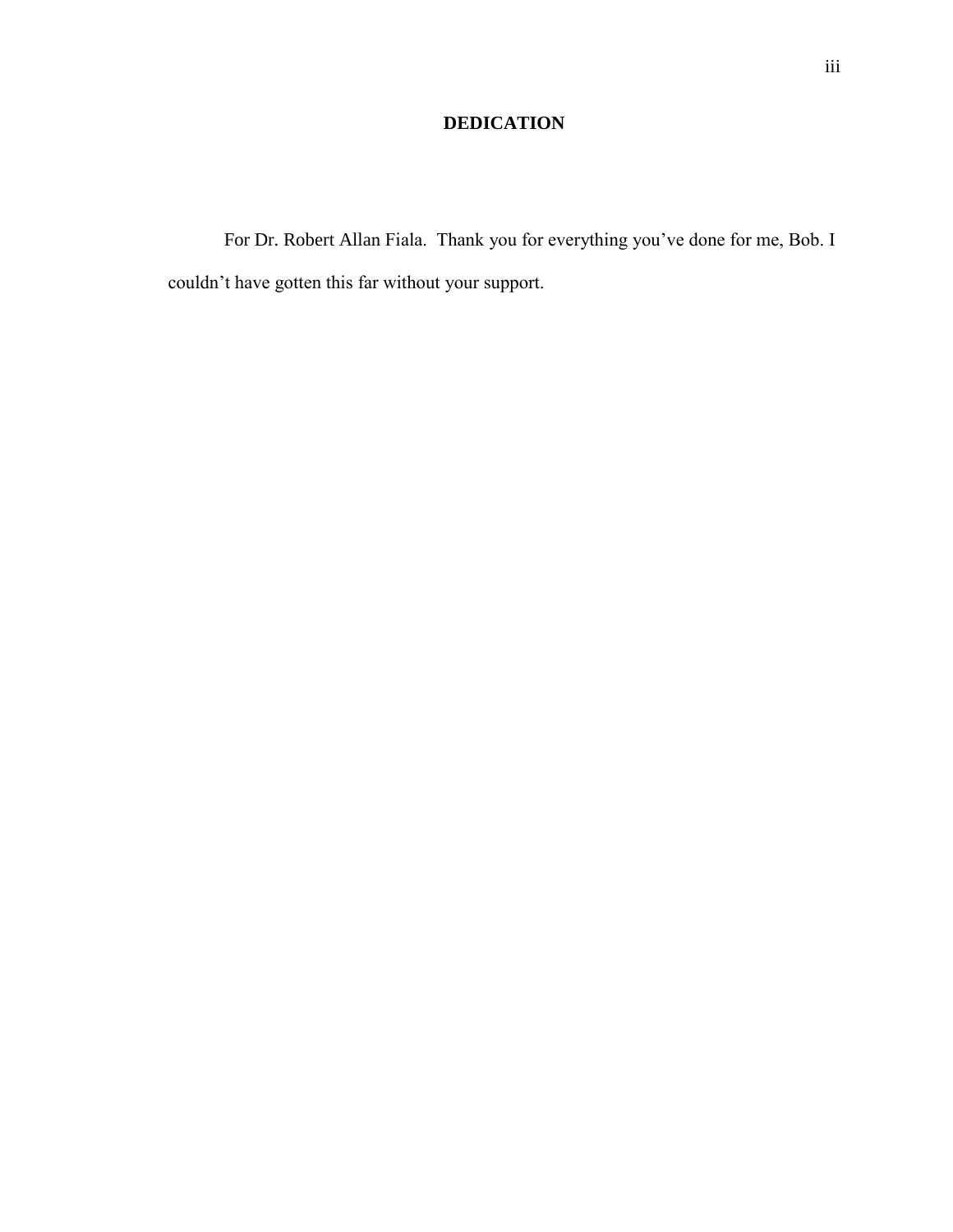#### **DO ONLINE GAMING EXPERIENCES AFFECT CIVIC ENGAGEMENT? THE RELATIONSHIP BETWEEN GAMING EXPERIENCES, PARENTAL INVOLVEMENT, AND REAL WORLD CIVIC ENGAGEMENT**

**by**

**James Letterhos**

**B.A., Sociology, University of New Mexico, 2012 M.A., Sociology, University of New Mexico, 2016**

#### **ABSTRACT**

The majority of literature that concerns itself with the effects of video games and youth focus on negative potential outcomes, like the potential for increased antisocial behavior. What's more, that literature also focuses on the content of the games themselves and not necessarily on the actions of other players within games. This study considers what happens when players witness antisocial behavior acted out by other players as well as intervention against that behavior and the role that parental involvement plays in mediating the direct effects of gaming and youth civic engagement. Weighing three differing perspectives on the relationship between video games, technology more broadly and aspects of civic engagement, this study utilizes data from a nationally representative survey using multivariate regression analyses. Those analyses highlighted positive relationships between prosocial gaming behavior and three of the five aspects of civic engagement considered across increasingly complex statistical models. These results seem to support the perspective that argues that the effects video games and their content have on youth civic engagement is contextual, in that there is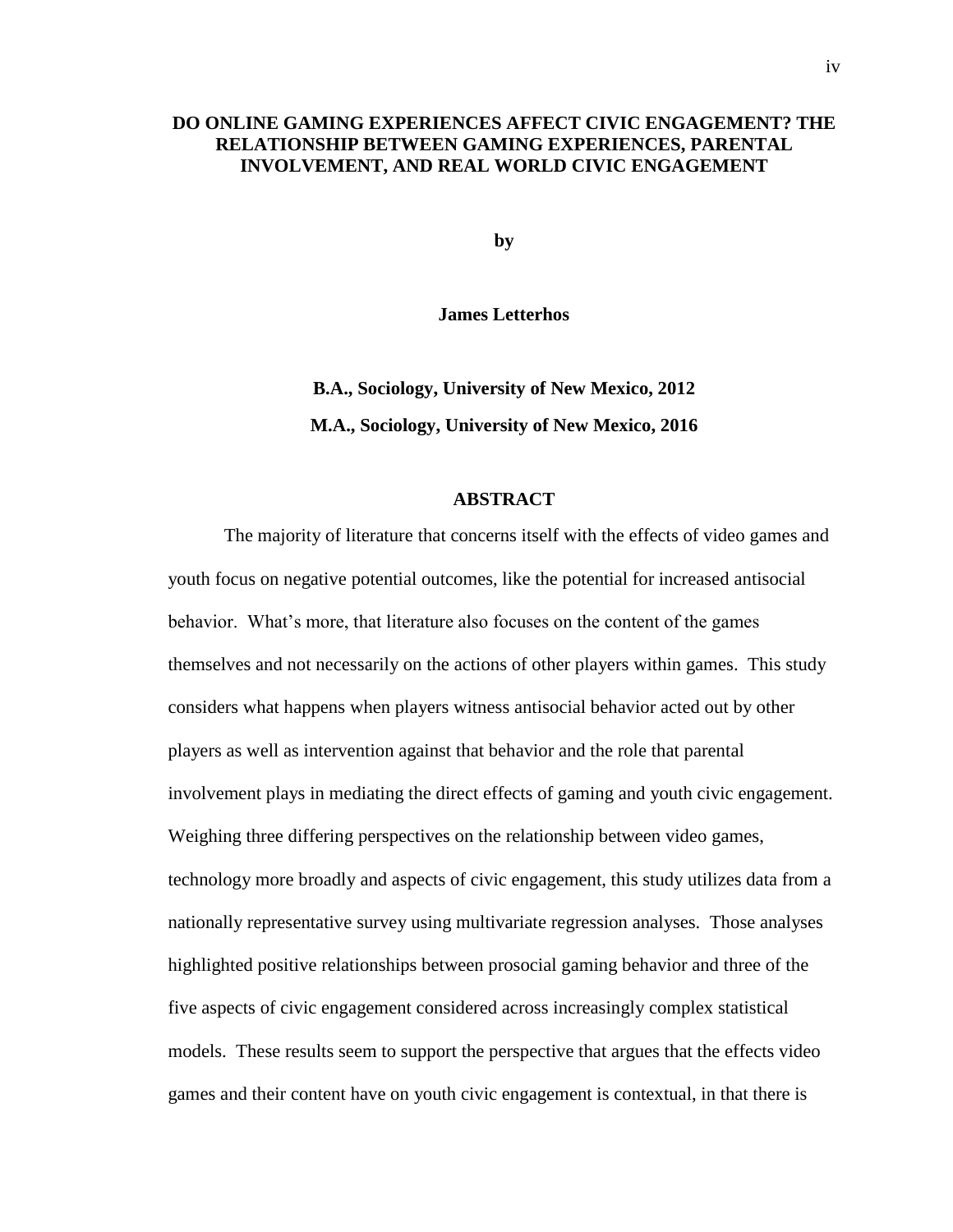room for positive relationships, and not simply negative ones. These results are discussed in a way that reframes the discussion on the nature of games and their ability to foster more than just antisocial or aggressive behavior.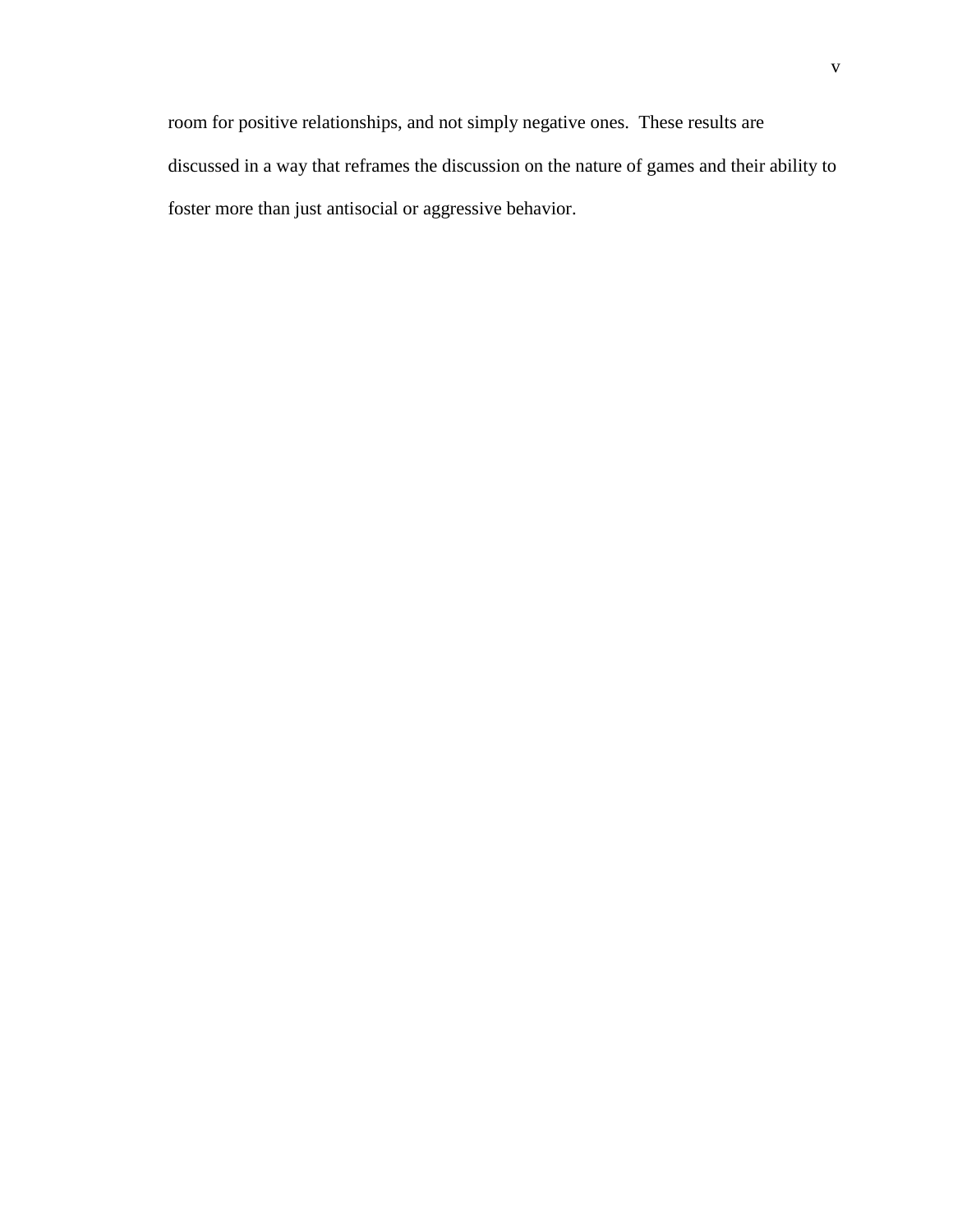### **TABLE OF CONTENTS**

| Parent Variables and Demographic Variables Affect Gameplay Variables 13 |  |
|-------------------------------------------------------------------------|--|
|                                                                         |  |
|                                                                         |  |
|                                                                         |  |
|                                                                         |  |
|                                                                         |  |
|                                                                         |  |
|                                                                         |  |
|                                                                         |  |
|                                                                         |  |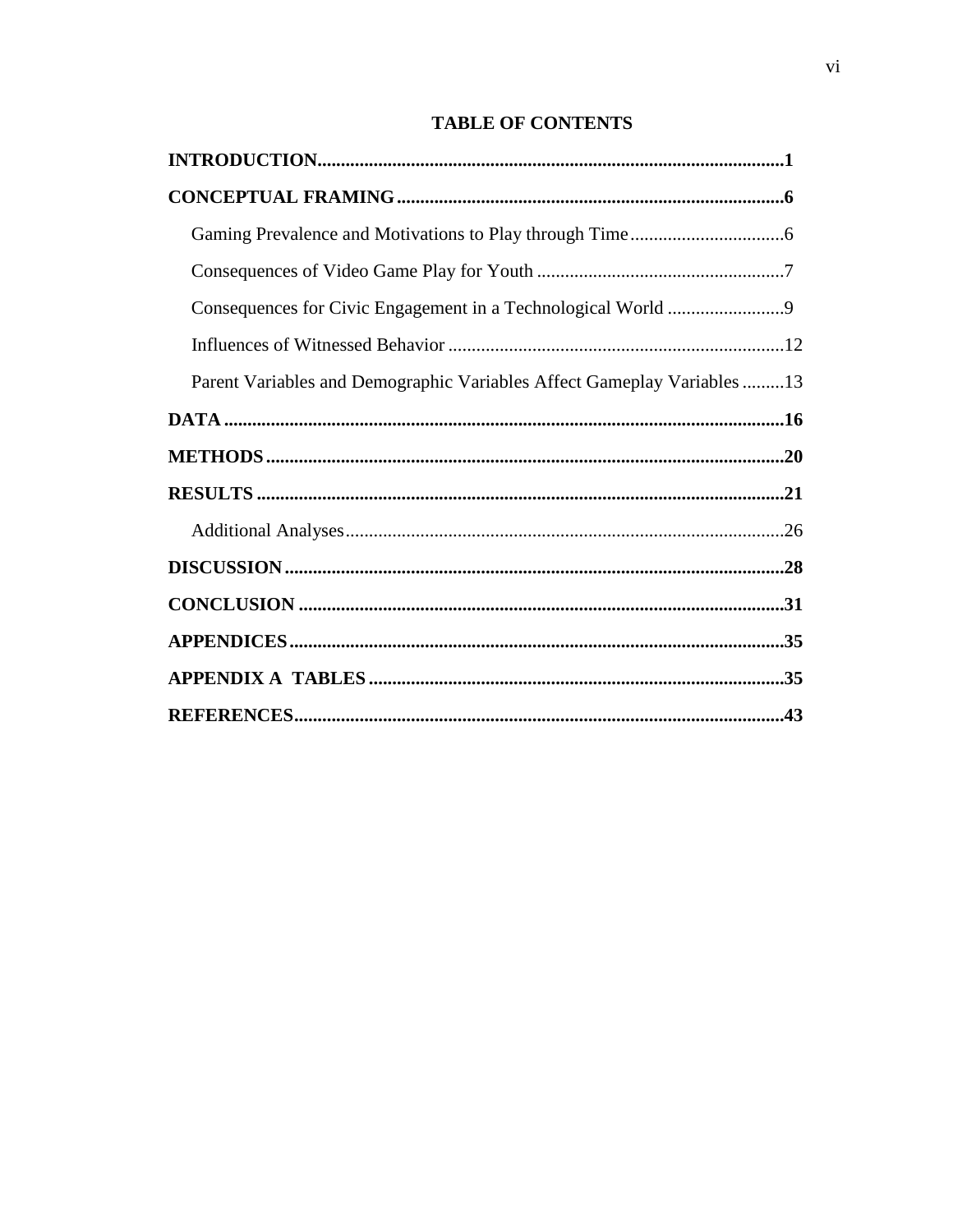### **Introduction**

Civic engagement refers to getting involved with real world problems, such as discussing those problems, organizing protests, voting for politicians that promise to fix those problems, and giving to charities or volunteering their time for those causes. While significant levels of civic engagement characterized the US in the early  $20<sup>th</sup>$  Century, the latter half of the 20<sup>th</sup> witnessed decreases in a variety of indicators of civic engagement. For instance, voting participation among American citizens, as well as the number of associations people join has steadily decreased (Kahne, Middaugh and Evans 2009; Putnam 2000). The decline in associational membership is cross-generational, meaning older people are leaving organizations and younger people are not joining as often as before.

Some scholars have posited that technological advancements are responsible for the decline in some forms of civic engagement (Putnam 2000; Collins and Freeman 2013; Gentile et al 2004). Scholars of community have long been interested in how technological advancements have transformed the way we connect with people and engage in communities (Wellman 2004). People are more able than ever to personalize their communities, picking and choosing what groups they want to be in thanks to the connecting power of the internet. Putnam (2000) makes the case that one potential reason why membership in organizations is on the decline is because of new media. The decline began around the time the television became available to purchase in the mid-1950s and continued to the present day. The advent of the internet in the 1990s provided another way for people to entertain themselves without leaving their homes. The relative ease of finding groups, like online forums and chat rooms, that cater to specific hobbies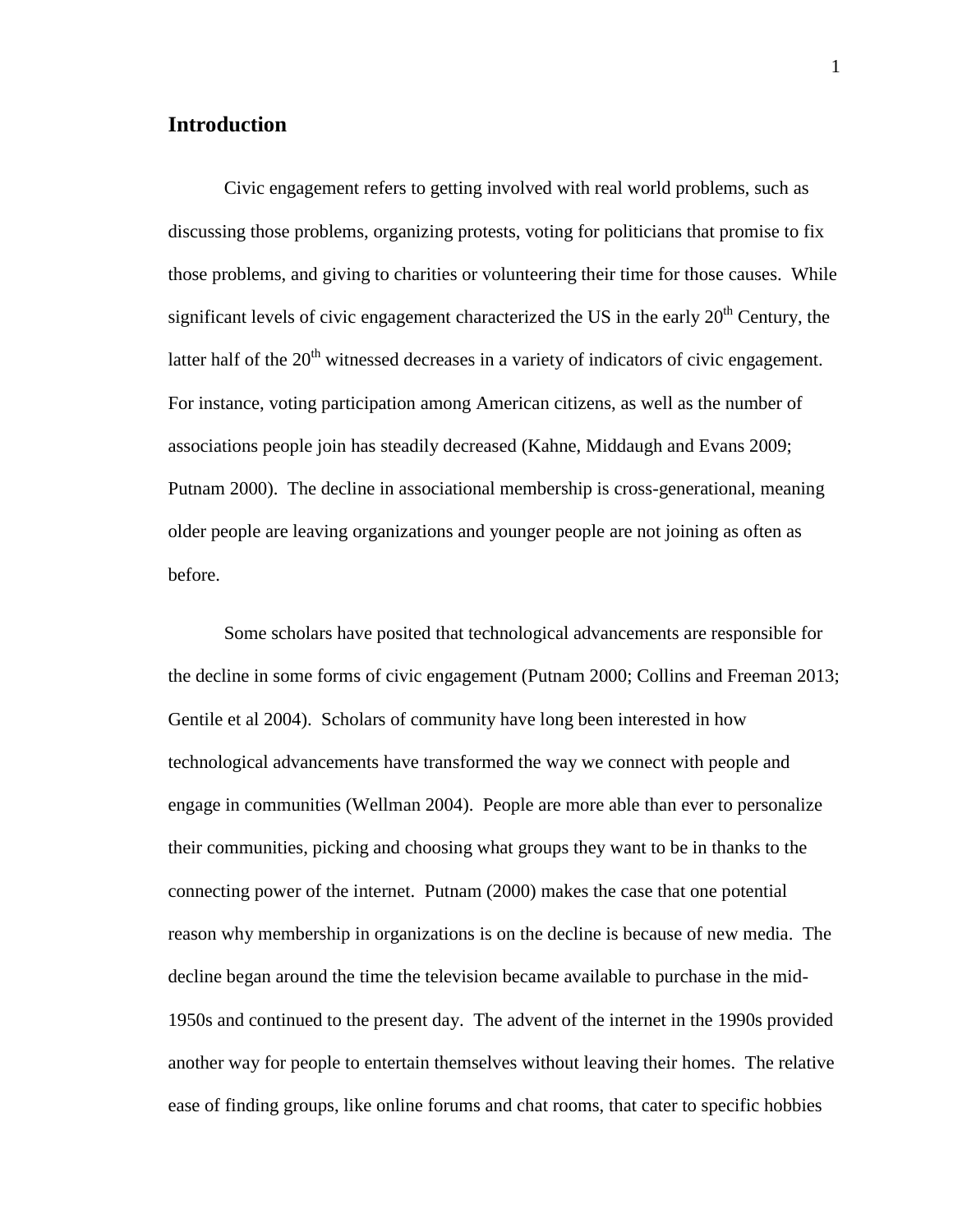and interests means people can forge ties with others that share similar interests, compared to joining associations in real life.

The internet has done more than simply give users chat rooms and forums to communicate with one another. People have used their internet connections to play games with one another since almost the beginning of the general public's ability to own personal computers through the medium of text-based adventure games. Video games have exploded in popularity, especially since the 1980s. As of 2011, 91% of youth in America play video games (Van Camp 2011). As time passed, the games have become more complex and varied, but their ability to connect players with one another has stayed largely the same. I contend that online games like *World of Warcraft*, *EverQuest*, or even *Halo* and *Call of Duty* are virtual spaces where people can forge ties like in a forum or chat room. If playing online video games is similar to real world organizations in the ability to help players forge ties, like other online communities, does online video game play influence civic engagement among youth?

There are three different perspectives to considering this question. Two imply that video gaming correlates with decreased real-world civic engagement. The first of these argues that community has not declined, but has simply moved online, in favor of virtual forums and chat rooms (Putnam 2000). Before technology enabled massive and convenient communication the world over, people joined organizations like social clubs and bowling leagues in their community. Putnam (2000) suggests that people join organizations to gain social capital. The choice of organizations for a specific hobby might be limited in certain communities, and the opportunities to gain social capital were correspondingly diminished. Once mass communication and technology, like the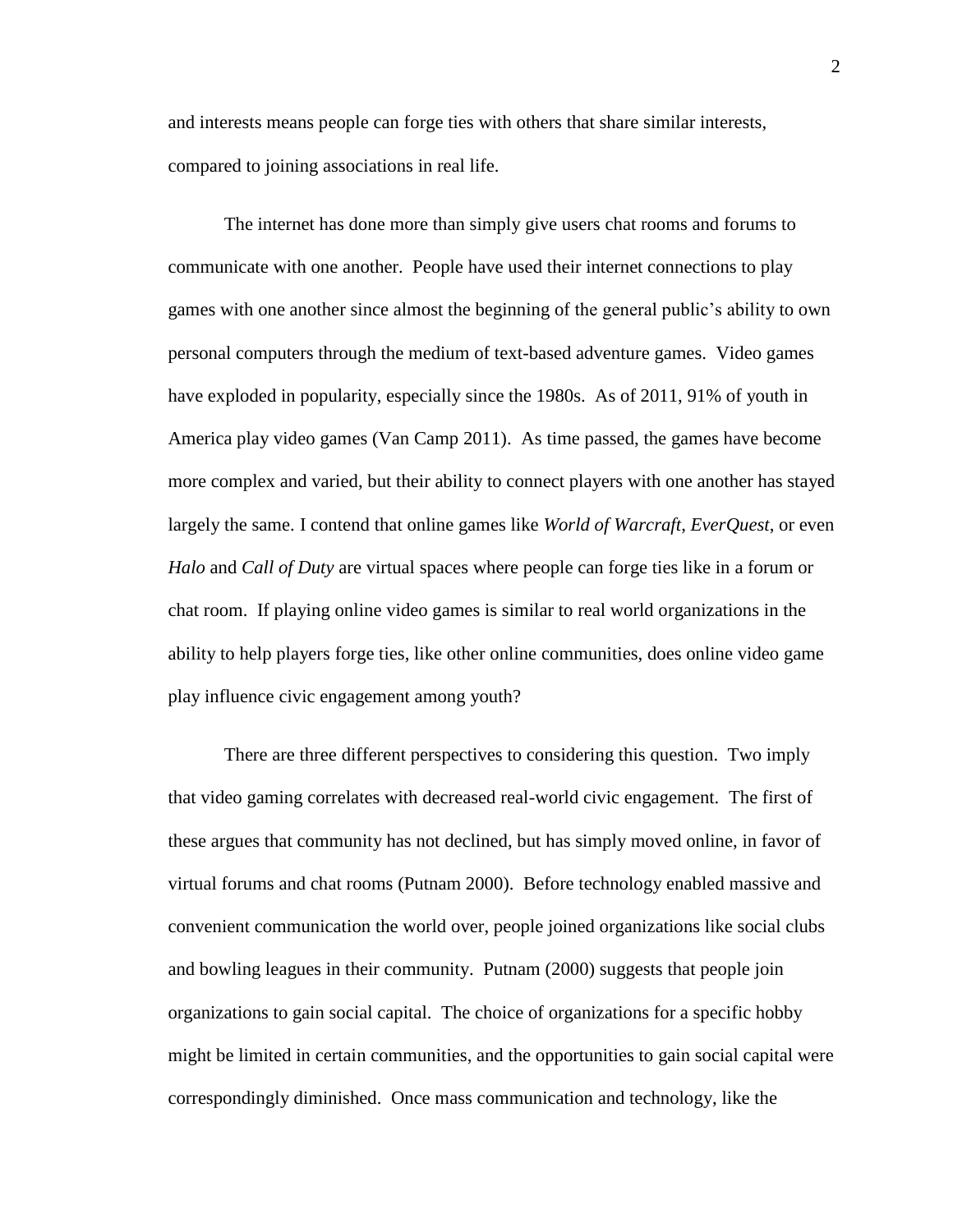internet, became accessible, people could find communities of people in chat rooms and on forums that were specifically for a hobby or set of hobbies. These online opportunities for social capital, suggests Putnam (2000), far outweighed the real life opportunities and, as a result, contributed to the lower organization membership rates in late modernity. Video games are similar in their potential for social capital, and players might abandon civic opportunities in real life in favor of these virtual opportunities.

The second perspective holds that an entire generation is becoming less civically engaged, and in certain circumstances antisocial, because of electronic media (Ferguson, 2014). There is concern from research that video games have too much violent content, and expose players to antisocial behaviors they would not otherwise have been exposed to (Anderson 2004; Ferguson 2014; Funk et al 2004). Current popular opinion also worries that because of video games we may be losing a generation of people to virtual worlds that cut them off from the people around them (Ferguson 2014). The fervent discussion about video games being responsible for school shootings and mass murders has created a moral panic where video games are constructed as the chief factor that turns people away from positive social engagement (Mears 2011; Savage 2011). The resulting antisocial drift that video games elicit created a potentially dangerous class of people, with no real ties to those around them.

The third perspective disagrees with defining technology outright as detrimental to normative and prosocial behaviors. Research has found that the effect video games have on players is contextual (Durkin and Barber 2002; Gentile and Gentile 2008; Ferguson 2010; Ferguson and Kilburn 2010). Video games can be used to increase dexterity, coordination, critical thinking, and gaming provide players with a platform to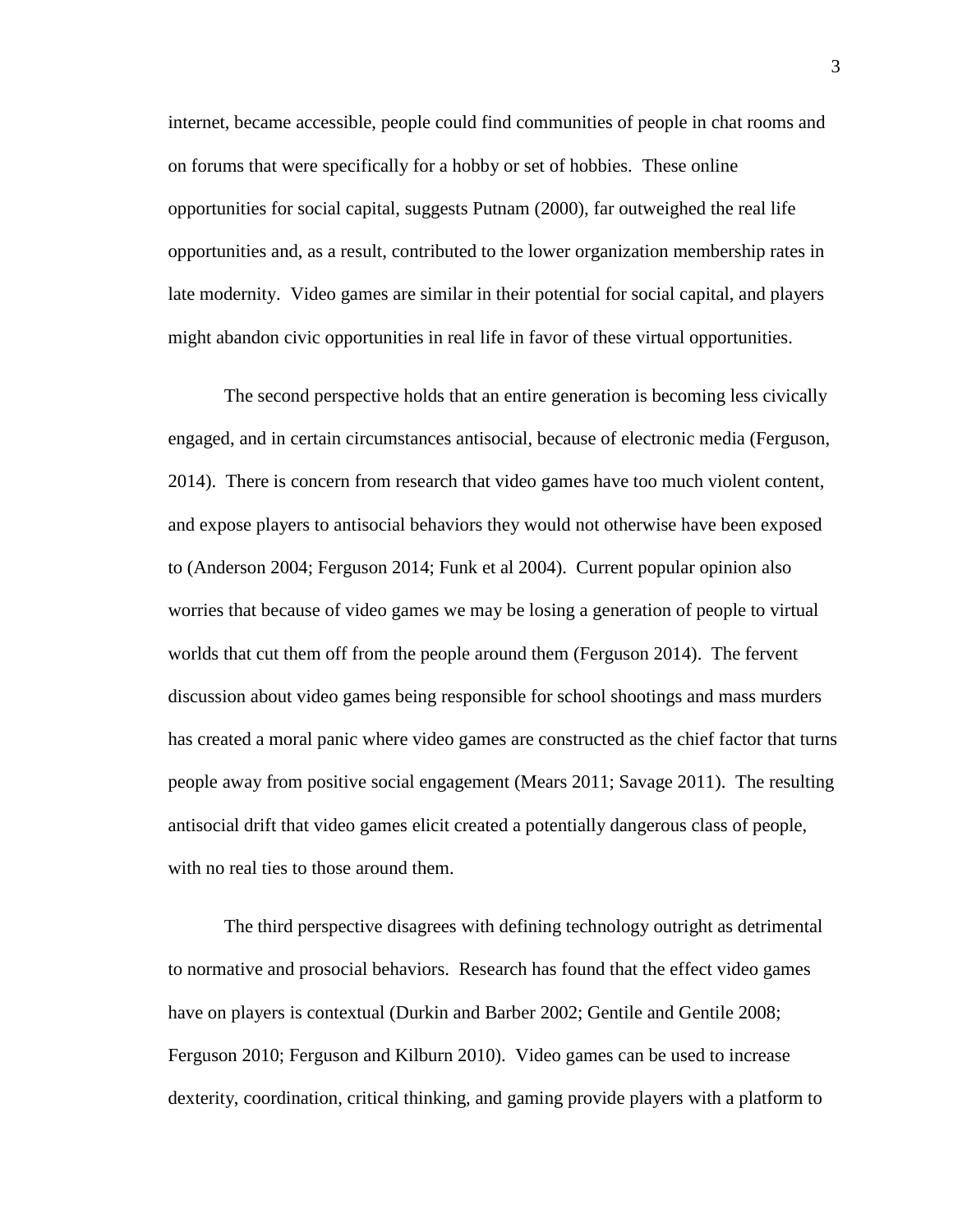socially engage with other players (Durkin and Barber 2002; Ferguson 2010). Video games can also be used as teachers to motivate players to acquire and master skills (Gentile and Gentile 2008). This perspective implies that there is a positive relationship between witnessing and engaging in prosocial gaming behavior and real-world civic engagement, just as there is an inverse relationship between witnessing and engaging in antisocial behavior and real-world civic engagement. That is, the relationship between gaming and civic engagement depends on the content of the gaming experiences.

Despite increasing interest in the consequences of video games for youth, little research has attempted to adjudicate between these three perspectives. Consequently, we do not know for certain that video games are actually drawing people away from society just to get lost in virtual spaces with no ties to real people. The internet and video games have become ubiquitous in modernity, so what happens to community when the way youth communicate and spend leisure time transforms?

To address these questions, I use unique survey data collected by the Pew Institute in 2008 on teens and their game play experiences, habits, and civic experiences. Youth are the subjects here because the above perspectives assert that violent content experienced in games push young people away from prosocial activities. I build on previous research on the relationship between playing video games and civic engagement in two ways. First, whereas previous work has focused almost exclusively on one aspect of video gaming—time spent playing video games—I address additional aspects of the gaming experience that might influence civic engagement including how players interact with each other within games, players' prosocial and antisocial behavior online, specifically does witnessing antisocial and racist behavior online have a relationship with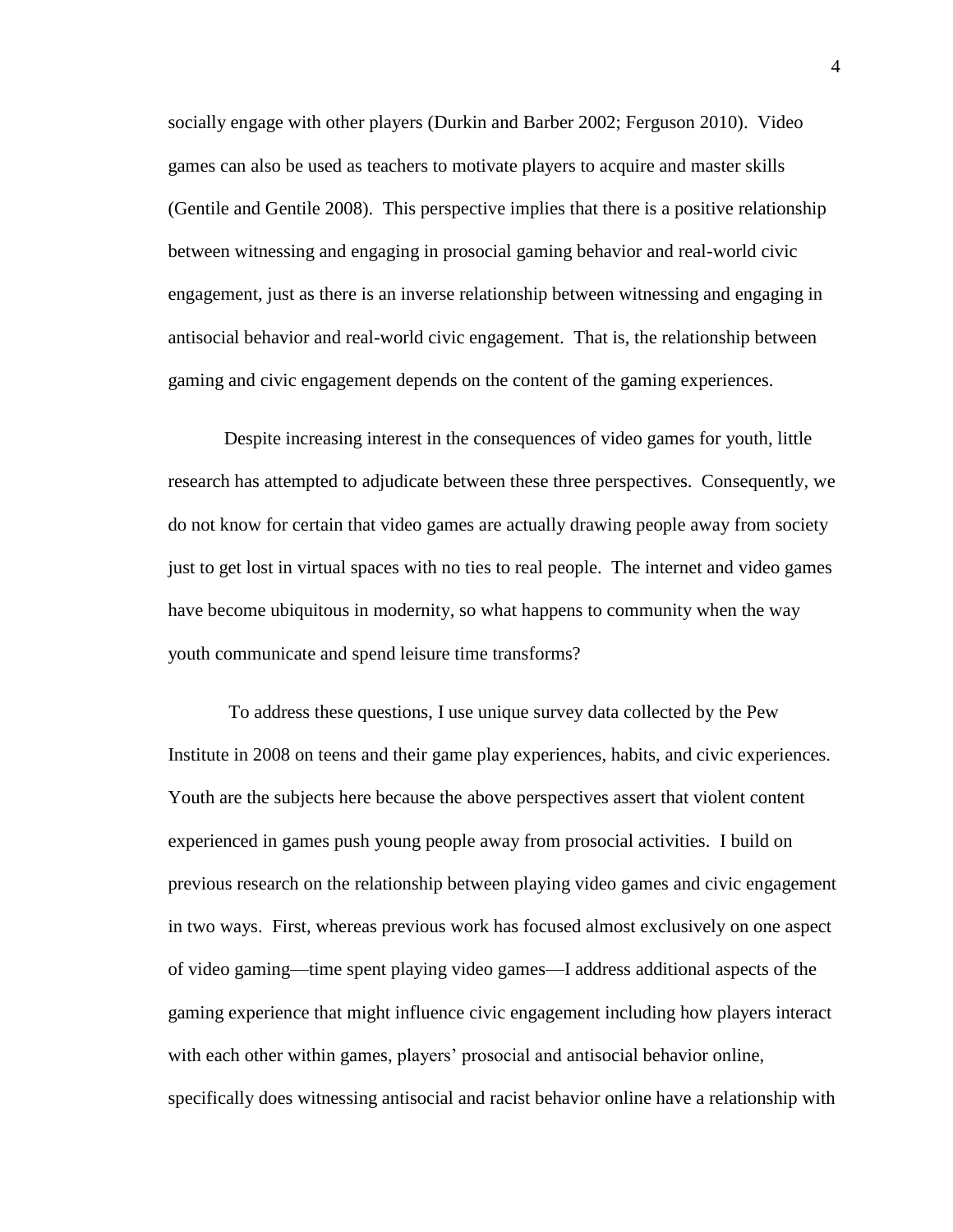decreased real world civic engagement. Second, I will also assess statistical interactions between video game experiences and a potential mediating variable, how involved players' parents are in what and how much they play.

If online prosocial behavior – like respondents helping or guiding other players, or respondents witnessing intervention against racist and aggressive behavior by others online – is found to have a positive relationship with real-world civic engagement, then a contextual approach to the nature of gaming would be supported. Conversely, if antisocial online behavior – like respondents hacking games or creating mods to give themselves unfair advantages, or witnessing racist and aggressive behavior by others online – is found to have a negative relationship with respondent civic engagement, then the moral panic argument outlined by Ferguson (2014) is supported. Finally, if either prosocial or antisocial online behavior have negative relationships with civic engagement outcomes, then Putnam's (2000) argument is more appropriate.

In the following sections I begin by outlining the prevalence of video gaming through time and some research on the motivations of game players in general to provide context for the study. Next I review previous research and theoretical literature on the consequences of gaming to situate the current study in the larger discussion on civic engagement, youth, and video game play, specifically Putnam's assertion that civic engagement opportunities could have moved online, the motivating power of the internet, and research from Psychology and Communication on video games and teens. I then outline my research questions, data, and analytical strategy before discussing my findings and conclusions.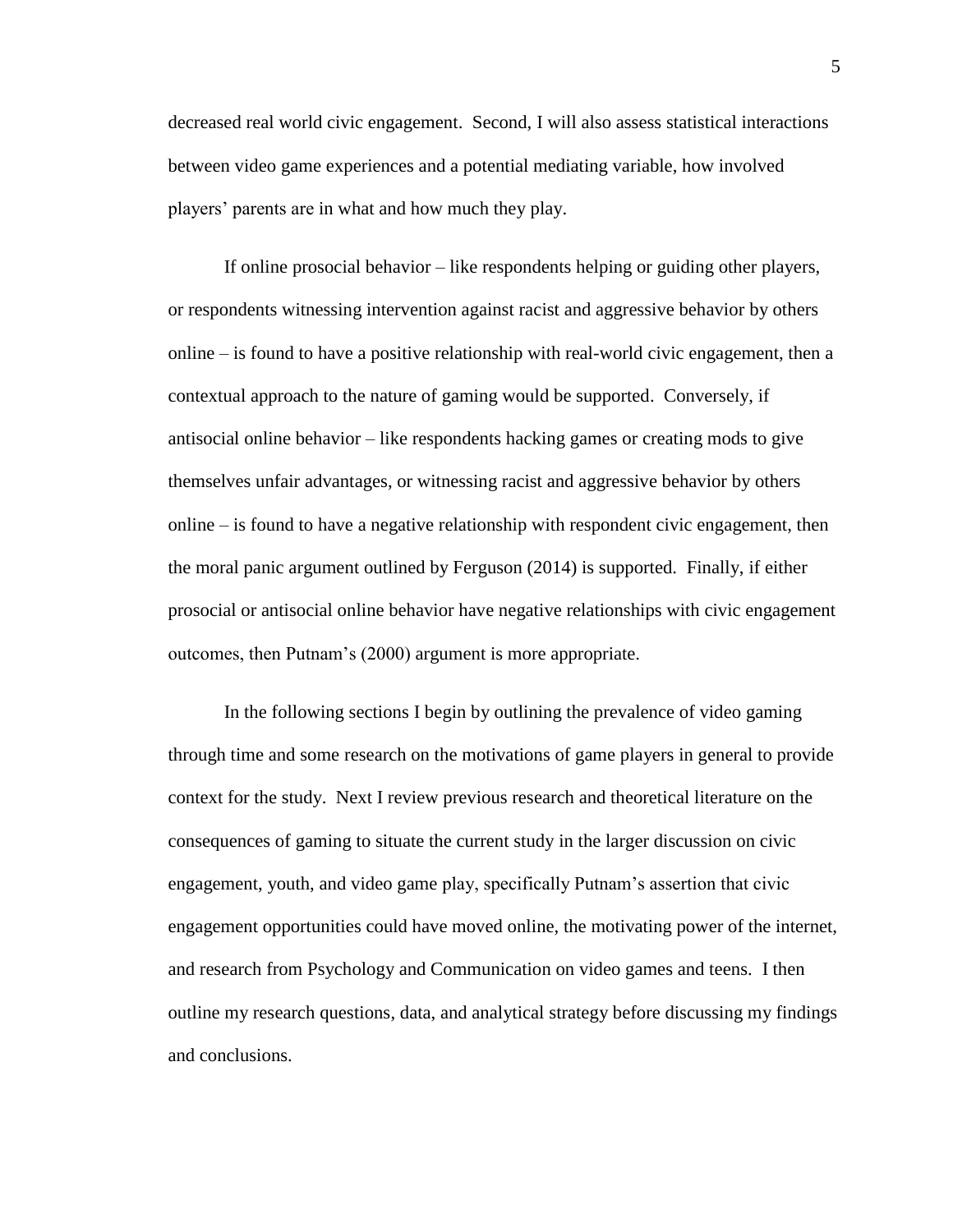#### **Conceptual Framing**

#### **Gaming Prevalence and Motivations to Play through Time**

The profile for an average game player (gamer) has changed drastically since the advent of video games in the 1980s. When video games were gaining popularity, the average gamer tended to be younger, male, and was usually white (McClure and Mears 1984). The average gamer was also interested in competitive activities, science fiction, and enjoyed movies more than other people, as well as reading (1984). McClure and Mears (1984) also suggest that the average gamer was "brighter" (276) than the average person. As time has passed, more people of all ages, classes and sexes have started to play games (Williams, Yee and Caplan 2008; Yee 2006)

Video games have exploded in popularity since the 1980s with the release of home consoles, advances in technology making video games more affordable, and increasingly more genres of games to play. Since the meteoric rise in popularity, more diverse people play games, and as a result the race, class, and gender makeup of player bases are more heterogeneous, (Griffiths, Davies and Chappell 2004; Caplan and Yee 2008; Yee 2006). Griffiths, Davies, and Chappell (2004) found that the younger the player, the more hours they spend in-game per week, which exposes them to more content from the game itself, but also to other players.

Research indicates that players are more able to form both platonic and romantic social ties as they spend more time in games (Cole and Griffiths 2007; Yee 2006). On the whole, players who make friends through the game environment report that they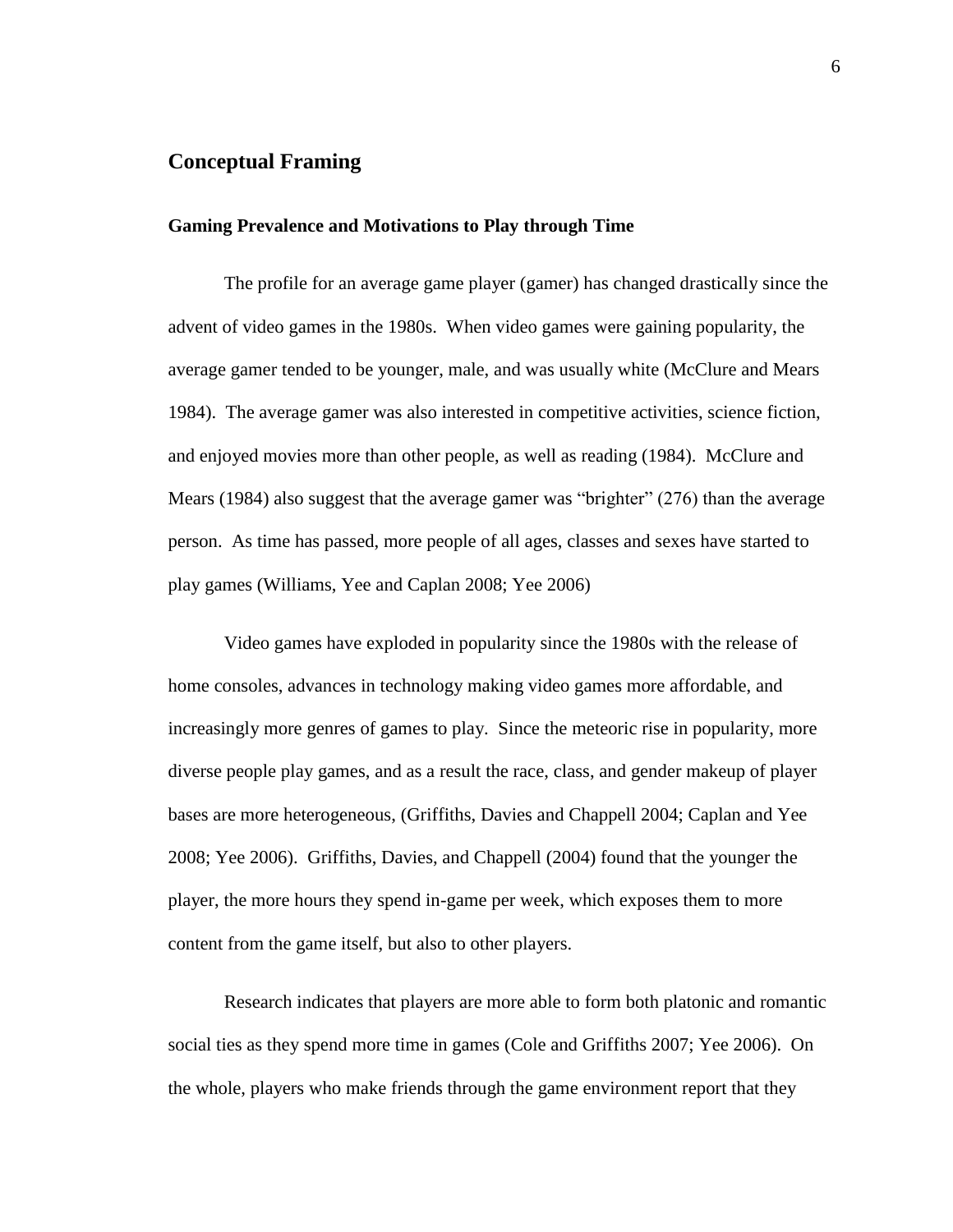create stronger bonds than they do with their real life friends, with online friends knowing secrets about players their real life friends do not (Cole and Griffiths 2007; Yee 2006). If players are investing more time online it might be a reason why they are pulling away from civic life.

#### **Consequences of Video Game Play for Youth**

The literature across the different social sciences disagrees on the broad consequences of video games for children and adolescents. The majority of researchers, particularly in psychology, suggest that video games have harmful effects on people, particularly children, but in the field of communication there is still dissent. The reasons behind this dissent are valid and well argued. I outline both positions below.

Since the media began linking violent video game play to school shootings and murders, the social sciences have attempted to discern the true effect video games have on children and adolescents. Some studies have found that video games do indeed cause an increase in aggressive behaviors and responses (Anderson 2004).

Yet, research on the consequences of playing video games concerns itself with not only the behavioral outcomes, but also the symptoms that come along with more aggressive behaviors to establish a causal link. The more young people play video games, the more likely they are to feel comfortable with aggressive actions and behaviors (Uhlmann and Swanson 2004). Young players are more likely to learn aggressive cognitions, and players who play violent games frequently are, over time, more likely to learn more aggressive cognitions more quickly than players who do not (Gentile and Gentile 2008). Violent video games are not only structured to teach game mechanics, but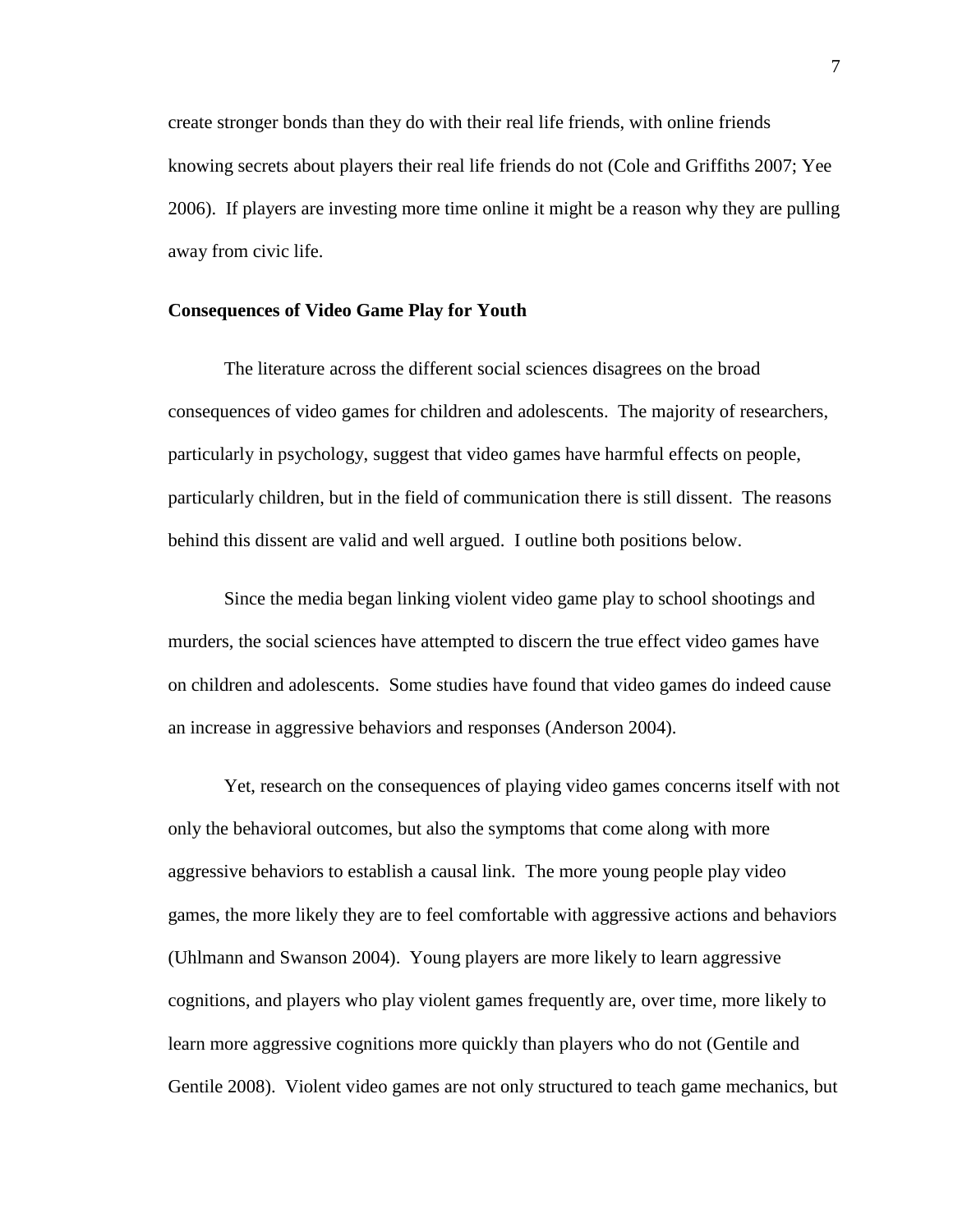they also teach players how to react in situations within and without the games. These aggressive cognitions normalize aggressive, and more broadly speaking, antisocial behavior when faced with many different social situations. Students are more likely to argue with teachers, do poorly in school, and get into physical fights more often (Gentile et.al. 2004). Research has found a positive correlation between violent video game play and hostility. Desensitization might be a factor in the relationship between playing violent games and real world aggression (Funk et. al. 2004). It is possible that violence of any kind, be it real life or virtual, alters behavioral processes and cognitions which may lead to desensitization. In short, exposure to virtual violence increases, empathy decreases.

These studies notwithstanding, Ferguson (2007) contends that there has been an over-publication of video game and aggression studies that discount other, perhaps more powerful explanations for aggression, such as poverty or the interaction between genetics and environment. As a result, the relationships between video games and aggression may be inflated (Ferguson and Kilburn 2010). This focus on, and inflation of, the relationship between video games and aggression feed a moral panic about media in this generation (Ferguson 2010). Ferguson (2010) argues that violent video games do not teach aggression; rather they transmit information and teach players through visuospatial learning and helps players integrate socially through shared gameplay. Some research even declares video games to be a positive influence on adolescents (Durkin and Barber 2002). They are a stimulating leisure activity that is both challenging and fun. Adolescents who played more than their peers scored higher on measures of family closeness, school engagement, and self-concept, among others.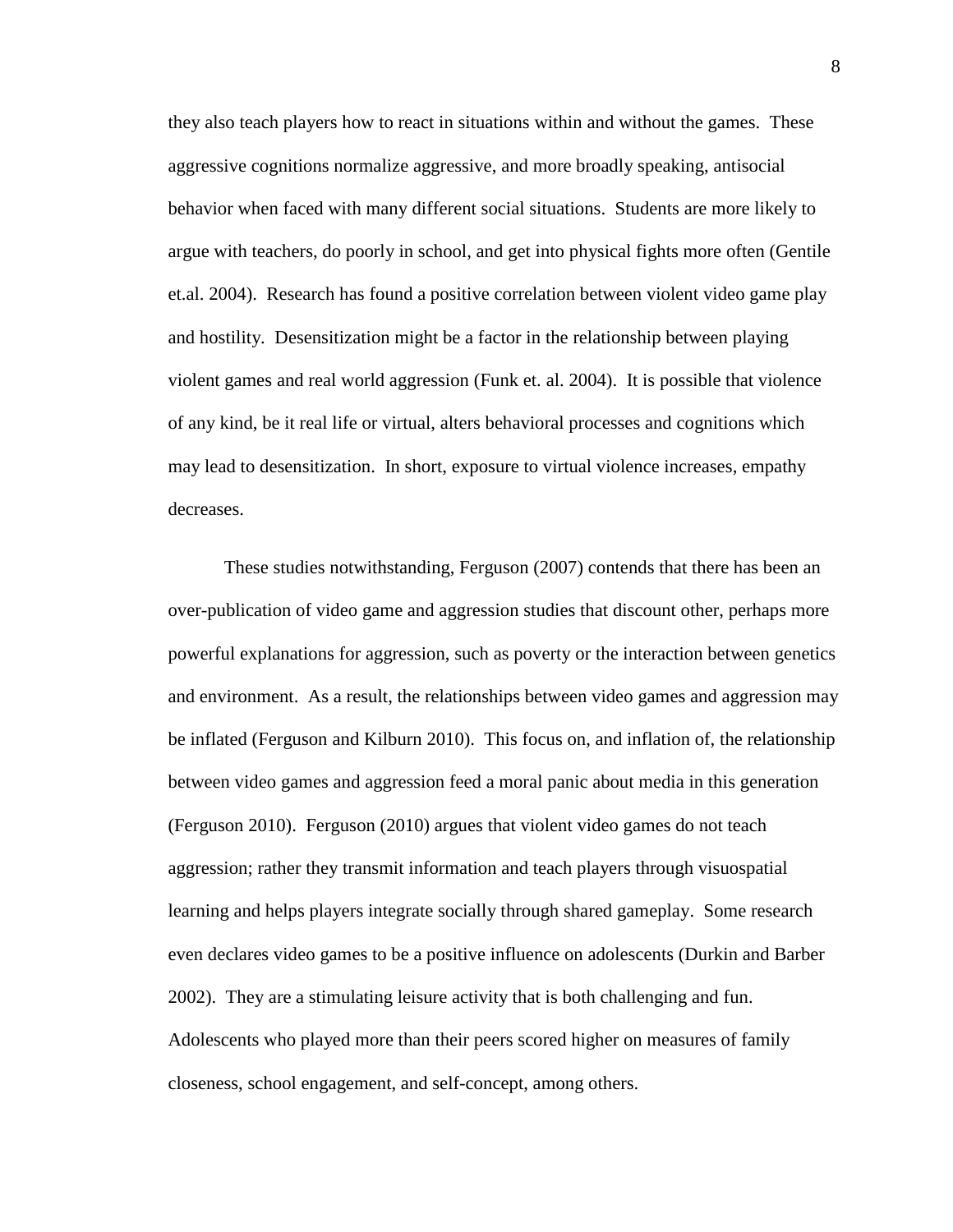Williams, Yee and Caplan (2009) found that gaming variables had statistically significant relationships with problematic internet use (PIU) but these relationships had marginal effects and accounted for only a bit of the variation in the outcome. PIU is defined here as "showing signs of compulsive or detrimental video game use" (Collins and Freeman 2013:1933), and gaming variables were linked to higher and potentially compulsive internet use, but research also found that video game players have more social capital in virtual spaces than in real spaces (2013). Collins and Freeman (2013) also found that players who are not problematic only have more social capital than nonplayers. These findings suggest that personality is not a factor in these prosocial tendencies.

Research tells us that video game play either creates opportunities for youth to learn violent cognitions and antisocial behavior, or opportunities for creating social ties with the people they play with and garner social capital from their online activities. The current study will provide more evidence that will support one of three differing perspectives on how games, youth activity and development relate to one another. Although research has focused mostly on the prosocial and antisocial consequences of games for youth, fewer studies have focused on the relationship between gaming, technology and civic engagement. I turn to these studies next.

#### **Consequences for Civic Engagement in a Technological World**

This section will focus on technology more generally as it relates to civic engagement because there have been few, if any, studies done on civic engagement and video games specifically. Hargittai and Shaw (2013) have investigated the commonly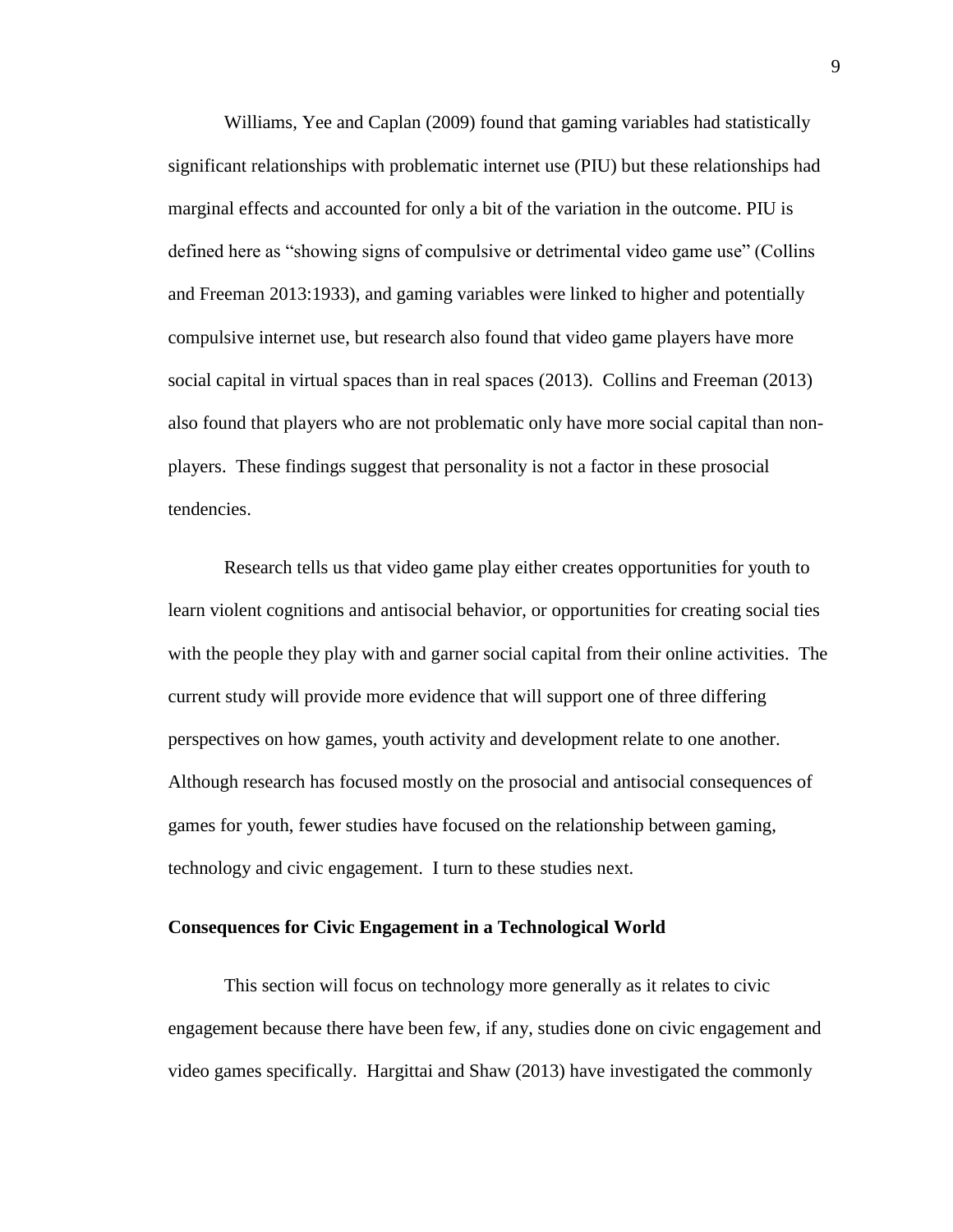held belief that online interactions play a key role in mobilizing voters, in particular young adult voters. They looked at online political engagement and how the internet was used by their survey respondents during the 2008 presidential election. They found that online political engagement, internet literacy, and social media compliments real world political engagement. Internet use does not amplify political engagement the way we commonly think it does, but rather it provides young people with another path to get politically involved (Lewis, Gonzales, and Kaufman 2012).

Researchers have looked into how the internet can affect social capital. The ability to communicate via the internet at any time might increase, decrease or simply supplement the social capital of internet users (Wellman et al 2001). Heavy internet use, however, does increase involvement in voluntary organizations and politics. There also seems to be a positive relationship between online and real world volunteer organization participation and politics.

Before the gradual decline in social organizational participation during the end of the  $20<sup>th</sup>$  Century, people would make professional and informal connections and participate in political, civic, and religious organizations, and some still do but at a greatly reduced rate, so what happened? That is the question Putnam (2000) attempts to answer. He makes cases for a few potential causes. When people have the ability to move to different neighborhoods or to the suburbs, they remove themselves from social spaces where connections can be readily made. There might not be many groups that interest them in their new environment, so they participate less. Technology and mass media, specifically television might also be to blame. Television creates opportunities and motivation to stay home during leisure time and watch entertainment programs.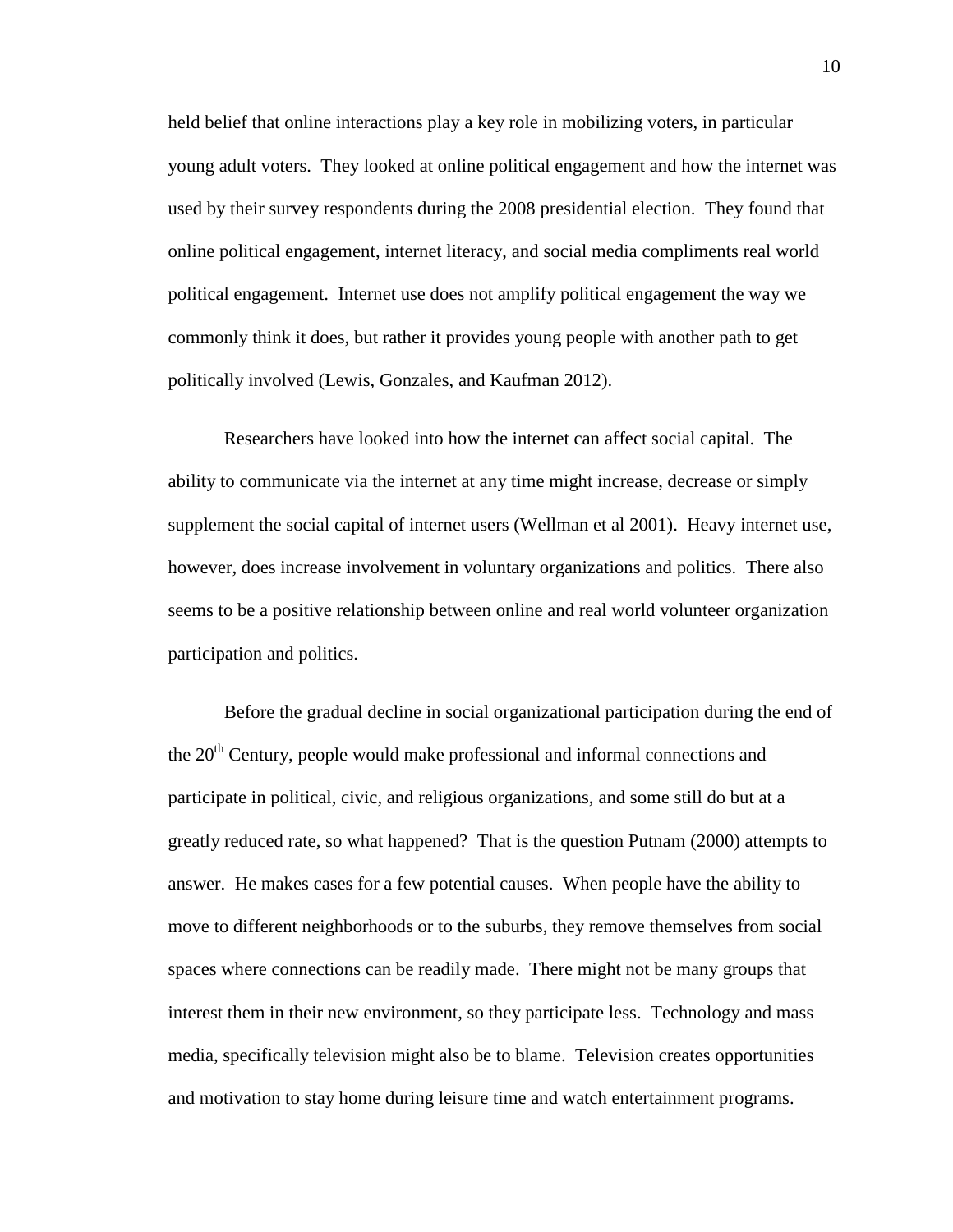Because most people would rather consume information and entertainment at home, by themselves or with their family, they are not going out into their community and getting involved in organizations with other people.

Certain phenomena qualify the general trend where organizational membership has been declining over the years. One phenomenon germane to this topic is how the internet serves to draw people into organizations (Putnam 2000). The internet draws people away from physical organizations and ties, but provides avenues for people to gain social capital and prestige in a very specific hobby or interest that might not be supported in their physical environment. In today's world, one of those specific interests would be video games, in one form or another. People may sacrifice physical organization membership in order to be entrenched in a community within a game to obtain social capital. Becoming a part of a community means conforming to group norms and behaviors, and acting them out for prestige recognition. This becomes problematic when the behavior required to gain social capital is considered antisocial in the real world. This behavior is not the only example for what prosocial behavior would look like, in fact, players likely see their parents and other adults demonstrate prosocial behavior which might also affect how they engage in civic life.

Despite the rise in internet gaming over the last few decades, much less research has examined the relationship between gaming and civic engagement. The exceptions are recent studies that data from the Pew Institute. Ferguson and Garza (2011) found that action games increase both civic engagement and online prosocial behavior, but their constructed parental involvement measure has a more powerful relationship to prosocial behavior. Ferguson and Garza (2011) argue it is more likely that a healthy relationship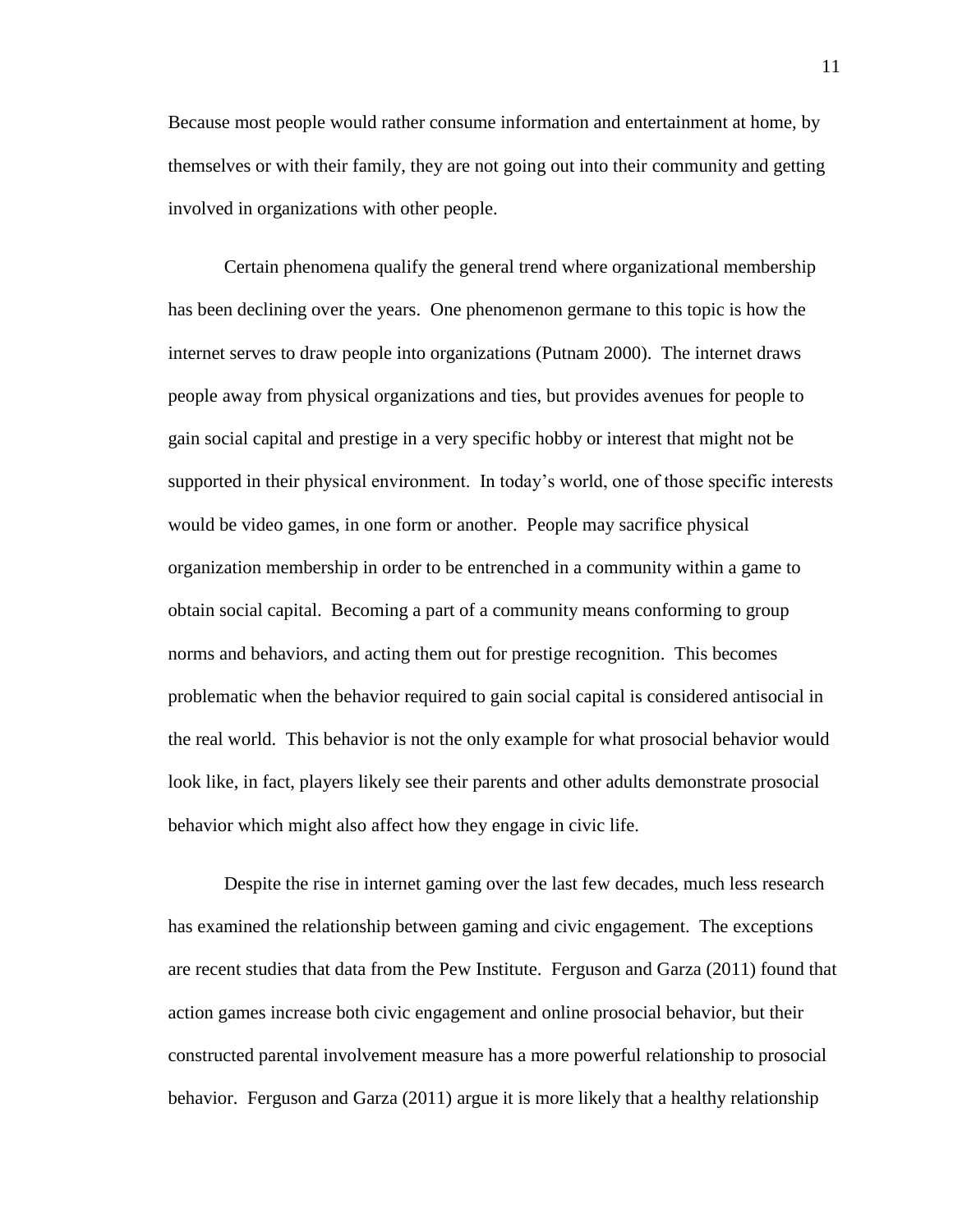with parents leads to higher civic engagement and prosocial online behavior. This leaves questions about how other genres relate to civic engagement and prosocial behavior. De Simone (2013) finds that roleplaying games (RPGs) and first person shooters (FPSs) are the two genres most likely to enable people to see and hear aggressive and racist behavior and language. However, De Simone (2013) does not consider how or if these behaviors affect civic engagement. RPGs and FPSs are also the genres most likely to encourage people to work cooperatively and create and manage play groups or guilds.

The previous research on video games has examined little more than the amount of time respondents play games, and even research that utilizes the Pew data does not take into account important aspects of video game play that could affect civic engagement and other potential outcomes. I go beyond this literature by considering the relationship between witnessing aggressive, racist and sexist behavior online, their intervention(s) and how they affect players' civic engagement. The previous literature has focused on civic engagement and whether games were played, as well as civic engagement's relationship with the genre of games played, but that only accounts for the content of the game while leaving out *the interactions between players* in a game.

#### **Influences of Witnessed Behavior**

When players witness others acting out aggressive or racist behavior in-game, it may send a signal that it is normative behavior. Perhaps players would feel that they can get away with using racist language because they are anonymous online with few consequences from official moderation teams. Whatever the reason it happens in the first place, when players witness this behavior they may feel it is normative and encouraged to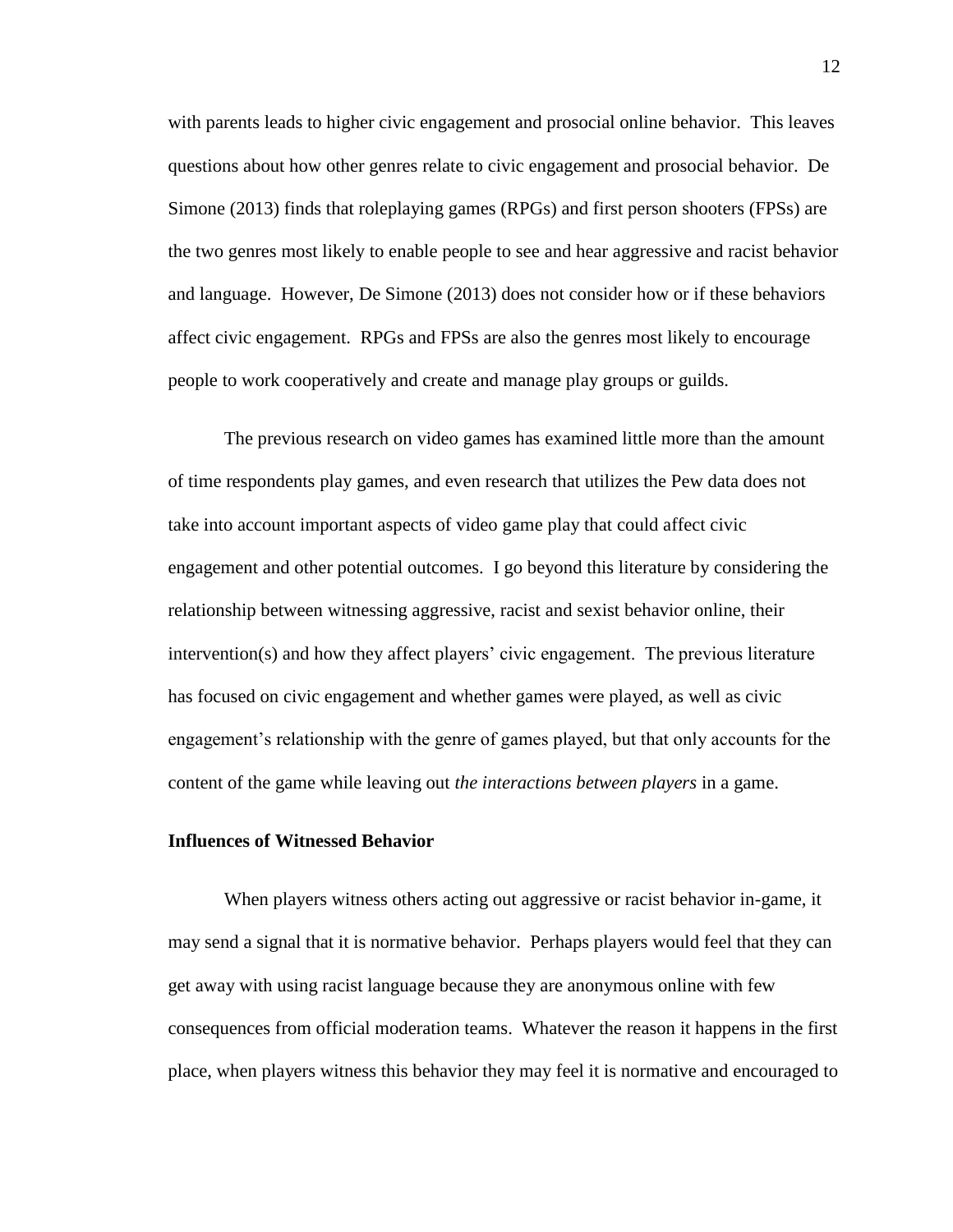act that way. The situation is similar for sexist behavior online as well. Witnessing others in-game using pejorative language, send signals that this behavior is normative. It is important to note that witnessing antisocial behavior once does not increase the likelihood of engaging in that behavior, but rather when there is a *pattern of behavior* the likelihood is increased (Matsueda 1982). Witnessing other players intervene against racist and sexist behavior online may help foster more prosocial behavior online. Players would see others in-game say something to those who are engaging in racist and sexist behavior and they might feel empowered to do it themselves. They would use their social capital to do maintenance on their community and help root out some antisocial behaviors. The players who were inspired to act might also use their social capital in the real world as well, like volunteer for a cause or give to charity. Players have, in the past, used their online connections to raise money for different causes and raise awareness about different issues. One of the mechanisms for prosocial behavior in the real world might be witnessing prosocial behavior in-game. As a person associates themselves with others who routinely engage in either prosocial or antisocial behavior they are more likely to believe that that behavior is normative, acceptable, and perhaps even encouraged. This is even more the case in situations where antisocial or prosocial behavior is praised or rewarded (Burgess and Akers 1966).

#### **Parent Variables and Demographic Variables Affect Gameplay Variables**

The literature on video game play rarely takes into account the role parents play in how teens interact with video games. Video games are treated in a vacuum where outside influences from parents are not taken into consideration. Ferguson and Garza (2011) have used the same data taken from the Pew Institute used here find that action games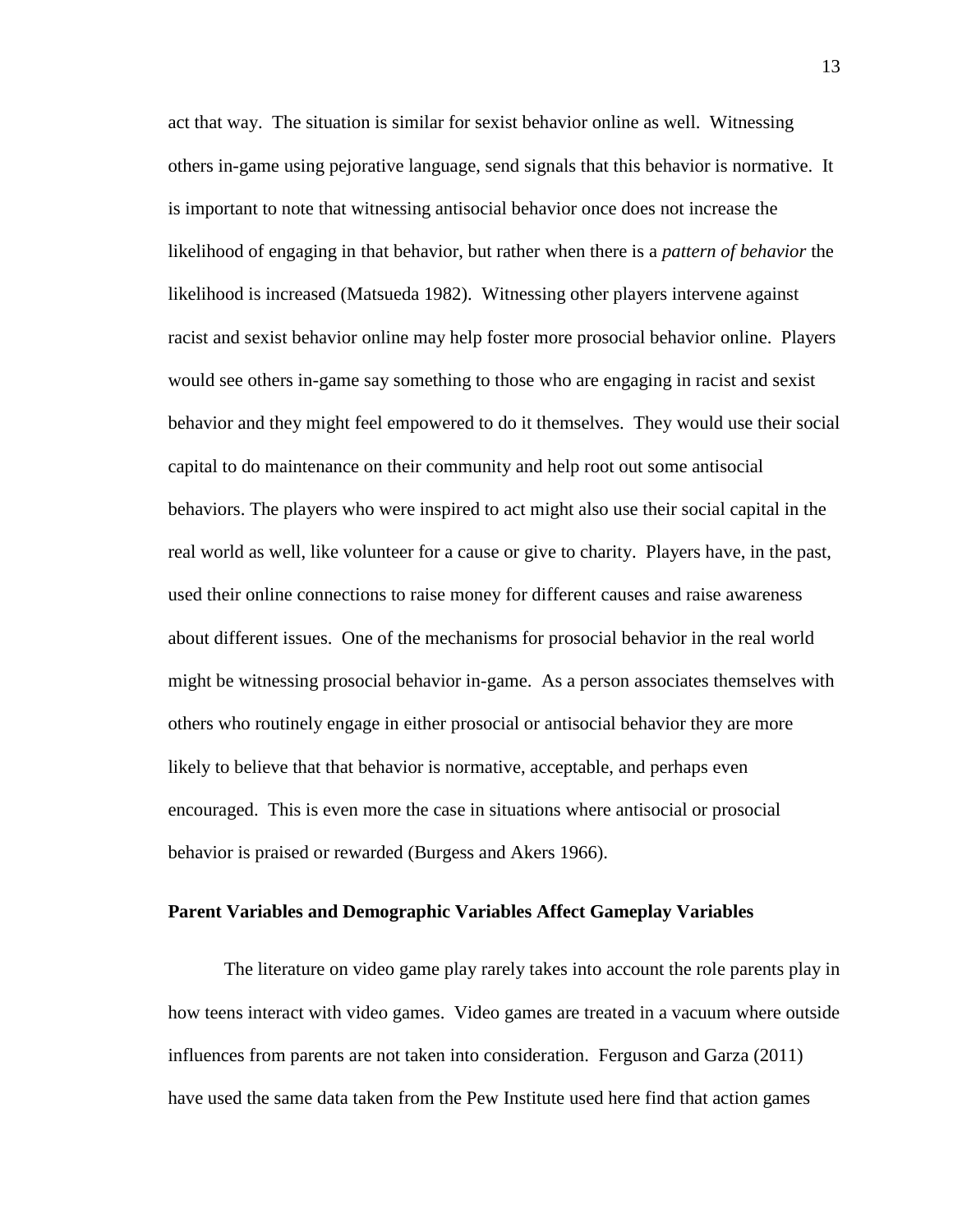actually increase civic engagement *and* online prosocial behavior. Ferguson and Garza (2011) also note that while this relationship is statistically significant, it is not as powerful as parents being involved in what kind of gaming content their children consume.

In figure 1 I outline my hypotheses. I hypothesize that video game play time, antisocial experiences, like witnessing other players engage in racist or aggressive behavior, and prosocial experiences, like witnessing intervention against racist or aggressive behavior, affect the predicted level of civic engagement for an individual. I predict that parental attachment, measured by how involved parents are in their children's video game playing, as well as variables measuring demographic variables like race, SES and gender also have an effect on the predicted level of civic engagement for an individual. These two sets of variables do not have effects on their own, but I hypothesize that the demographic variables and parental attachment affect play time, prosocial, and antisocial experiences in games as well as the outcome. In addition to these indirect effects, I predict that there is an interaction effect between the game play variables and parental involvement that moderate the direct effect that the video game play variables have on the outcome.

The study's findings will support one of the three perspectives discussed previously. Extending Putnam's (2000) argument, even if players engage in prosocial behavior online they may not be engaging in civic activities in the real world. If Putnam's argument is to be supported here, the prosocial gaming behaviors that players engage in would have a negative relationship with measures of real world civic engagement. If the general psychology and popular opinion argument is found to be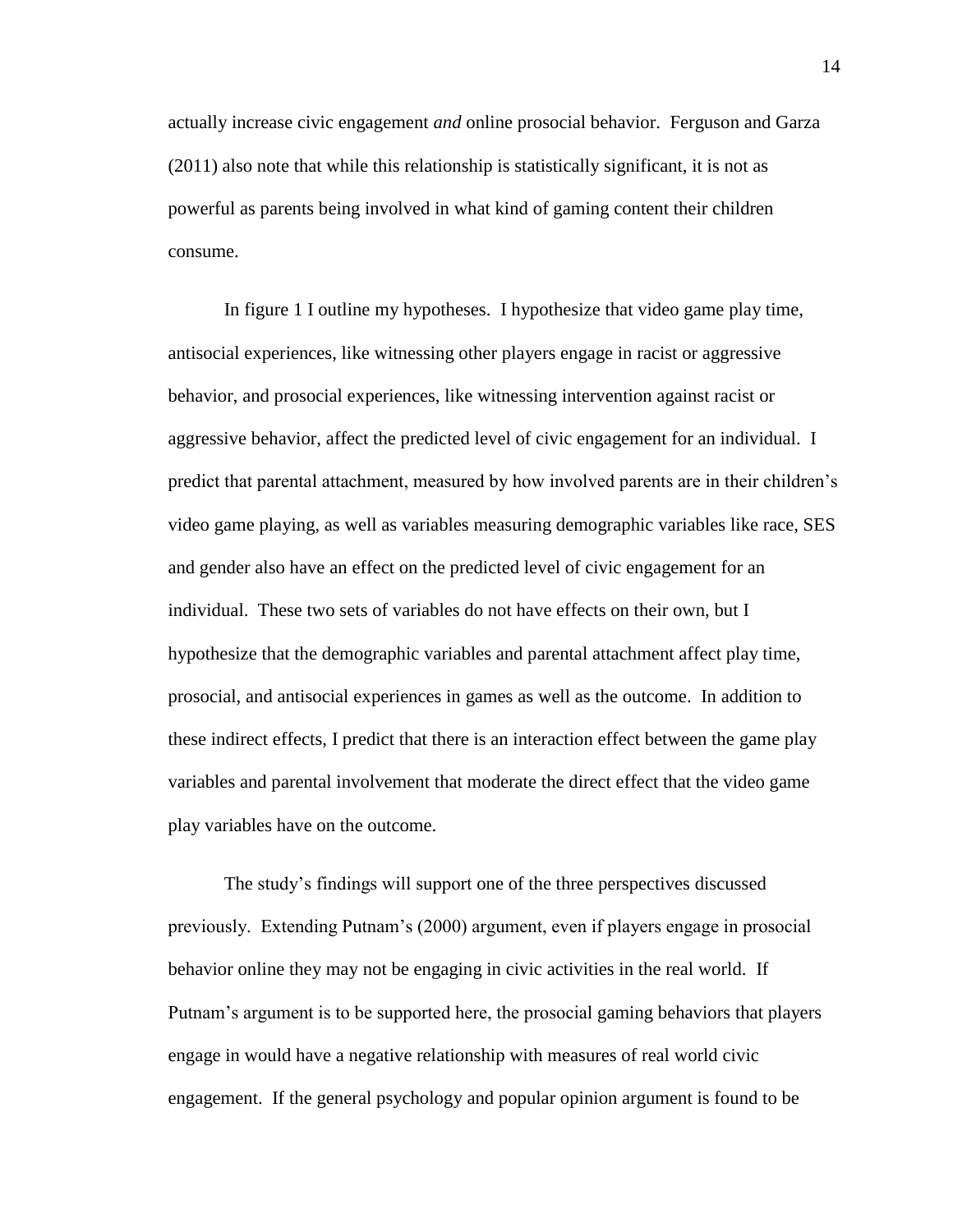supported, engaging in antisocial gaming behaviors and witnessing antisocial behaviors would have a negative relationship with civic engagement. Finally, if the effects video games have are contextual, engaging in prosocial gaming behaviors would have a positive relationship with civic outcomes, as well as witnessing intervention against antisocial behaviors, and these effects may be mediated by the amount of parental involvement teens have based on what and how much their parents allow them to play.

#### **Figure 1: Conceptual Pathmodel**

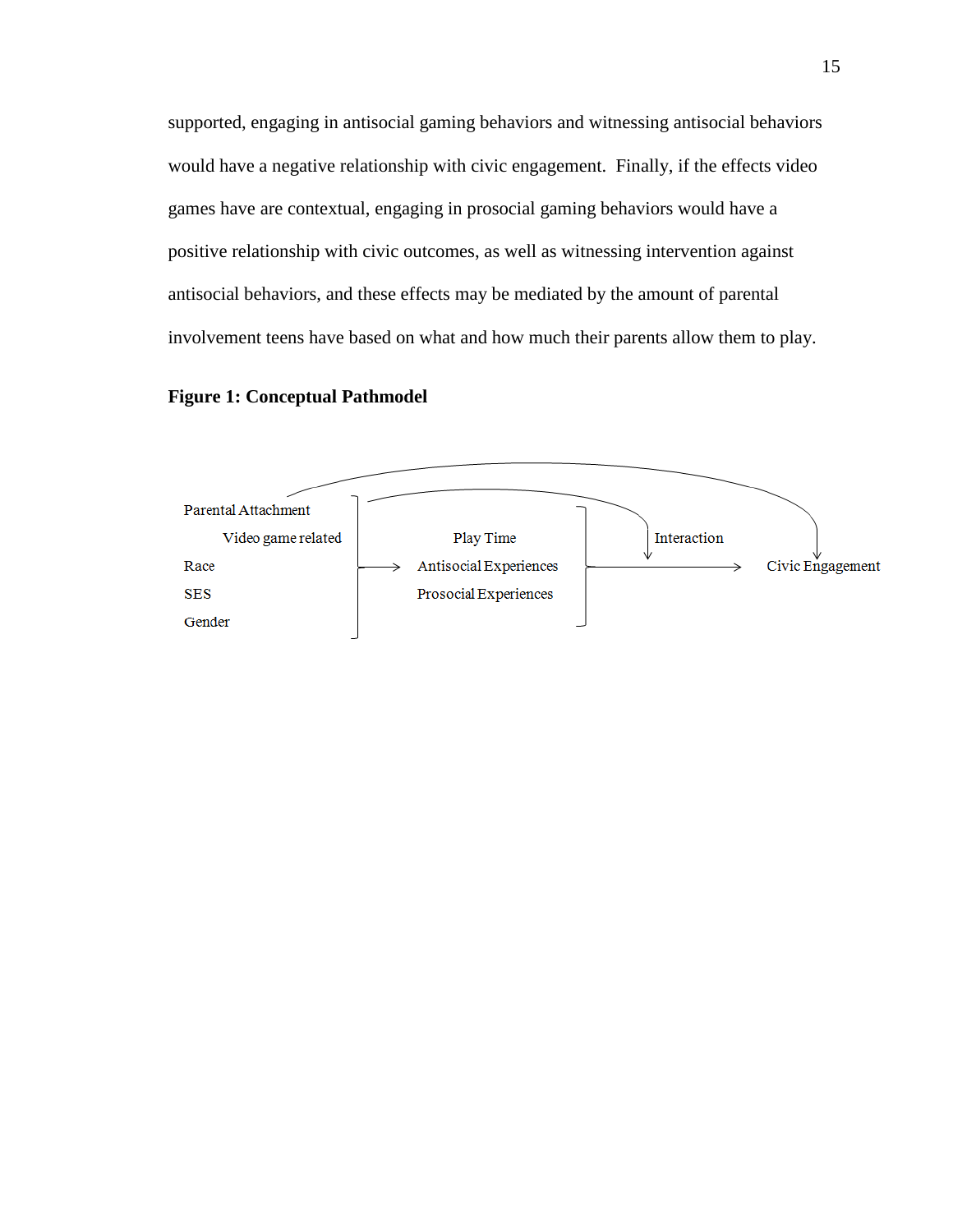#### **Data**

The study will use data from the Pew Institute study on teen video game play habits done in 2007 and 2008. The respondents were contacted by using random digit dialing with active blocks of telephone numbers. The final sample was 1102 12- to 17 year-olds and their parents. For those that consented, the parents were interviewed first and then an interview was done with target children within the age range of interest. The contact rate for the survey was 84% with a cooperation rate of 41% and a completion rate of 78%, which made for an overall response rate of 26%. The sample was weighted to correct patterns in nonresponse<sup>1</sup>. The Pew data set is the only one that focuses on indepth questions about what behavior people engage in and witness in games. It also asks questions about the kinds of games people play and how people play with others. It is the data set best equipped to answer the questions I raise here because it does more than simply ask how often a respondent plays video games in a week.

Table  $1<sup>2</sup>$  presents covariates measured in the Pew survey. Child civic engagement variables are five separate components in separate models. These five variables are binary, where 1=yes and 0=no, and they asked whether teens have ever volunteered, raised money, campaigned, stayed informed on current events or engaged in peaceful protest. These variables are *volunteered in my community*, *done something to help raise money for a charity*, *discuss politics during election season*, *stay informed on current events*, and *taken part in peaceful protest or march*.

 $\overline{a}$ 

 $1$  These weights were created using Sample Balancing using the Deming Algorithm. These weights were based on parental demographics like sex, age, education, race and region using US Census definitions. The child demographics used for weighting were gender and age. The weights ensure that the demographic characteristics in the sample closely approximate the demographics of the national population.

 $^{2}$  All tables are found in Appendix A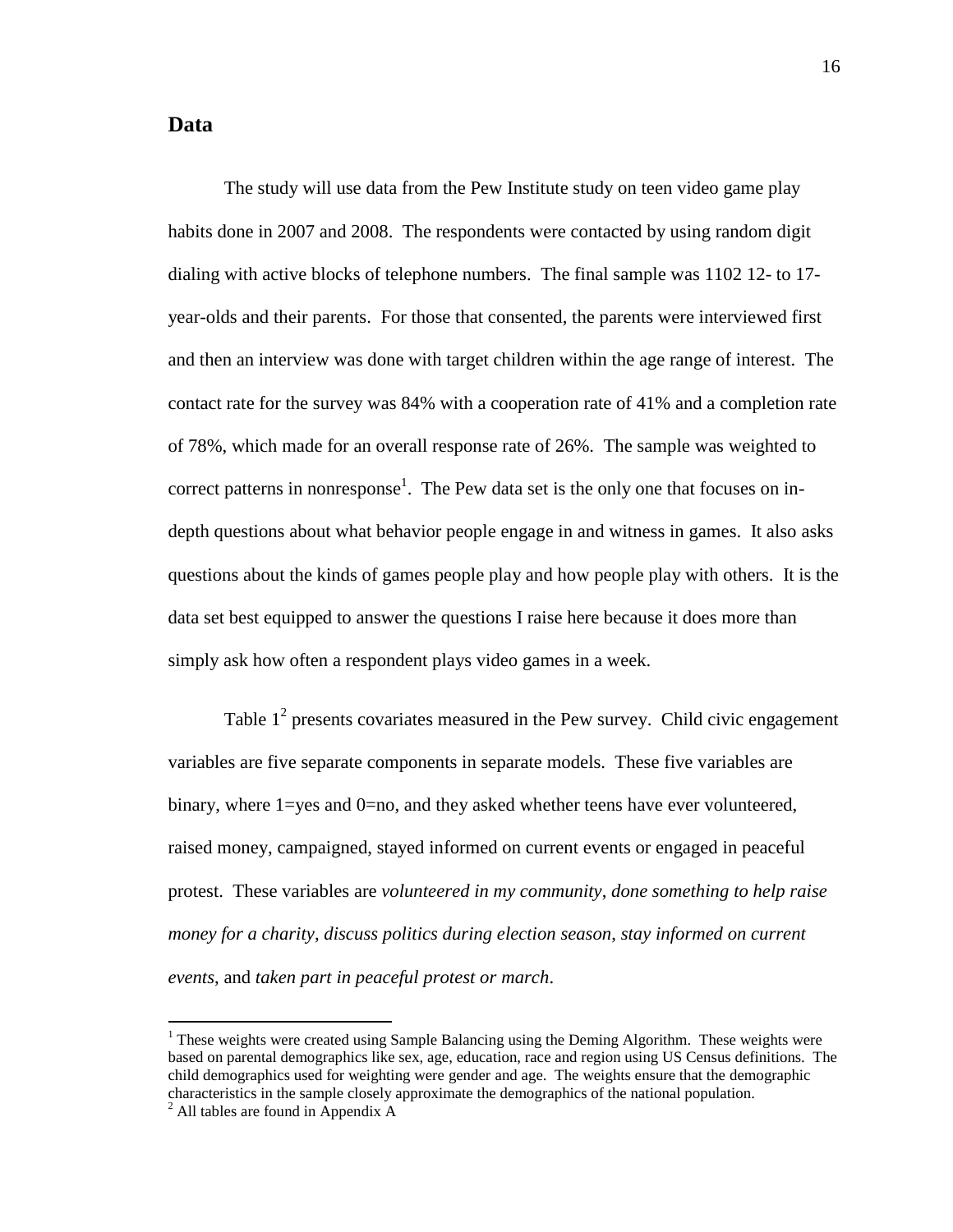Child respondents are asked how often they engage in prosocial gaming habits. *Prosocial game action* is a construct of questions where they are asked if they help other players, play a game where you think about ethical issues, and organize or manage a guild or group. Answers are recorded on a Likert scale where 1 is "never" and 3 is "often". The reliability coefficient for this construct, 0.852, meets the accepted standard to be used (Nunnally and Bernstein 1994:265). Child respondents are also asked how often they engage in antisocial gaming habits. *Antisocial game action* is a construct of questions that ask respondents if they hacked games to gain an advantage, or if they used "mods" to change aspects of a game. Their answers are recorded on a Likert scale where 1 is "never" and 3 is "often". The reliability coefficient for this construct is 0.753, which means it is also reliable enough to be used in the analysis. *Gaming frequency* is a Likert scale, where 1 is "once or twice a week" and 7 is "daily".

The variable for how often a child respondent witnesses aggressive action in a game is a Likert scale where 1 is "never" and 3 is "often". A follow up variable asks the child respondents if they see other players ask aggressive players to stop, and their responses are scaled in the same way. A similar variable measures how often child respondents witness racist, sexist or hateful activity. Those responses are recorded on a Likert scale where 1 is "never" and 3 is "often". A follow up variable asks the child respondents if they see other players ask a hateful player to stop, and their responses are recorded in the same way. For this analysis, those two questions for racist and aggressive behavior respectively were combined, and then dummied out. These dummy variables are *did not witness racist behavior online, did witnessed racist behavior online, witnessed did witness racist behavior and intervention online, did not witness aggressive behavior*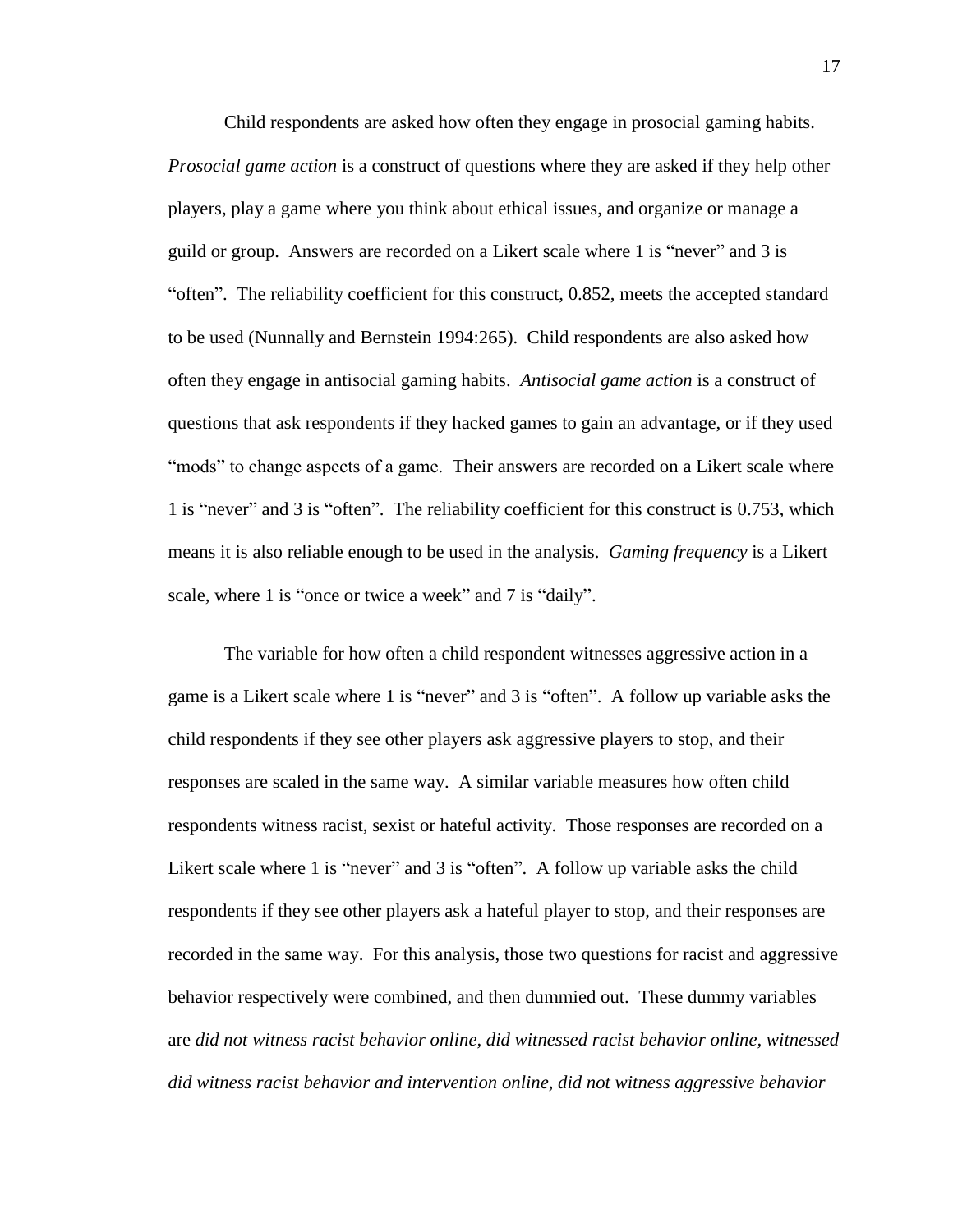*online, did witness aggressive behavior online, and did witness aggressive behavior and intervention online*.

*Parental civic engagement* is a scale that combines all questions concerning what civic activities parent respondents had participated in. These questions involve volunteering, raising money, staying informed on current events, and peaceful protest. The answers are binary where  $1 = yes$  and  $0 = no$ . This construct has a reliability coefficient of 0.485, which is well below the 0.7 standard. For this reason I only employ the parental civic engagement scale in a few models where there is no parent civic engagement question counterpart for a question asked of teen respondents. Finally, parent respondents are asked how often they knew which games their children were playing, if they played games with their children, whether they check the ratings of the games their children play and if they stop their children from playing certain games. These four variables are Likert scaled where 1 is "never" and 4 is "always". These variables are combined to create *parental involvement*, a scale measuring what parents know about their children's gaming habits as well as whether and how often they intervene, and this measure was taken from Ferguson and Garza (2011). The reliability coefficient for *parental involvement* is 0.734.

*Child age* is made by using the variables in the survey that requested the respondents' ages. *Parental education* is taken from a question using a scale for highest level of education achieved. *Parental income* is taken from a question using a scale for annual income. *Sex* is a binary variable, with 1=male and 0=female. *White*, *black*, *Latino* and *other* are dummy variables created from the self-identified race of the respondent indicated through two questions. The first question asks the respondent if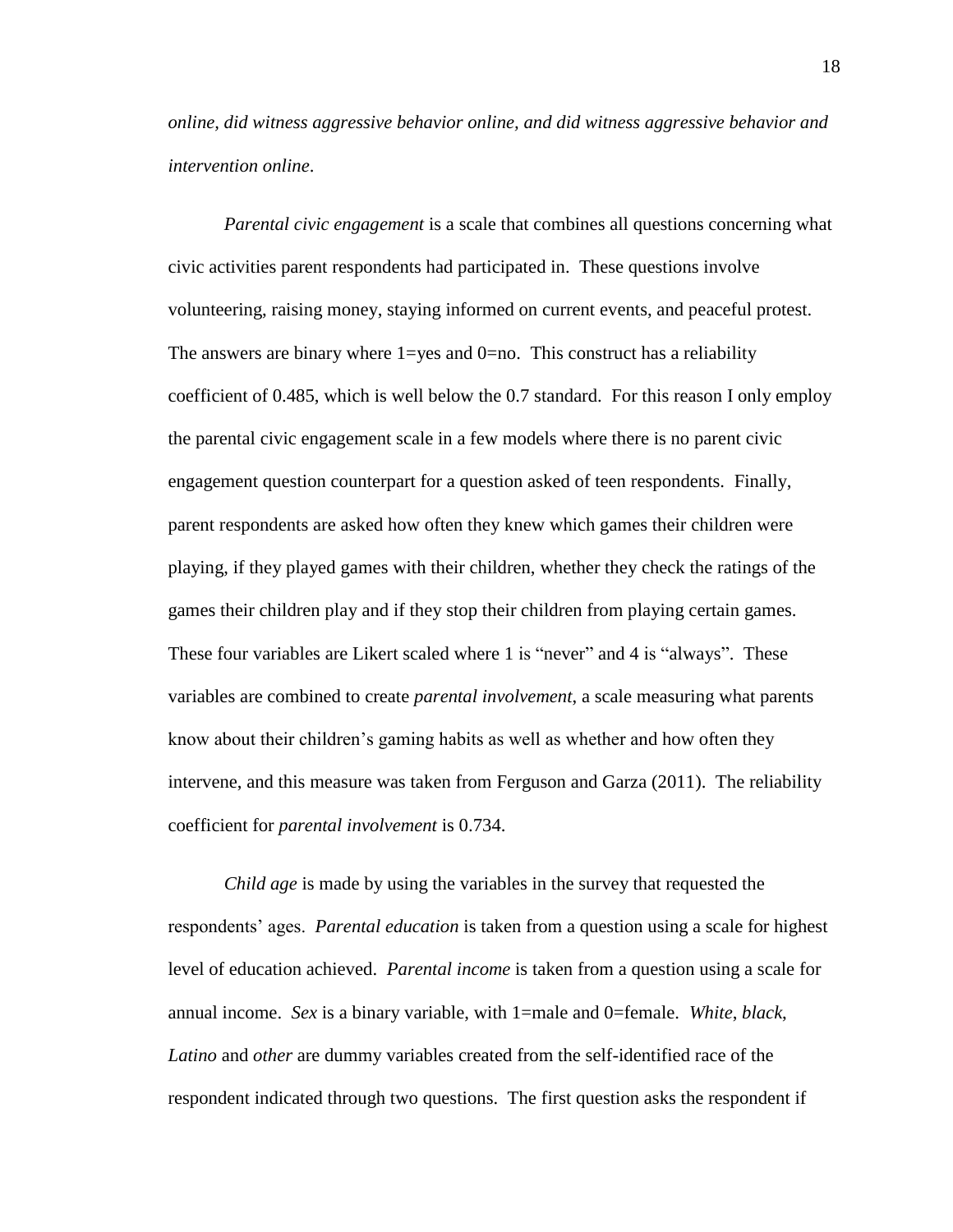they identify as Hispanic, a binary variable with 1=yes and 0=no and a second question that asks if they identify as white, black, Asian, American Indian, mixed or other. These variables were combined to group all the respondents who identified as Hispanic together into *Latino* and all other respondents to their corresponding racial categories as *white*, *black*, or *other*.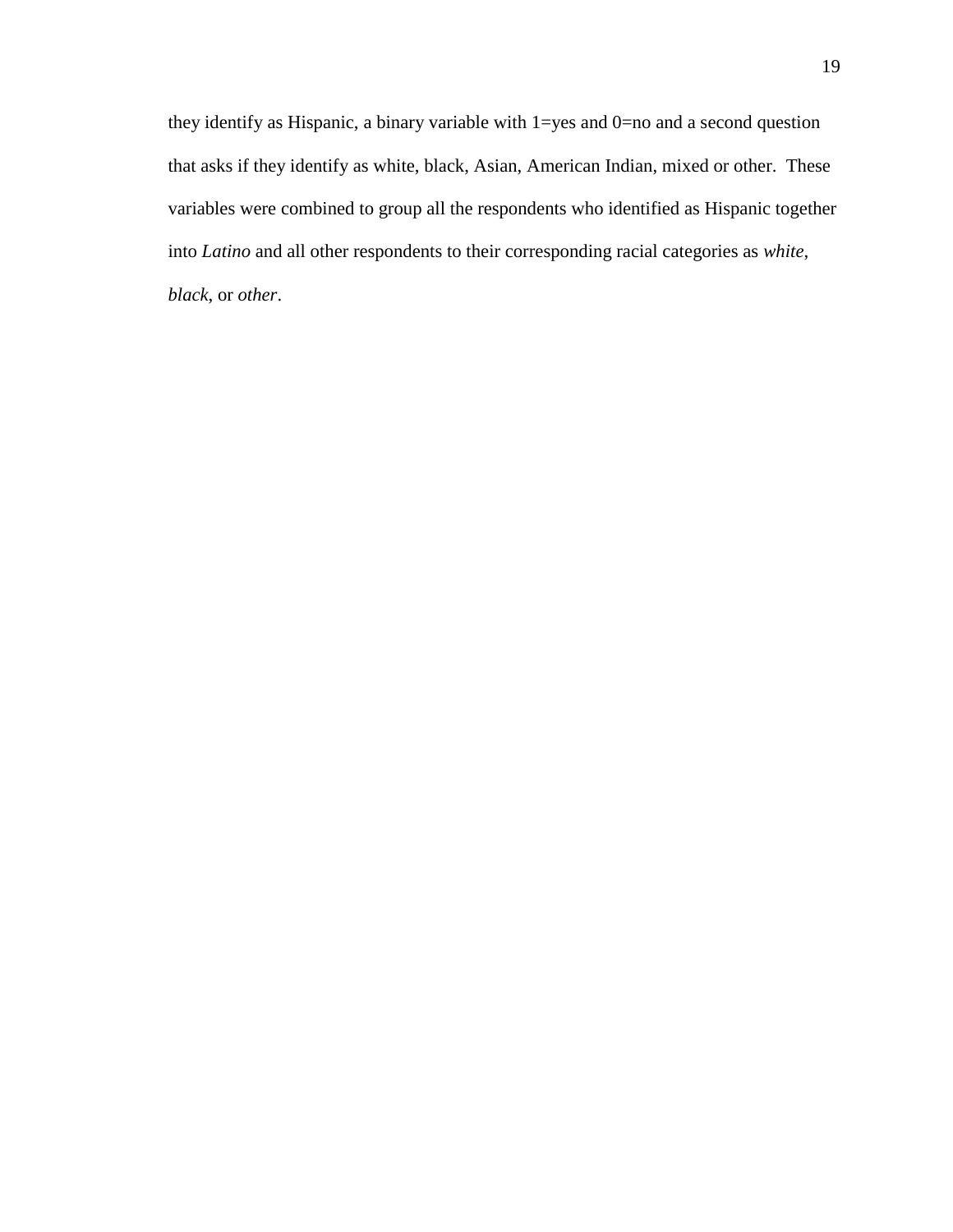#### **Methods**

For this study, I will be using logistic regression for the analytical models. Logistic regression is appropriate here because the outcome variables for child civic engagement are binary responses. Each version of the model will be run five times, one for each facet of youth civic engagement. There will also be four models in this study. I will first present a model with just the video game play variables to see what effects they have on their own.

The second model will only use parental variables and demographic variables. For this model, and the integrated model that will follow, I am including just the parent counterpart variable for the specific outcome. For example, I will only include the variable that asks parents if they volunteered in the last twelve months in the model where teen volunteering is the outcome. There is also one extra question asked of teen respondents that was not asked of their parents, and that is whether during election period teens attempt to convince their friends to vote for a particular candidate. For this outcome I will use the parental civic engagement scale as no specific counterpart for parents. The third model will be an integrated one where both video game and parental questions are included. Finally, the fourth model will test for interactions between the most robust video game variable and the most robust parental variable.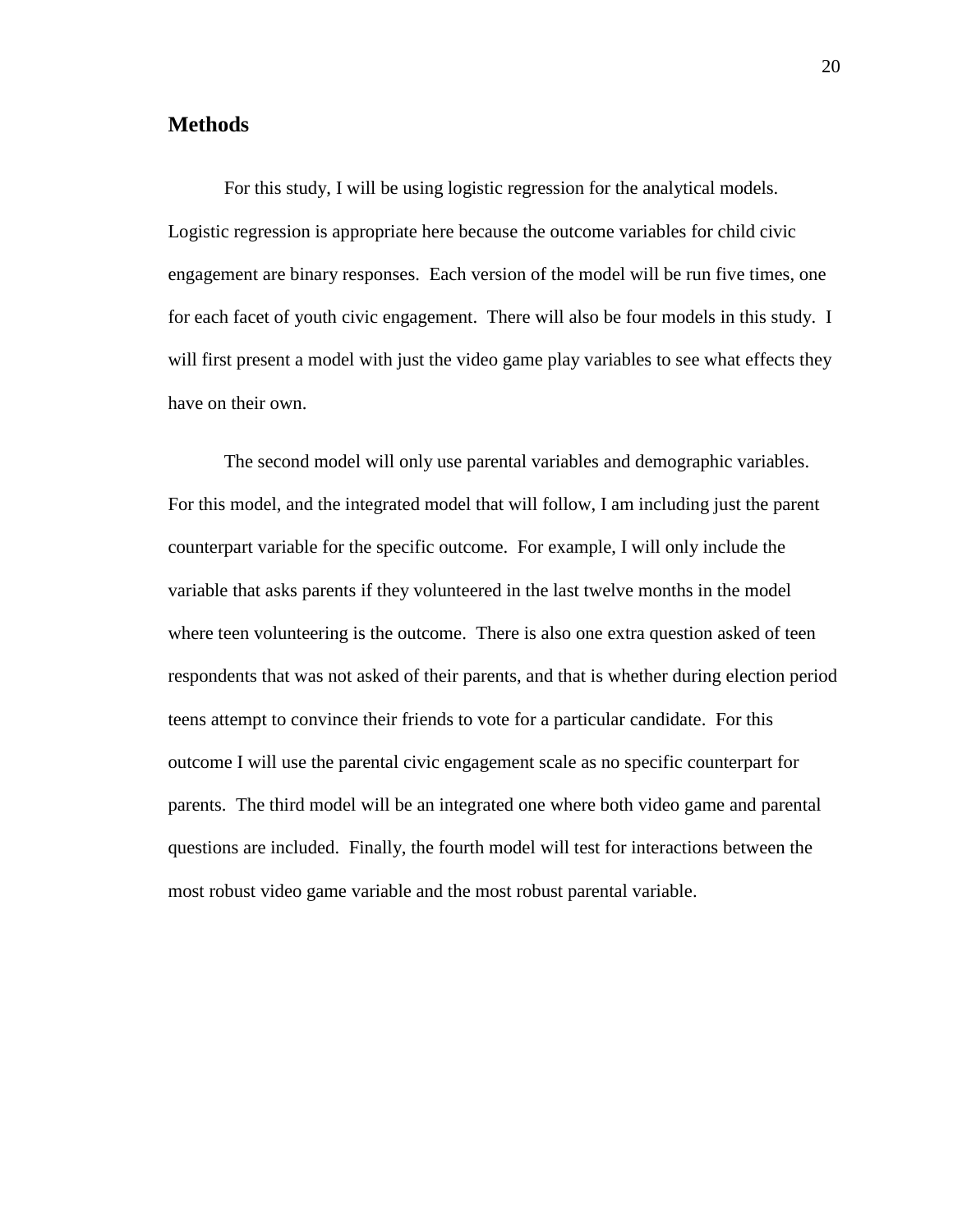#### **Results**

Before discussing results from multivariate models, Table 2 presents bivariate associations. Table 2 reveals that child civic engagement variables are correlated with one another, not surprisingly. The same is true for the civic engagement variables regarding parents. More interestingly, the child civic engagement variables are highly correlated with their parent civic engagement counterparts. These relationships are robust, and they should remain so through the regression analyses. *Prosocial gaming behavior* is correlated to three dimensions of child civic engagement, and *antisocial gaming behavior* is correlated to four, but the strength of the correlations are not as strong as they are for *prosocial gaming behavior*. The suite of witnessing variables has next to no correlations with the variables for child civic engagement. These bivariate relationships suggest that witnessing prosocial and antisocial behaviors online do not have a direct association with youth civic engagement, but the respondent's own online behavior might.

The video game variables are correlated with one another. This is not surprising because of how they are constructed. *Prosocial* and *antisocial gaming behavior* was constructed from the same multi-part question using different sections to create them. This multipart question asks child respondents if they have engaged in certain behaviors while gaming, and some of these behaviors are considered prosocial, and other antisocial. The different behaviors were grouped as such into the scales that created both *prosocial* and *antisocial gaming behavior*. The two sets of witnessing behavior variables are dummies, and *gaming frequency* is correlated with all the other gaming variables. This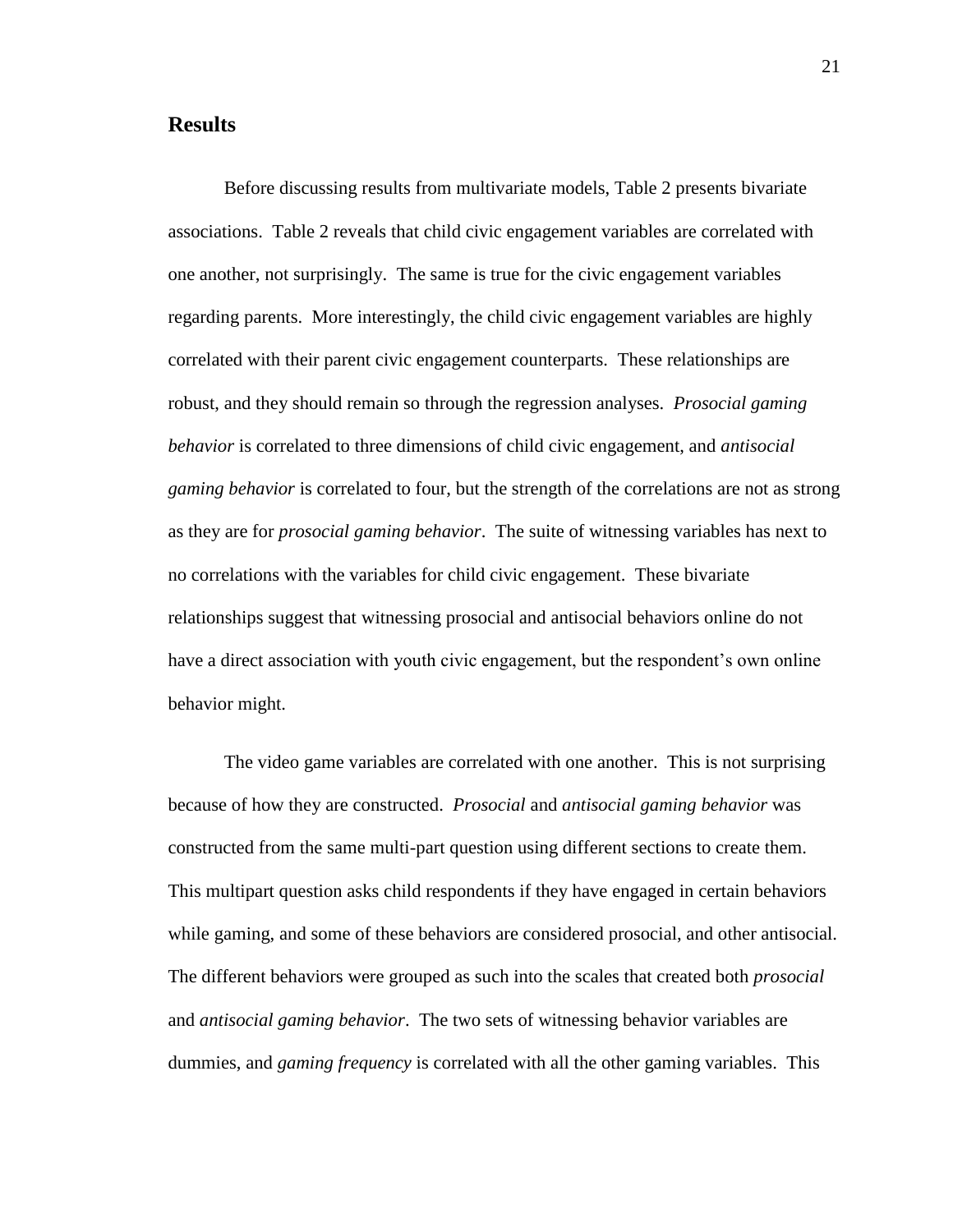correlation makes sense considering that the longer people play games they are exposed to more and different people who might engage in the behaviors of interest to this study.

Table 3 presents estimates of logistic regressions for each of the 5 child civic engagement outcomes focusing solely on video game variables. *Prosocial gaming behavior* is statistically significant in 3 of the 5 models. The magnitude of the effect is similar in each of those models. For a standard deviation change in *prosocial gaming behavior* a respondent is about 1.1 (between 4 and 7% more likely for every standard deviation increase) times as likely to engage in civic behaviors. *Antisocial gaming behavior* is marginally statistically significant in only 1 of the 5 models. Specifically, a standard deviation change in *antisocial gaming behavior* corresponds to a 12% (2% less likely for each standard deviation increase) decrease in the likelihood of volunteering. *Witnessing racist behavior online* is marginally statistically significant in one of the 5 models as well. Compared to players who did not witness racist behavior online, players that did are 2.35 (5% more likely for every standard deviation increase) times more likely to stay informed on current events. Figure 2 demonstrates the relationships between *prosocial gaming behavior* and the relevant civic engagement outcomes.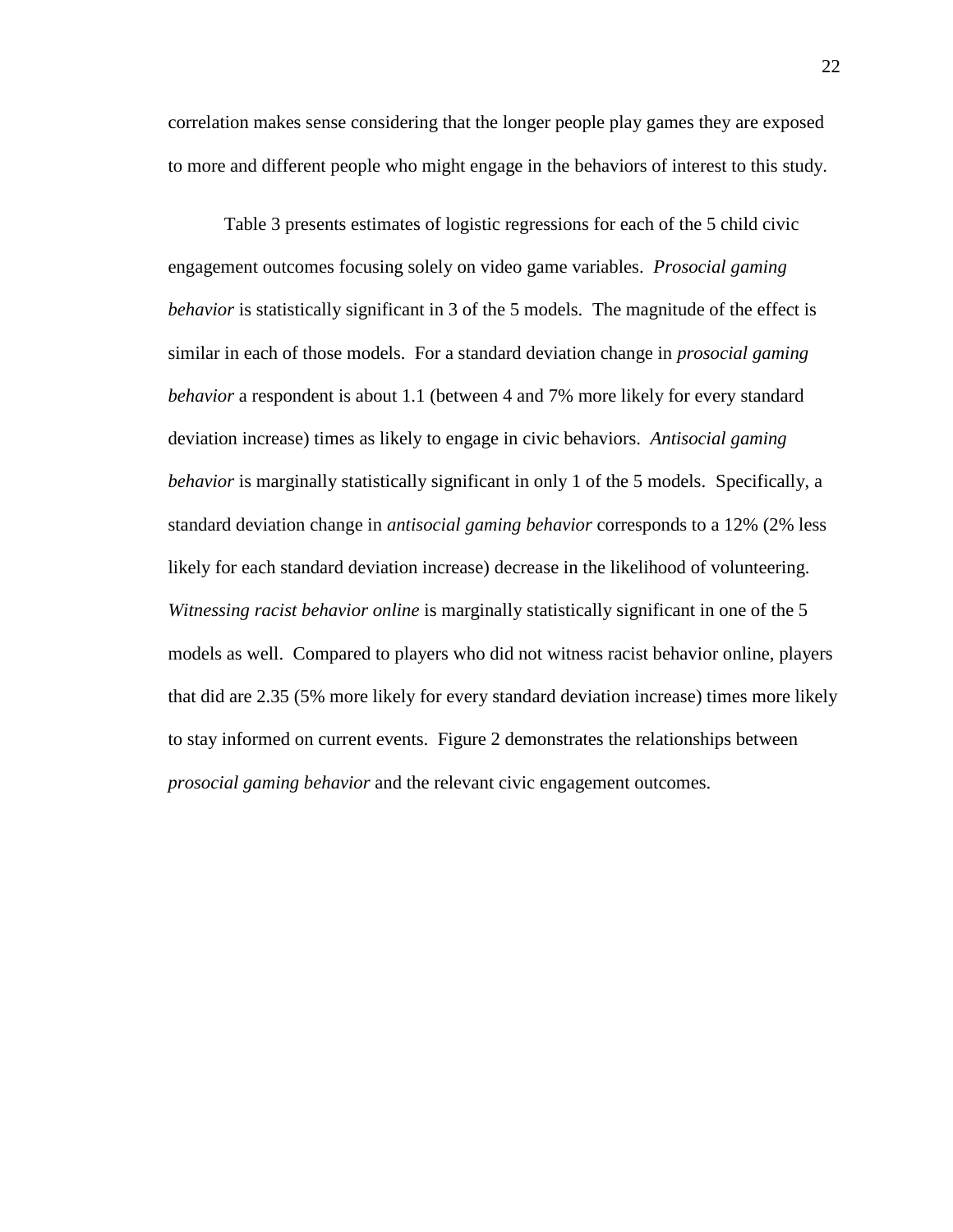

**Figure 2: Graph of** *Prosocial Gaming Behavior* **and Civic Behavior Outcomes from** 

**Table 3**

Table 4 present estimates of logistic regressions for each of the 5 child civic engagement outcomes focusing solely on parental and demographic variables. Corresponding parental civic engagement variables were statistically significant in all models. For example, parental *volunteered in my community* is statistically significant with child *volunteered in my community*. For a standard deviation change in the parental civic engagement variables respondents are between 2 and 3 (between 4 and 5% more likely for every standard deviation increase) times as likely to engage in specific civic behaviors. *Child age* is statistically significant in 1 of the 5 models. When there is a 1.7 year increase in *child age* respondents are 1.23 times more likely to stay informed on current events. *Parent education* is marginally statistically significant in 2 of the 5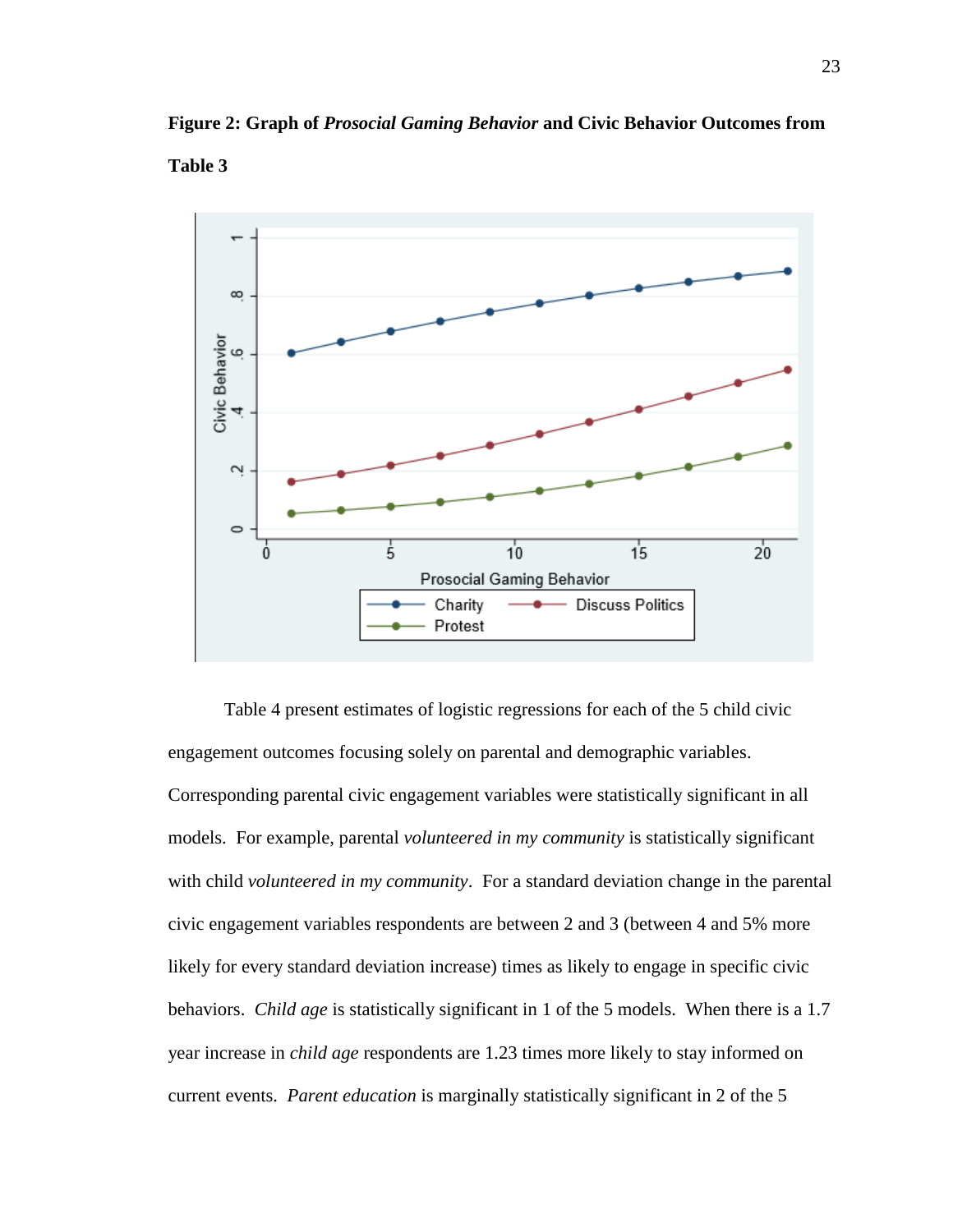models. For a standard deviation change in *parent education* respondents are 1.03 times more likely to volunteer and 1.145 times more likely to stay informed on current events. *Parent income* is statistically significant in 1 of the 5 models as well. As *parent income* increases, there corresponds a 14% decrease in protesting. The most noteworthy findings from Table 3 and Table 4 are that a respondent's prosocial actions online have a strong relationship with the civic engagement outcomes, witnessing antisocial behavior online has little to no relationship with the civic engagement outcomes, and that parental civic engagement is a strong predictor of child civic engagement.

In Table 5, I combine the variables from Tables 3 and 4 for a more complete model. After controlling for parental and demographic variables, *prosocial gaming behavior* remains statistically significant in 3 of the 5 models. For a one standard deviation change in *prosocial gaming behavior* respondents are about 1.1 (between 4 and 7% more likely for every standard deviation increase) times more likely to have engaged in volunteering, charity, and protesting. *Antisocial gaming behavior* is no longer statistically significant in any of the 5 models. *Witnessing racist behavior online* as well as *witnessing aggressive behavior online* became marginally statistically significant after controlling for parental and demographic variables. Compared to players who did not witness racist behavior online, respondents who did are 38% (3% less likely for every standard deviation increase) less likely to stay informed on current events. Compared to players who did not witness aggressive behavior online, respondents who did are 2.03 (4% more likely for every standard deviation increase) times more likely to stay informed on current events. Each of the parental civic engagement variables remained strongly statistically significant in their respective models. In each of the four models, for a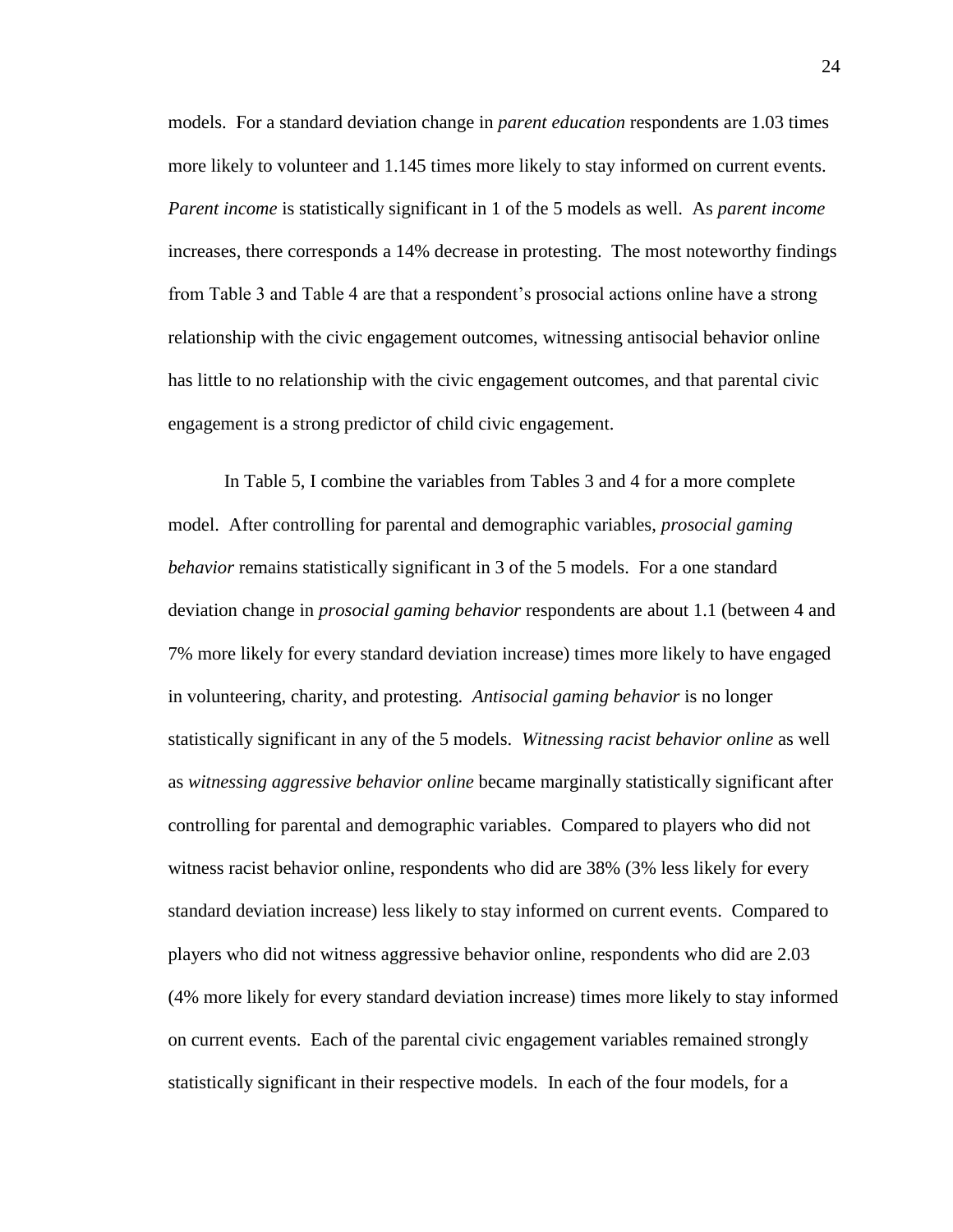standard deviation change in the relevant parental civic engagement variable respondents are between 2 and 3 (between 4and 5% more likely for every standard deviation increase) times more likely to have engaged in civic activity. *Child age* is marginally statistically significant in 2 of the 5 models, and is also strongly statistically significant in another model. When there is a 1.7 year increase in *child age* respondents are 1.08 times more likely to have volunteered or discuss politics during an election cycle, and 2.53 times more likely to stay informed on current events. *Black*, *Latino*, and *other* are statistically significant in 1 of the 5 models each. Compared to whites, people who self-identified as black are 1.95 times more likely to have attended a march or protest. Compared to whites, people who self-identified as Latino are 50% less likely to have supported a charity. Compared to whites, people who self-identified as other are 2.09 times more likely to have volunteered in the past. *Parent education* is statistically significant in 1 of the 5 models. For a standard deviation change in *parent education* respondents are 1.15 times more likely to stay informed on current events. I tested for interactions between parent and video game variables, but found no evidence for a moderating relationship. Figure 3 demonstrates the relationships between *prosocial gaming behavior* and the statistically significant civic outcomes in the models.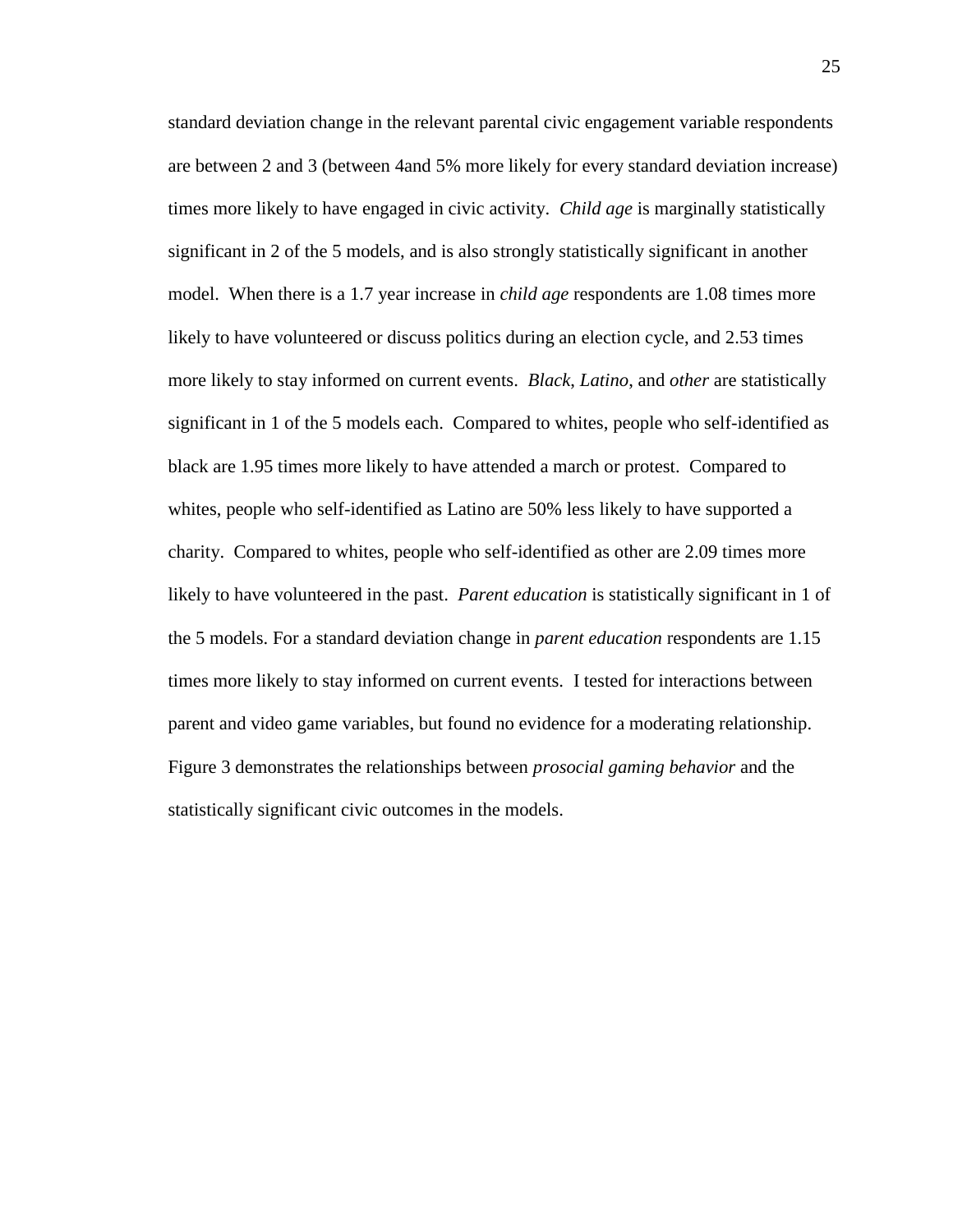

**Figure 3: Graph of** *Prosocial Gaming Behavior* **and Civic Outcomes from Table 5**

The interactions I attempted to use in this study were between *parental involvement* and *prosocial gaming behavior*, *parental involvement* and *gaming frequency*, as well interactions between the parental civic engagement variables and *prosocial gaming behavior*. None of these interactions were statistically significant. For this reason I have not included them in the study.

#### **Additional Analyses**

The above analyses highlight the importance of *prosocial gaming behavior* for youth and civic engagement. It is the only gaming variable in all the models that demonstrated a strong relationship net of all other covariates. It is important to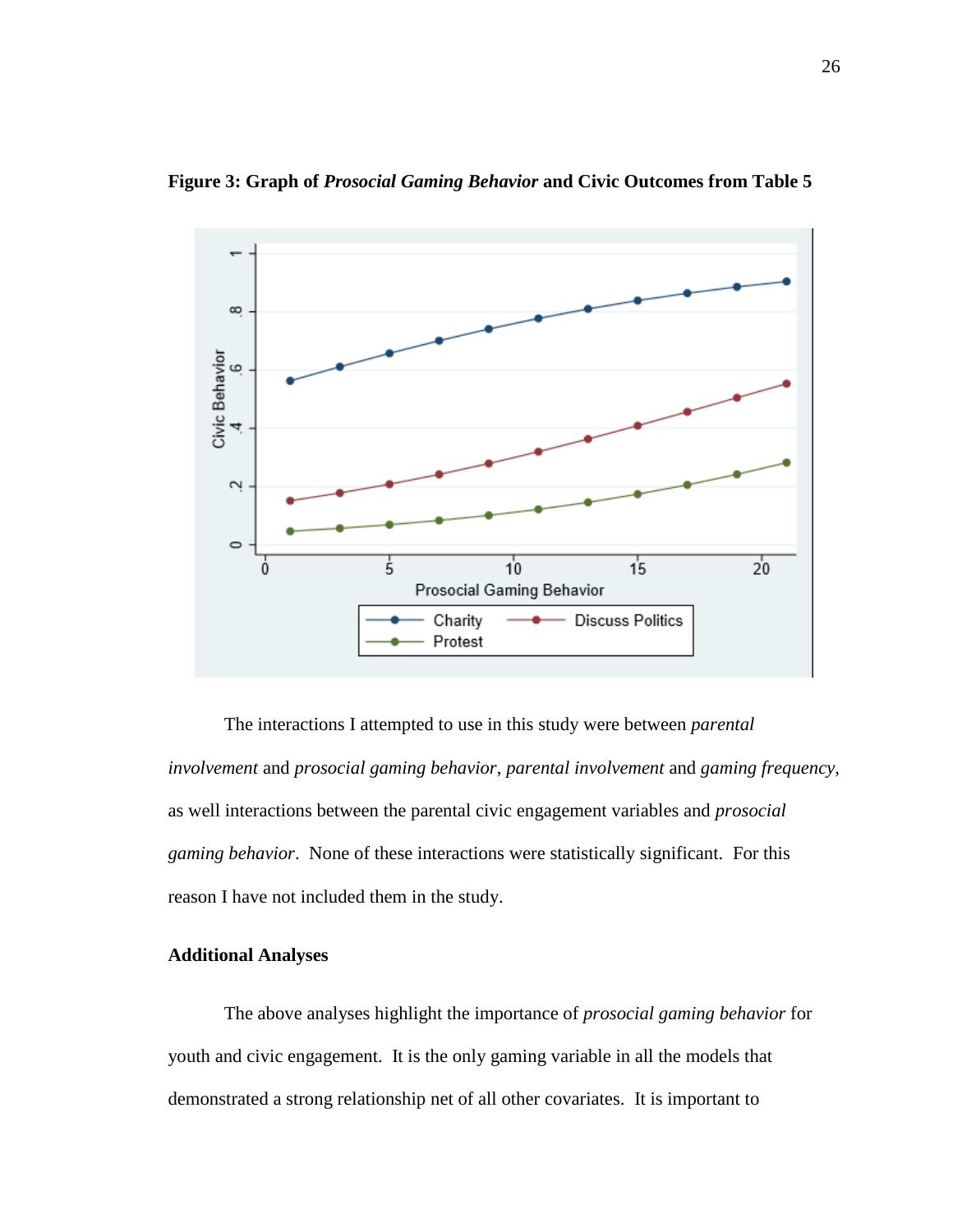understand, then, what conditions help facilitate prosocial gaming behavior in youth. Table 6 is an OLS regression predicting prosocial gaming behavior based on how much respondents play every week as well as parental and demographic variables. *Gaming frequency* is strongly statistically significant. For a one point change in *gaming frequency* there corresponds a 0.469 point increase in the *prosocial gaming behavior* scale. *Child civic engagement*, a scale variable created in the same manner as the *parent civic engagement* scale used in the above analyses, is also strongly statistically significant. For a one point increase in *child civic engagement* there corresponds a 0.324 point increase in the *prosocial gaming behavior* scale. The *parent civic engagement* scale is moderately statistically significant, and the relationship is negative. A one point change in *parent civic engagement* predicts a 0.173 point decrease in the *prosocial gaming behavior scale*. *Parent involvement* is marginally statistically significant. For a one point change in *parent involvement* there corresponds a 0.064 point increase in *prosocial gaming behavior*. *Sex* is statistically significant. Compared to females, males have values for *prosocial gaming behavior* 0.790 points higher. *Black,* and *Latino* are statistically significant as well. Compared to whites, respondents who self-identified as black have *prosocial gaming behavior* scores that are 0.904 points higher and respondents who self-identified as Latino have *prosocial gaming behavior* scores that are 0.816 points higher. Finally, *parent income* is statistically significant. For a one point change in *parent income* there corresponds a 0.169 point decrease in *prosocial gaming behavior* scores. The variance in the model explains 14% of the overall variance found in the dependent variable.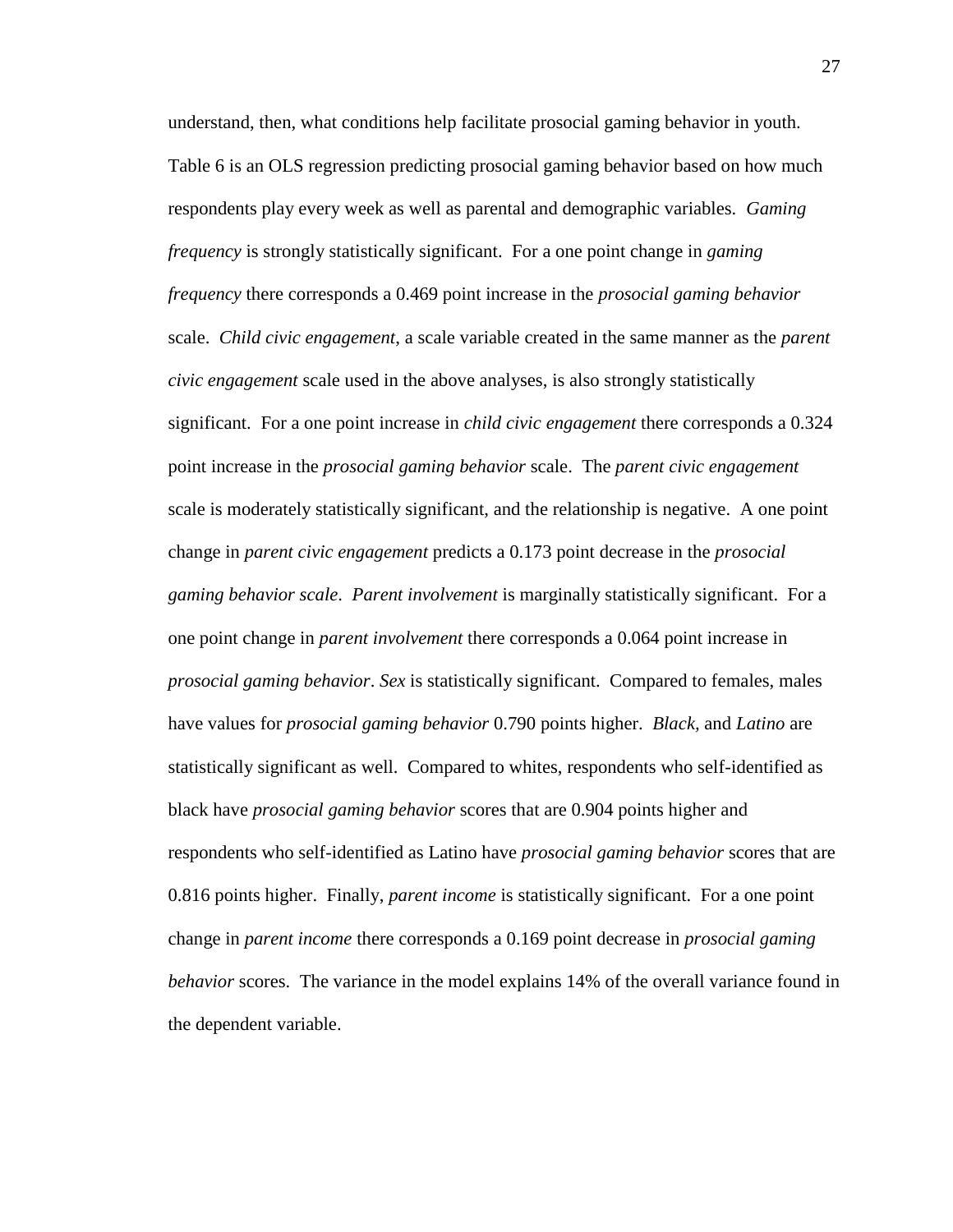### **Discussion**

This study put forth four hypotheses: video game play variables, both prosocial and antisocial in nature, have an influence on civic engagement outcomes, parental involvement has an effect on civic engagement outcomes, parental and demographic variables have effects on video game play variables, and there is an interaction between these two types of variables that mediate the direct effect that video game variables have on the outcomes. These four hypotheses are further specified by the three perspectives I described previously: the psychology perspective holding video game variables have negative relationships with civic outcomes, Putnam (2000) arguing that even prosocial gaming behavior has a negative relationship with the outcome, and a more contextual approach where prosocial experiences might have a positive relationship with civic outcomes. The models demonstrated a number of robust relationships with the child civic engagement outcomes. The results demonstrated that respondents who report engaging in prosocial gaming behaviors online have higher rates of engaging in various civic engagement activities, which is consistent with previous research (Wellman 2004). Other consistent relationships across the different models in Tables 3, 4, and 5 are the relevant parent civic engagement variables. There is predicting power in the relationships between parental civic activities and the civic activities of their children (Ferguson and Garza 2011). One other reliable result is *witnessing racist behavior online* having a positive relationship with respondents reporting that they stay informed on current events.

There are a number of consistent results among the models in the tables. *Witnessing racist behavior online* is an interesting result. The mostly likely explanation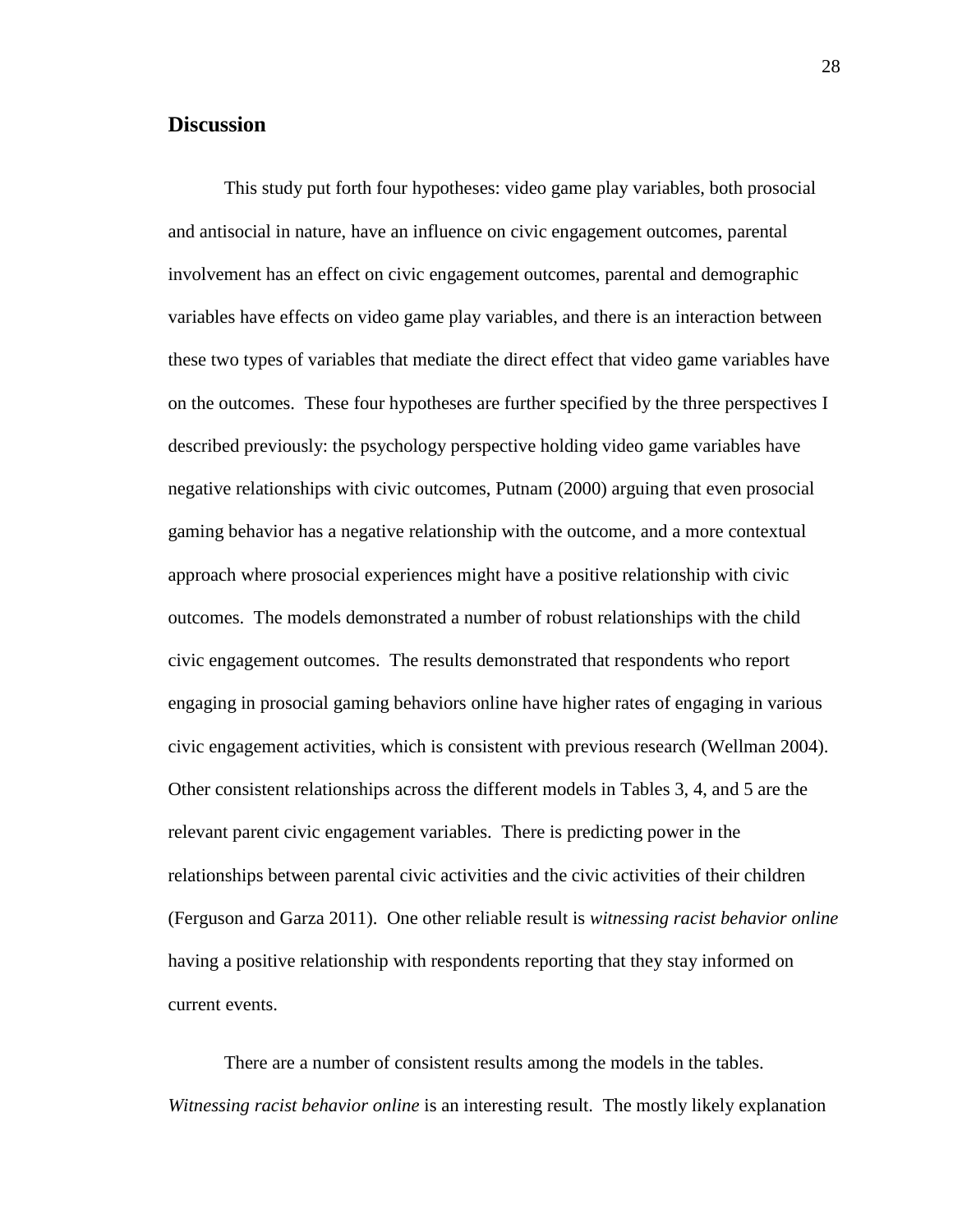is that staying informed on current events actually provides respondents with working definitions and concrete examples of what racist behavior might look like in the real world, which would enable respondents to recognize when certain behaviors should be classified as racist in their own lives. The relationship does not specify causal ordering in the regression analyses, but theoretically it is likely that people staying informed in the real world bring that information with them online and apply it to what they encounter while there. The last consistent result we see among all the regression analyses is the relationship between *prosocial gaming behavior* and most of the civic outcomes. This result is consistent with the theoretical assertion that content encountered in games have contextual effects in the real world. I created an ordinary least squares (OLS) regression with *prosocial gaming behavior* as the outcome using some variables from the previous models to help determine what predicts *prosocial gaming behavior*. *Parental involvement* did not have a relationship with the civic engagement outcomes, which is counter to the findings from Ferguson and Garza (2011), but that is probably because they control for genre, where I do not. I left genre unspecified in these models to set a baseline for the entire sample from the Pew data rather than a specific subsection of it.

This last regression analysis demonstrates that the most important relationships that help determine *prosocial gaming behavior* for respondents are how often respondents play per week, their own civic engagement – this is not surprising, given the results from the previous regression results – and sex. The more a respondent plays, the more likely they are to engage in prosocial gaming behavior. The more engaged respondents are in their real world communities, the more likely to they are to engage in prosocial behavior online. Finally, males are more likely to engage in prosocial gaming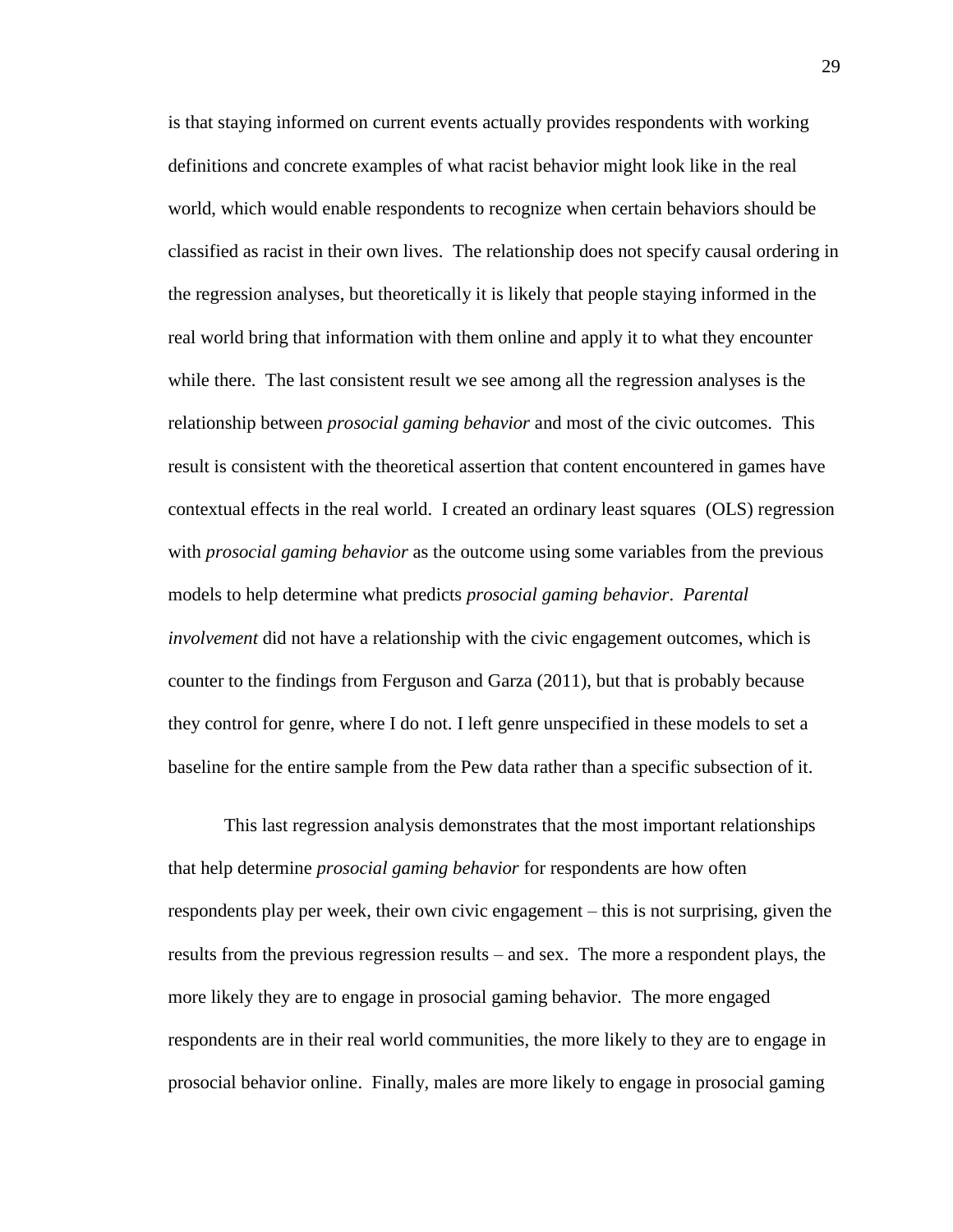behavior, if only incrementally. There may be certain kinds of people that bring these civically minded ideas into the games they play; conversely, people may discover prosocial activity online and then bring those ideas out into the real world. Because there isn't a way to test for directionality in cross-sectional data, it will be difficult to discern without following up with new waves for this data set, or creating a new data set similar to this one and collecting new waves incrementally.

I expected to find some interaction between parental variables and gaming variables that might mediate the direct effect gaming variables might have had on youth civic outcomes. In the end I found no evidence that there are such interactions in these data.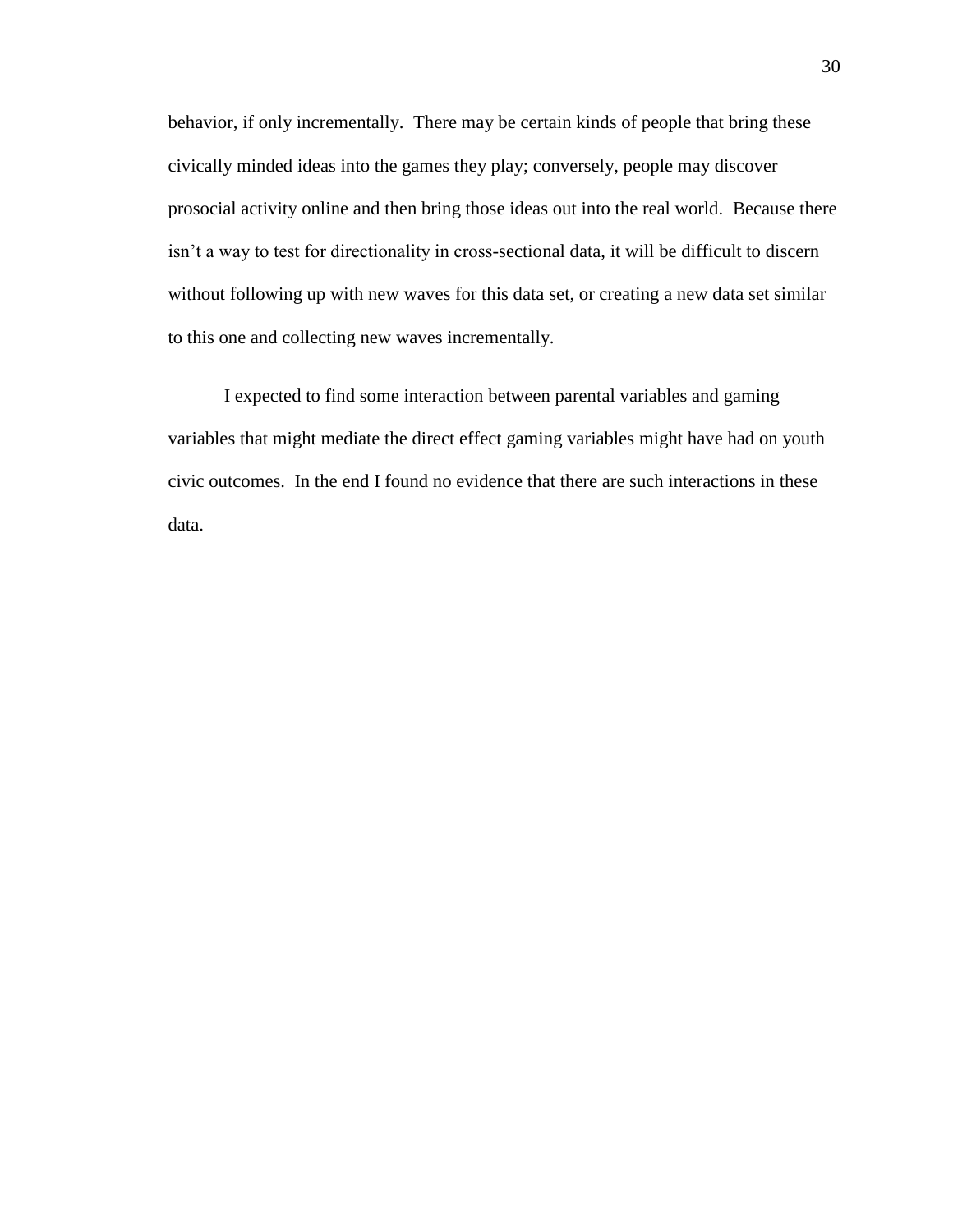### **Conclusion**

Using unique data that asks deeper questions about how video games relate to real world outcomes, I investigated how players' prosocial and antisocial activities in games affect their real world civic engagement. I also analyzed how witnessing specific antisocial behaviors and interventions against those behaviors would affect civic outcomes in real life for players. To interpret the results of the analysis I presented three differing perspectives. The first, asserted by Putnam (2000), holds that civic engagement has not simply disappeared, but has moved online. The move toward digital civic engagement has however detracted from real world civic engagement by offering numerous and convenient opportunities for social capital and engagement. The second holds that overly violent and antisocial content has a positive relationship with real world antisocial behavior (Ferguson 2014; Anderson 2004; Funk et al 2004). This increase in antisocial behavior in the real world is argued to be a chief factor in the decrease in prosocial behavior in the real world (Mears 2011; Savage 2011). The third argues that gaming content is more contextual, where engaging in prosocial activities in games has a positive relationship with real world prosocial behavior (Durkin and Barber 2002; Gentile and Gentile 2008; Ferguson 2010; Ferguson and Kilburn 2010). Similarly, antisocial behavior in games is implied to have an inverse relationship with prosocial behavior in the real world.

Only about one and a half of the hypotheses were supported here. Video game variables do have an effect on civic engagement outcomes, but prosocial gaming behavior is more consistently related to the outcomes than any antisocial variable. In contrast to previous research (Ferguson and Garza 2011), I do not find that parental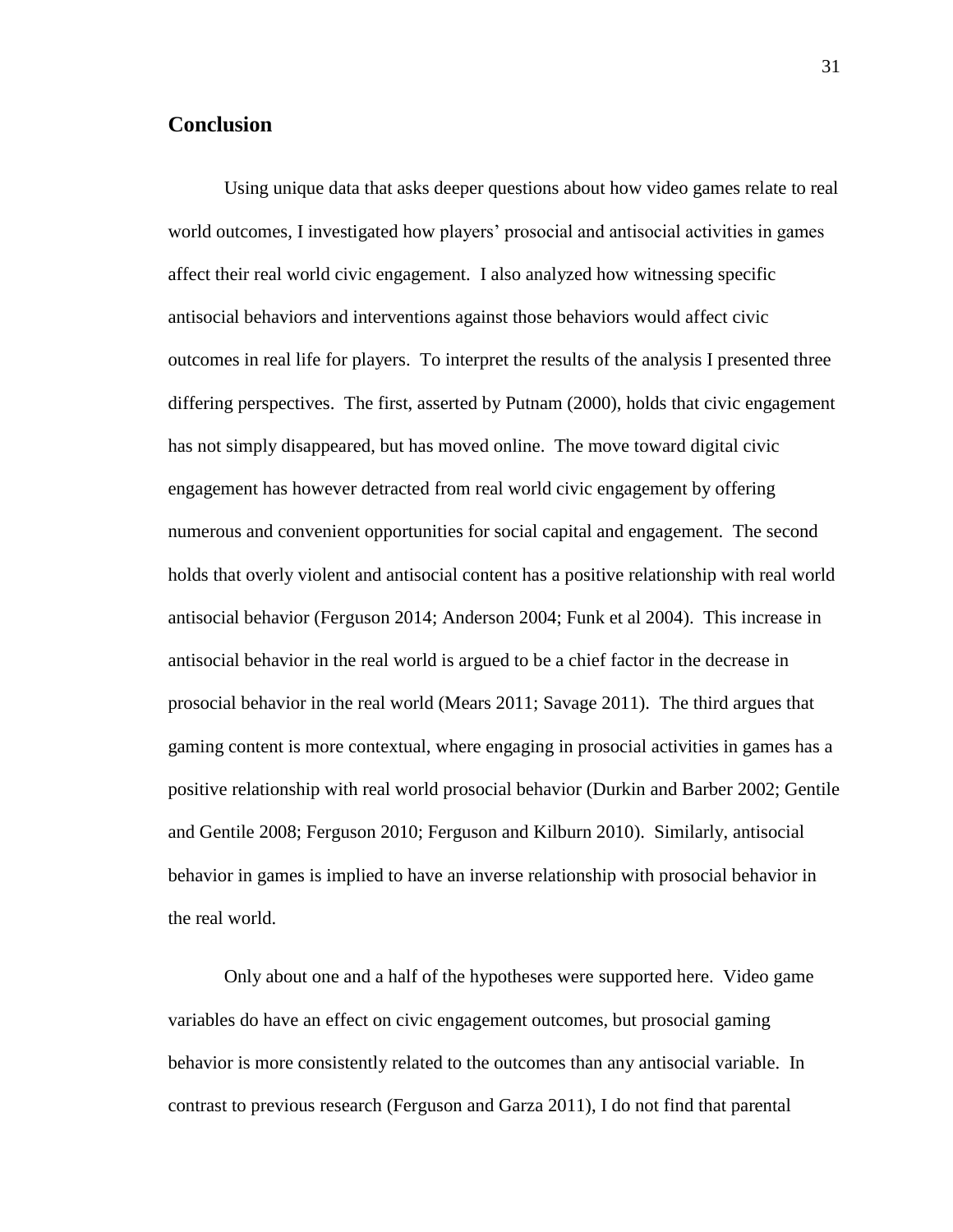involvement has an effect on youth civic engagement. I did not find this relationship to be significant because the previous research (Ferguson and Garza 2011) controlled for players who reported playing action games the most. This effect may only be present when controlling for specific genres of games. I also control for the demographics of the players and their parents, which is something Ferguson and Garza (2011) do not do. Parental and demographic variables have predictive power for prosocial gaming behavior. There was no discernable and significant interaction between parental and video game variables. The results found in this study do not support Putnam's (2000) perspective that even prosocial activity online detracts from real world civic engagement because I found that *prosocial gaming behavior* had a positive relationship with the civic outcomes. The general psychology and popular opinion perspective was likewise not supported. *Antisocial gaming behavior* did not consistently have any relationship with the civic engagement outcomes. The contextual perspective was supported with these analyses. *Prosocial gaming behavior* actually had a stable, positive relationship with civic engagement measures. In the end, it seems that the context in which players consumes video game content matters.

The limitations for this study restrict its explanatory power to certain extents. The study cannot discern directionality between prosocial gaming behavior and the civic engagement outcomes. This means we do not know which one motivates the other. It is cross-sectional data that does not have the ability to tell us if the relationships found here are simply coincidence, or if they are lasting ones. I also do not control for genre, which might limit my ability to discern civic outcomes for specific genres. The data are eight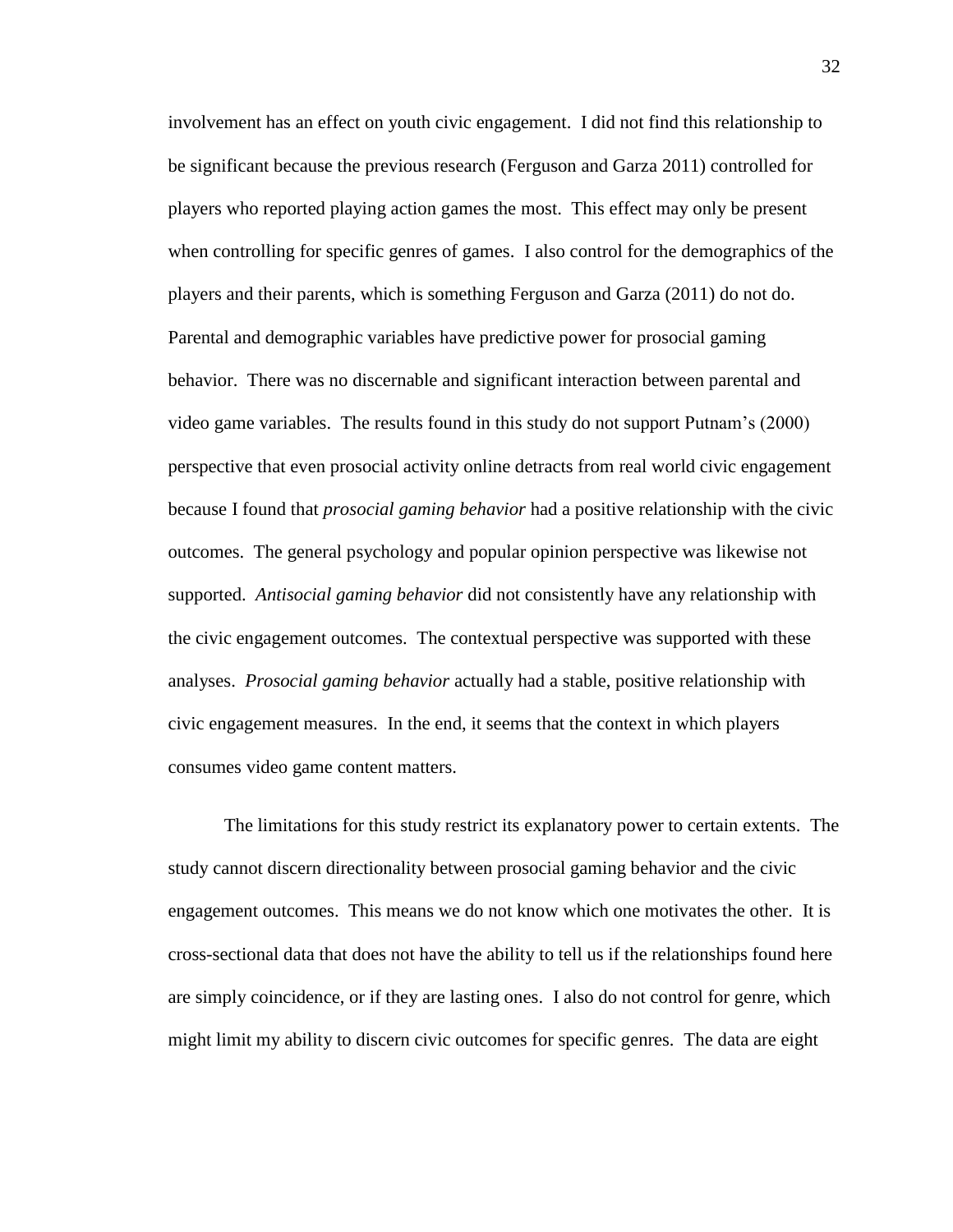years old, which might mean that the nature of these relationships has changed in the intervening years. Nevertheless, novel results have been demonstrated here.

We now have evidence that witnessing aggressive and racist behavior online have no discernable effect on real life behavior in teens. We also have evidence that suggests that it is more important that a teen's parents engage in civic activities to model behavior for their children. Prosocial video game behavior has a relationship with real world civic activity in teens. These results challenge the conventional wisdom in America and around the world, and can be used to assuage concerns over how video games affect people. These results are a foundation to continue research into how electronic media and the internet affect social life in modernity. This study suggests parents socialize their children based on their own civic activities, which supports that learning from primary sources is more important than from secondary ones like video games. Therefore, we must also ask if peers affect this relationship. We can investigate this question using the existing Pew data that were used here. Survey questions that ask if respondents play games with their friends or by themselves and if they play with their friends online or in person can be employed to better understand the foundational results demonstrated here. We can see whether peer relationships and social distance between them might also matter, controlling for the significant relationships from this investigation. These results also help to justify new surveys that ask broader questions about video games. If there were a new iteration of the survey this study was based on, we could see how relationships have changed over the last eight years, and if new waves of a potential new survey are continually done we can establish a longitudinal view of these phenomenon,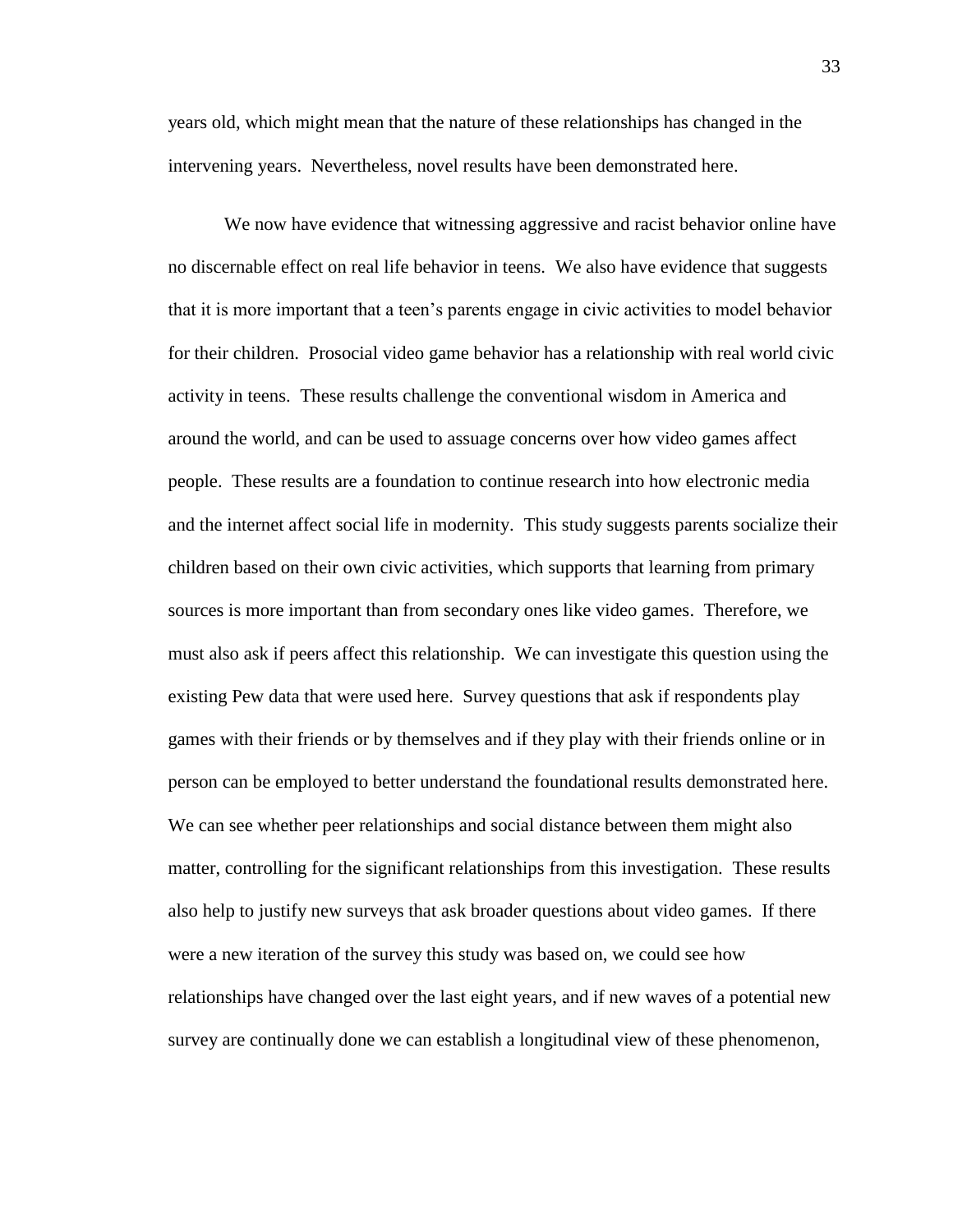allowing us to understand whether prosocial gaming behavior motivates more civic activity in teens or vice-versa.

My research here is a first step to understanding how electronic media relates to real world behavior. Video games and other electronic media is not going anywhere, and the internet is certainly only going to become more prevalent in modern society. Understanding how this type of media affects people, and as this study demonstrates, if at all, we as social scientists and researchers can provide informed advice on policy and hopefully dispel some myths about the so-called harmful nature of video games and the internet.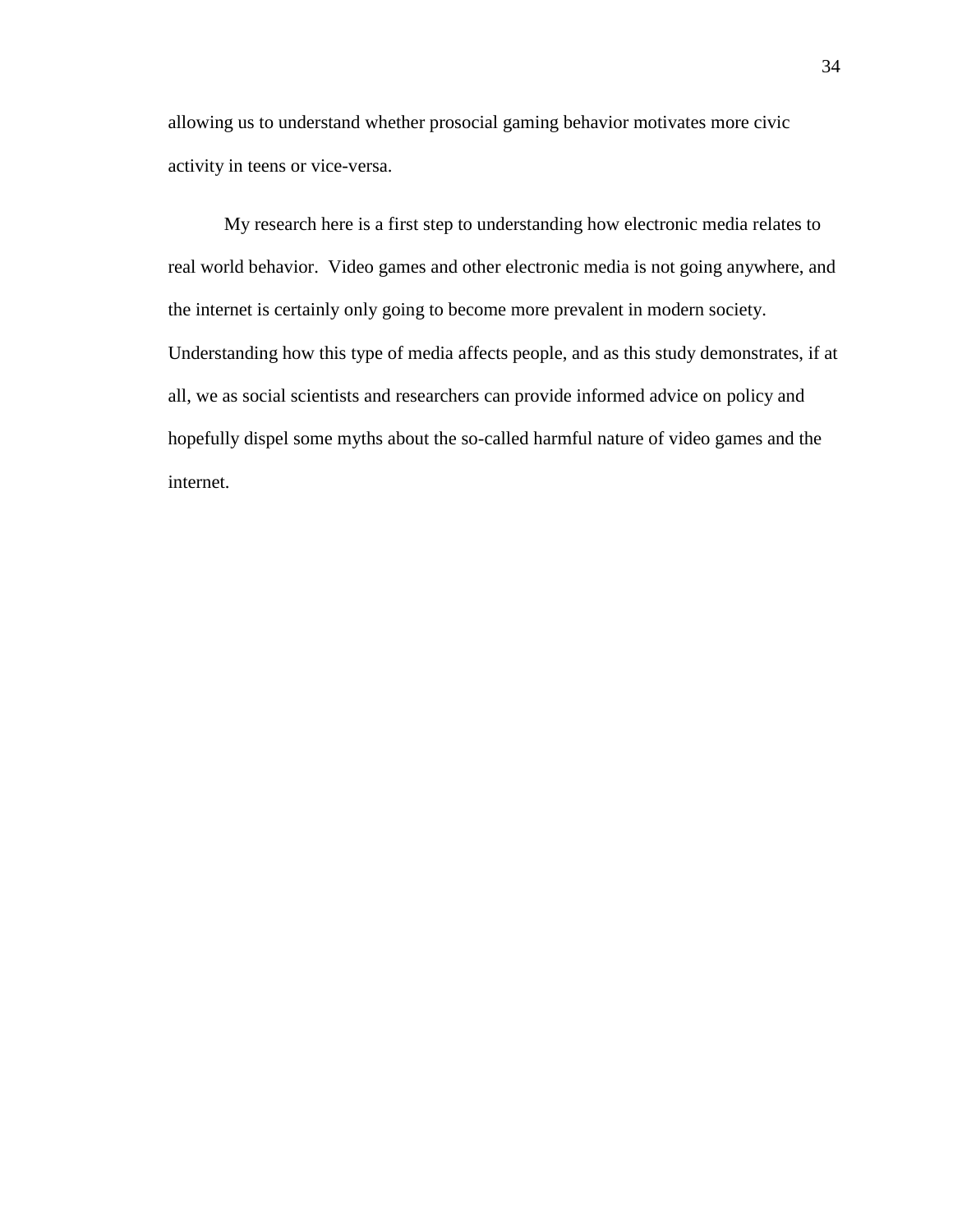## **Appendix A Tables**

### **Table 1: Summary Statistics**

|                                                                       | Obs | Mean/Prop Std. Dev. |       | Min              | Max            | Alpha |
|-----------------------------------------------------------------------|-----|---------------------|-------|------------------|----------------|-------|
| Child Civic Engagement                                                |     |                     |       |                  |                |       |
| Volunteered in my communtiy                                           | 906 | .702                | .458  | $\mathbf{0}$     | 1              |       |
| Done something to help raise money for charity                        | 902 | .758                | .428  | $\overline{0}$   | $\mathbf{1}$   |       |
| Discuss politics during election season                               | 904 | .314                | .464  | $\boldsymbol{0}$ | $\mathbf{1}$   |       |
| Stay informed on current events                                       | 898 | .693                | .462  | $\overline{0}$   | $\mathbf{1}$   |       |
| Taken part in peaceful protest or march                               | 905 | .130                | .337  | $\boldsymbol{0}$ | 1              |       |
| Prosocial Game Action                                                 | 907 | 10.146              | 3.542 | $\mathbf{1}$     | 21             | .852  |
| Help or guide other players                                           | 703 | 2.036               | .722  | 1                | 3              |       |
| Play a game where you learn about a social problem                    | 845 | 1.515               | .638  | $\mathbf{1}$     | $\overline{3}$ |       |
| Play a game that explores a social issue you care about               | 833 | 1.467               | .635  | 1                | 3              |       |
| Play a game where you havw to think about ethics                      | 847 | 1.647               | .691  | $\mathbf{1}$     | 3              |       |
| Play a game where you help make decisions on how to run a community   | 842 | 1.552               | .669  | 1                | 3              |       |
| Organize or manage game groups or guilds                              | 854 | 1.372               | .627  | $\mathbf{1}$     | 3              |       |
| Antisocial Game Action                                                | 907 | 2.770               | 1.081 | 1                | 6              | .753  |
| Use cheats or hack a game                                             | 894 | 1.474               | .653  | $\mathbf{1}$     | 3              |       |
| Use "mods" or other player generated code to change aspects of a game | 871 | 1.371               | .613  | 1                | 3              |       |
| Did not Witness Racist Behavior Online                                | 907 | .496                | .500  | $\theta$         | $\mathbf{1}$   |       |
| Did Witness Racist Behavior Online                                    | 907 | .127                | .333  | $\mathbf{0}$     | 1              |       |
| Did Witness Racist Behavior and Intervention Online                   | 907 | .373                | .484  | $\overline{0}$   | $\mathbf{1}$   |       |
| Did not Witness Aggressive Behavior Online                            | 907 | .355                | .479  | $\boldsymbol{0}$ | 1              |       |
| Did Witness Aggressive Behavior Online                                | 907 | .163                | .370  | $\mathbf{0}$     | $\mathbf{1}$   |       |
| Did Witness Aggressive Behavior and Intervention Online               | 907 | .479                | .500  | $\boldsymbol{0}$ | 1              |       |
| Gaming Frequency                                                      | 907 | 4.559               | 1.478 | $\mathbf{1}$     | 7              |       |
| Parental Involvement                                                  | 907 | 10.951              | 3.946 | 0                | 15             | .734  |
| Parental Civic Engagement                                             | 907 | 4.991               | 1.580 | 1                | 8              | .485  |
| Parent Civic Engagement                                               |     |                     |       |                  |                |       |
| Volunteered in my communtiy                                           | 907 | .770                | .421  | $\mathbf{0}$     | 1              |       |
| Done something to help raise money for charity                        | 905 | .818                | .386  | $\boldsymbol{0}$ | 1              |       |
| Taken part in peaceful protest or march                               | 903 | .109                | .311  | $\overline{0}$   | $\mathbf{1}$   |       |
| Stay informed on current events                                       | 903 | .896                | .306  | $\mathbf{0}$     | $\mathbf{1}$   |       |
| Child Age                                                             | 907 | 14.649              | 1.702 | 12               | 17             |       |
| Sex                                                                   | 907 | .524                | .500  | $\mathbf{0}$     | $\mathbf{1}$   |       |
| White                                                                 | 907 | .775                | .418  | $\mathbf{0}$     | $\mathbf{1}$   |       |
| <b>Black</b>                                                          | 907 | .096                | .295  | $\mathbf{0}$     | 1              |       |
| Latino                                                                | 907 | .082                | .274  | $\mathbf{0}$     | $\mathbf{1}$   |       |
| Other                                                                 | 907 | .062                | .241  | $\boldsymbol{0}$ | 1              |       |
| Parent Income                                                         | 818 | 5.868               | 1.945 | $\mathbf{1}$     | 8              |       |
| Parent Education                                                      | 905 | 4.957               | 1.482 | 1                | 7              |       |
| Source: Gaming & Civic Engagement Survey of Teens/Parents 2008        |     |                     |       |                  |                |       |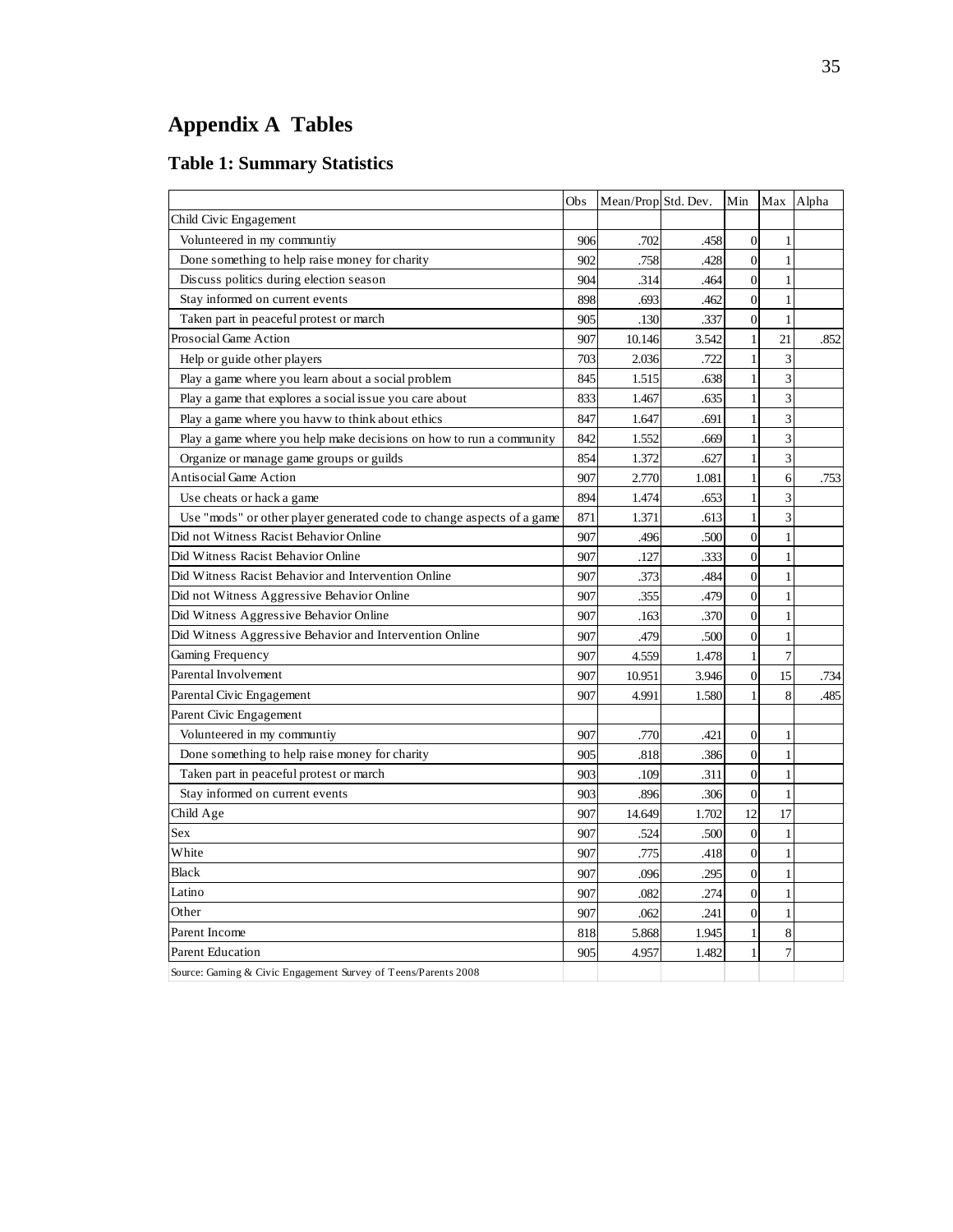### **Table 2: Bivariate Correlations**

|                                                                |                    | $\overline{c}$         |               | $\overline{4}$     |               | 6              | 7             | 8              | q              | 10         |
|----------------------------------------------------------------|--------------------|------------------------|---------------|--------------------|---------------|----------------|---------------|----------------|----------------|------------|
| Child Civic Engagement                                         |                    |                        |               |                    |               |                |               |                |                |            |
| Volunterred in my Community                                    |                    |                        |               |                    |               |                |               |                |                |            |
| Done something to help raise money for charity                 | ***<br>.126        |                        |               |                    |               |                |               |                |                |            |
| Discuss politics during election season                        | .029               | .068<br>$\ast$         |               |                    |               |                |               |                |                |            |
| Stay informed on current events                                | $-0.030$           | $-0.028$               | $.134***$     | $\mathbf{1}$       |               |                |               |                |                |            |
| Taken part in peaceful protest or march                        | .002               | .058<br>$\ddot{}$      | $.099$ **     | .054               |               |                |               |                |                |            |
| 6 Prosocial Gaming Behavior                                    | $-.048$            | ***<br>.110            | $***$<br>.141 | .021               | ***<br>.126   |                |               |                |                |            |
| Antisocial Gaming Behavior                                     | $-.080$            | $-0.014$               | .056          | $-0.018$           | $.094$ **     | $.308$ ***     |               |                |                |            |
| 8 Did Not Witness Aggressive Behavior Online                   | .070               | $-0.059$<br>$\ddot{+}$ | $-0.024$      | .017               | $-.054$       | $-0.249$       | $-145$ ***    |                |                |            |
| 9 Witnessed Aggressive Behavior Online, but not Intervention   | $-027$             | $-.037$                | .012          | $-.012$            | .052          | $-.049$        | $.033$ ***    | $-.328$ ***    |                |            |
| 10 Witnessed Both Aggressive Behavior and Intervention Online  | $-0.052$           | .080                   | .019          | $-.003$            | .009          | .276<br>***    | .119          | ***<br>$-711$  | $-423$         |            |
| 11 Did Not Witness Racist Behavior Online                      | .062               | $-0.30$                | $-0.046$      | $-.040$            | $-0.049$      | $-.273$<br>*** | $-211$<br>*** | $.513***$      | $-122$<br>***  | $-394$ *** |
| 12 Witnessed Racist Behavior Online, but not Intervention      | $-0.042$           | $-035$                 | $-.001$       | .091<br>$**$       | .030          | .005           | .038          | ***<br>$-.137$ | .352           | $-140$ *** |
| 13 Witnessed Both Aggressive Behavior and Intervention Online  | $-.041$            | .055                   | .050          | $-.007$            | .033          | $.283$ ***     | $.190$ ***    | $-443$ ***     | $-.112$<br>*** | $.513$ *** |
| 14 Gaming Frequency                                            | $-.068$            | $-.008$                | $-.019$       | $-0.022$           | $-0.009$      | .237           | .164          | $-150$ ***     | $-.024$        | $.166$ *** |
| 15 Parental Involvement                                        | $-.072$            | $-.008$                | $-.023$       | $-0.065$           | $-0.005$      | $.143$ ***     | .151<br>***   | ***<br>$-.141$ | .034           | $.116$ *** |
| 16 Parental Civic Engagement                                   | ***<br>.193        | ***<br>.118            | .049          | .082               | .049          | $-.038$        | $-0.044$      | .014           | $-.049$        | .025       |
| Parent Civic Engagement                                        |                    |                        |               |                    |               |                |               |                |                |            |
| Volunteered in my communtiy<br>17                              | .153<br>***        | .089<br>**             | .026          | .033               | $-0.021$      | $-0.019$       | $-0.056 +$    | $-0.032$       | $-.042$        | .058       |
| Done something to help raise money for charity<br>18           | $**$<br>.107       | ***<br>.121            | .023          | .006               | $-0.012$      | $-.040$        | $-.047$       | .021           | $-0.016$       | $-.005$    |
| Taken part in peaceful protest or march<br>19                  | .048               | .022                   | .011          | .038               | ***<br>.152   | $-.015$        | $-.011$       | .039           | $-.009$        | $-.029$    |
| Stay informed on current events<br>20                          | $.074*$            | $-.022$                | .044          | ***<br>.168        | .032          | $-.011$        | .055          | $-.005$        | $-.036$        | .030       |
| 21 Child Age                                                   | **<br>.095         | $-0.013$               | .055          | ***<br>.166        | .000          | $-.073$        | $-057$        | $-073$         | .105           | $-0.012$   |
| 22 Sex                                                         | $-062$             | $-.030$                | .016          | $-0.024$           | $-018$        | $.173$ ***     | .263          | $-178$ ***     | .039           | $.140$ *** |
| 23 White                                                       | .055               | .026                   | .001          | .040               | $-.090$<br>** | $-.105$<br>**  | $-.142$       | $-.014$        | .016           | .003       |
| 24 Black                                                       | $-.058$            | .009                   | .014          | $-.018$            | $.096**$      | $.114***$      | $.160$ ***    | $-.023$        | .059           | $-.020$    |
| 25 Latino                                                      | $-0.044$           | $-0.54$                | $-.011$       | $-.023$            | .016          | .044           | .030          | $-0.002$       | $-0.066$       | .045       |
| 26 Other                                                       | .044               | .001                   | .014          | $-.024$            | .010          | $-.003$        | .008          | .049           | $-.051$        | $-.007$    |
| 27 Parental Income                                             | **<br>.112         | $-012$                 | .010          | .114<br>$\ast\ast$ | $-.063 +$     | $-128$ ***     | $-.081$       | .039           | $-.038$        | $-.003$    |
| 28 Parental Education                                          | $\ast\ast$<br>.101 | .023                   | .028          | $.140$ ***         | .011          | $-.067$ *      | $-.051$       | $-.005$        | $-.028$        | .028       |
| Source: Gaming & Civic Engagement Survey of Teens/Parents 2008 |                    |                        |               |                    |               |                |               |                |                |            |
| + p <. 1; * p <. 05; ** p <. 01; *** p <. 001                  |                    |                        |               |                    |               |                |               |                |                |            |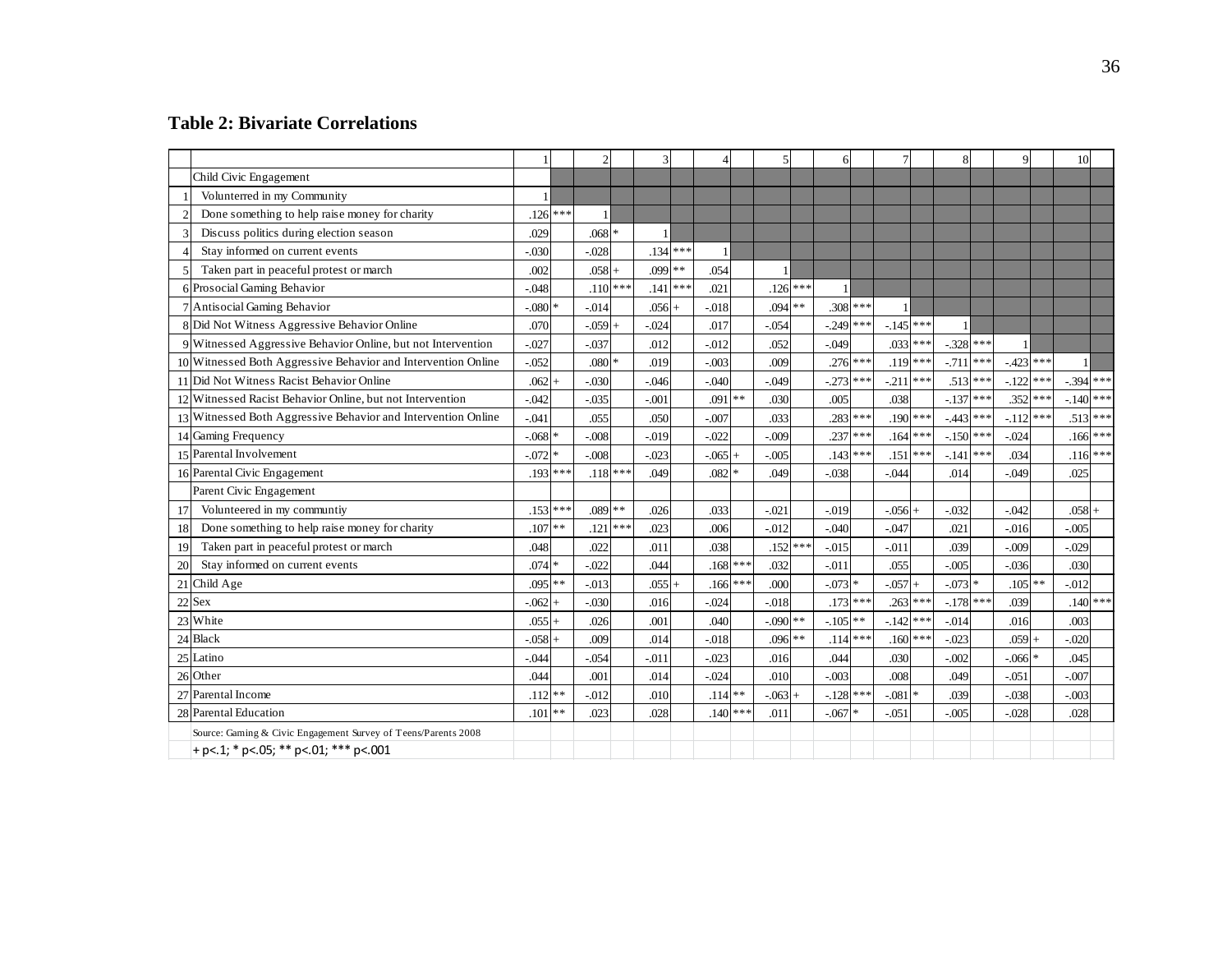### **Table 2: Bivariate Correlations Continued**

|                                                                | 11         |       | 12      |      | 13         | 14       |     | 15         |        | 16       |     | 17       |            | 18        |         | 19       |            | 20         |            |
|----------------------------------------------------------------|------------|-------|---------|------|------------|----------|-----|------------|--------|----------|-----|----------|------------|-----------|---------|----------|------------|------------|------------|
| Child Civic Engagement                                         |            |       |         |      |            |          |     |            |        |          |     |          |            |           |         |          |            |            |            |
| Volunterred in my Community                                    |            |       |         |      |            |          |     |            |        |          |     |          |            |           |         |          |            |            |            |
| Done something to help raise money for charity                 |            |       |         |      |            |          |     |            |        |          |     |          |            |           |         |          |            |            |            |
| Discuss politics during election season                        |            |       |         |      |            |          |     |            |        |          |     |          |            |           |         |          |            |            |            |
| Stay informed on current events                                |            |       |         |      |            |          |     |            |        |          |     |          |            |           |         |          |            |            |            |
| Taken part in peaceful protest or march<br>5                   |            |       |         |      |            |          |     |            |        |          |     |          |            |           |         |          |            |            |            |
| 6 Prosocial Gaming Behavior                                    |            |       |         |      |            |          |     |            |        |          |     |          |            |           |         |          |            |            |            |
| 7 Antisocial Gaming Behavior                                   |            |       |         |      |            |          |     |            |        |          |     |          |            |           |         |          |            |            |            |
| 8 Did Not Witness Aggressive Behavior Online                   |            |       |         |      |            |          |     |            |        |          |     |          |            |           |         |          |            |            |            |
| 9 Witnessed Aggressive Behavior Online, but not Intervention   |            |       |         |      |            |          |     |            |        |          |     |          |            |           |         |          |            |            |            |
| 10 Witnessed Both Aggressive Behavior and Intervention Online  |            |       |         |      |            |          |     |            |        |          |     |          |            |           |         |          |            |            |            |
| 11 Did Not Witness Racist Behavior Online                      |            |       |         |      |            |          |     |            |        |          |     |          |            |           |         |          |            |            |            |
| 12 Witnessed Racist Behavior Online, but not Intervention      | $-378$ *** |       |         |      |            |          |     |            |        |          |     |          |            |           |         |          |            |            |            |
| 13 Witnessed Both Aggressive Behavior and Intervention Online  | $-765$     | $***$ | .294    | ***  |            |          |     |            |        |          |     |          |            |           |         |          |            |            |            |
| 14 Gaming Frequency                                            | $-.089$ ** |       | .002    |      | $.102$ **  |          |     |            |        |          |     |          |            |           |         |          |            |            |            |
| 15 Parental Involvement                                        | $-.088$ ** |       | .007    |      | $.090$ **  | .274     | *** |            |        |          |     |          |            |           |         |          |            |            |            |
| 16 Parental Civic Engagement                                   | .020       |       | $-.042$ |      | .009       | .019     |     | $.085*$    |        |          |     |          |            |           |         |          |            |            |            |
| Parent Civic Engagement                                        |            |       |         |      |            |          |     |            |        |          |     |          |            |           |         |          |            |            |            |
| Volunteered in my communtiy<br>17                              | .009       |       | $-.043$ |      | .021       | $-.039$  |     | .025       |        | .627     | *** |          |            |           |         |          |            |            |            |
| Done something to help raise money for charity<br>18           | .005       |       | $-.026$ |      | .010       | .036     |     | .024       |        | .592     | *** |          | $.183***$  |           |         |          |            |            |            |
| Taken part in peaceful protest or march<br>19                  | .032       |       | $-.005$ |      | $-0.026$   | .041     |     | $.066*$    |        | .443     | *** | $.073*$  |            | $.099$ ** |         |          |            |            |            |
| Stay informed on current events<br>20                          | $-.024$    |       | $-.002$ |      | .023       | .004     |     | .028       |        | .413     | *** | .020     |            | $-.030$   |         | .084     | $\ast$     |            |            |
| 21 Child Age                                                   | $-.111$    | ***   | .106    | $**$ | .040       | $-.132$  |     | $-260$ *** |        | $-0.022$ |     | $-0.024$ |            | $-.028$   |         | $-.029$  |            | $.067$ *   |            |
| 22 Sex                                                         | $-.193$    | ***   | .052    |      | $.169$ *** | .321     |     | $.298$ *** |        | .011     |     | .023     |            | $-.008$   |         | .048     |            | .010       |            |
| 23 White                                                       | .017       |       | .015    |      | $-.033$    | .007     |     | $-.077$    | $\ast$ | $.079*$  |     | $.075*$  |            | .019      |         | $-0.069$ |            |            | $.123$ *** |
| 24 Black                                                       | $-.009$    |       | .033    |      | $-011$     | .004     |     | $.095$ **  |        | $-.036$  |     | $-.089$  | $**$       | $-0.011$  |         | .043     |            | $-.012$    |            |
| 25 Latino                                                      | $-0.30$    |       | $-.053$ |      | .070       | .015     |     | $-012$     |        | $-0.014$ |     | .020     |            | $-0.037$  |         | .066     |            | $-.060$    |            |
| 26 Other                                                       | $-.007$    |       | $-.029$ |      | .030       | $-0.023$ |     | $-.003$    |        | $-0.065$ | ÷   | $-.023$  |            | .014      |         | .015     |            | $-156$ *** |            |
| 27 Parental Income                                             | .020       |       | .013    |      | $-029$     | $-0.011$ |     | $-0.007$   |        | .282     | *** |          | $.186***$  | .161      | $* * *$ | .102     | $\ast\ast$ |            | $.168$ *** |
| 28 Parental Education                                          | .014       |       | .000    |      | $-.010$    | $-.019$  |     | .034       |        | .320     | *** |          | $.188$ *** | $.169***$ |         | .141     | ***        |            | $.183$ *** |
| Source: Gaming & Civic Engagement Survey of Teens/Parents 2008 |            |       |         |      |            |          |     |            |        |          |     |          |            |           |         |          |            |            |            |
| + p <. 1; * p <. 05; ** p <. 01; *** p <. 001                  |            |       |         |      |            |          |     |            |        |          |     |          |            |           |         |          |            |            |            |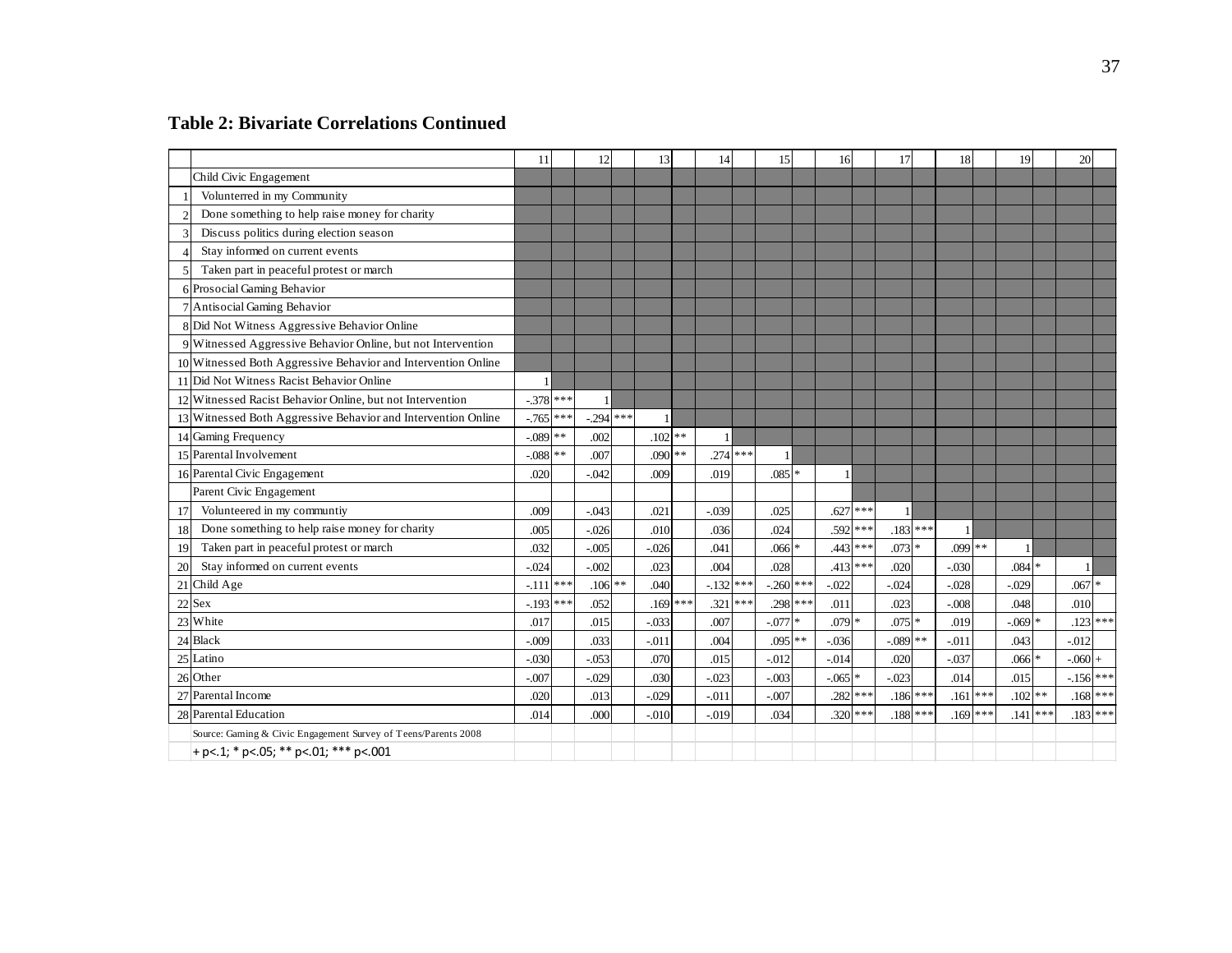### **Table 2: Bivariate Correlations Continued**

|                                                                | 21      |       | 22        | 23          |     | 24               | 25           |        | 26           | 27         | 28 |  |
|----------------------------------------------------------------|---------|-------|-----------|-------------|-----|------------------|--------------|--------|--------------|------------|----|--|
| Child Civic Engagement                                         |         |       |           |             |     |                  |              |        |              |            |    |  |
| Volunterred in my Community                                    |         |       |           |             |     |                  |              |        |              |            |    |  |
| Done something to help raise money for charity                 |         |       |           |             |     |                  |              |        |              |            |    |  |
| Discuss politics during election season                        |         |       |           |             |     |                  |              |        |              |            |    |  |
| Stay informed on current events<br>4                           |         |       |           |             |     |                  |              |        |              |            |    |  |
| Taken part in peaceful protest or march                        |         |       |           |             |     |                  |              |        |              |            |    |  |
| 6 Prosocial Gaming Behavior                                    |         |       |           |             |     |                  |              |        |              |            |    |  |
| 7 Antisocial Gaming Behavior                                   |         |       |           |             |     |                  |              |        |              |            |    |  |
| 8 Did Not Witness Aggressive Behavior Online                   |         |       |           |             |     |                  |              |        |              |            |    |  |
| 9 Witnessed Aggressive Behavior Online, but not Intervention   |         |       |           |             |     |                  |              |        |              |            |    |  |
| 10 Witnessed Both Aggressive Behavior and Intervention Online  |         |       |           |             |     |                  |              |        |              |            |    |  |
| 11 Did Not Witness Racist Behavior Online                      |         |       |           |             |     |                  |              |        |              |            |    |  |
| 12 Witnessed Racist Behavior Online, but not Intervention      |         |       |           |             |     |                  |              |        |              |            |    |  |
| 13 Witnessed Both Aggressive Behavior and Intervention Online  |         |       |           |             |     |                  |              |        |              |            |    |  |
| 14 Gaming Frequency                                            |         |       |           |             |     |                  |              |        |              |            |    |  |
| 15 Parental Involvement                                        |         |       |           |             |     |                  |              |        |              |            |    |  |
| 16 Parental Civic Engagement                                   |         |       |           |             |     |                  |              |        |              |            |    |  |
| Parent Civic Engagement                                        |         |       |           |             |     |                  |              |        |              |            |    |  |
| Volunteered in my communtiy<br>17                              |         |       |           |             |     |                  |              |        |              |            |    |  |
| Done something to help raise money for charity<br>18           |         |       |           |             |     |                  |              |        |              |            |    |  |
| Taken part in peaceful protest or march<br>19                  |         |       |           |             |     |                  |              |        |              |            |    |  |
| Stay informed on current events<br>20                          |         |       |           |             |     |                  |              |        |              |            |    |  |
| Child Age<br>21                                                | 1       |       |           |             |     |                  |              |        |              |            |    |  |
| Sex<br>22                                                      | $-.002$ |       |           |             |     |                  |              |        |              |            |    |  |
| White<br>23                                                    | .058    | $\pm$ | $-.064 +$ |             |     |                  |              |        |              |            |    |  |
| <b>Black</b><br>24                                             | $-.023$ |       | $.063 +$  | $-.605$ *** |     | $\mathbf{1}$     |              |        |              |            |    |  |
| Latino<br>25                                                   | $-.045$ |       | .042      | $-0.553$    | *** | $-.097$ **       | $\mathbf{1}$ |        |              |            |    |  |
| 26 Other                                                       | $-.020$ |       | $-0.012$  | $-476$ ***  |     | $-084$ $^{\ast}$ | $.175$ ***   |        | $\mathbf{1}$ |            |    |  |
| Parental Income<br>27                                          | .056    |       | .043      | $.197$ ***  |     | $-.167$ ***      | $-.072$      | $\ast$ | $-0.055$     |            |    |  |
| 28 Parental Education                                          | .049    |       | .004      | $.056 +$    |     | $-.036$          | $-.040$      |        | $-.045$      | $.450$ *** | 1  |  |
| Source: Gaming & Civic Engagement Survey of Teens/Parents 2008 |         |       |           |             |     |                  |              |        |              |            |    |  |
| + p <. 1; * p <. 05; ** p <. 01; *** p <. 001                  |         |       |           |             |     |                  |              |        |              |            |    |  |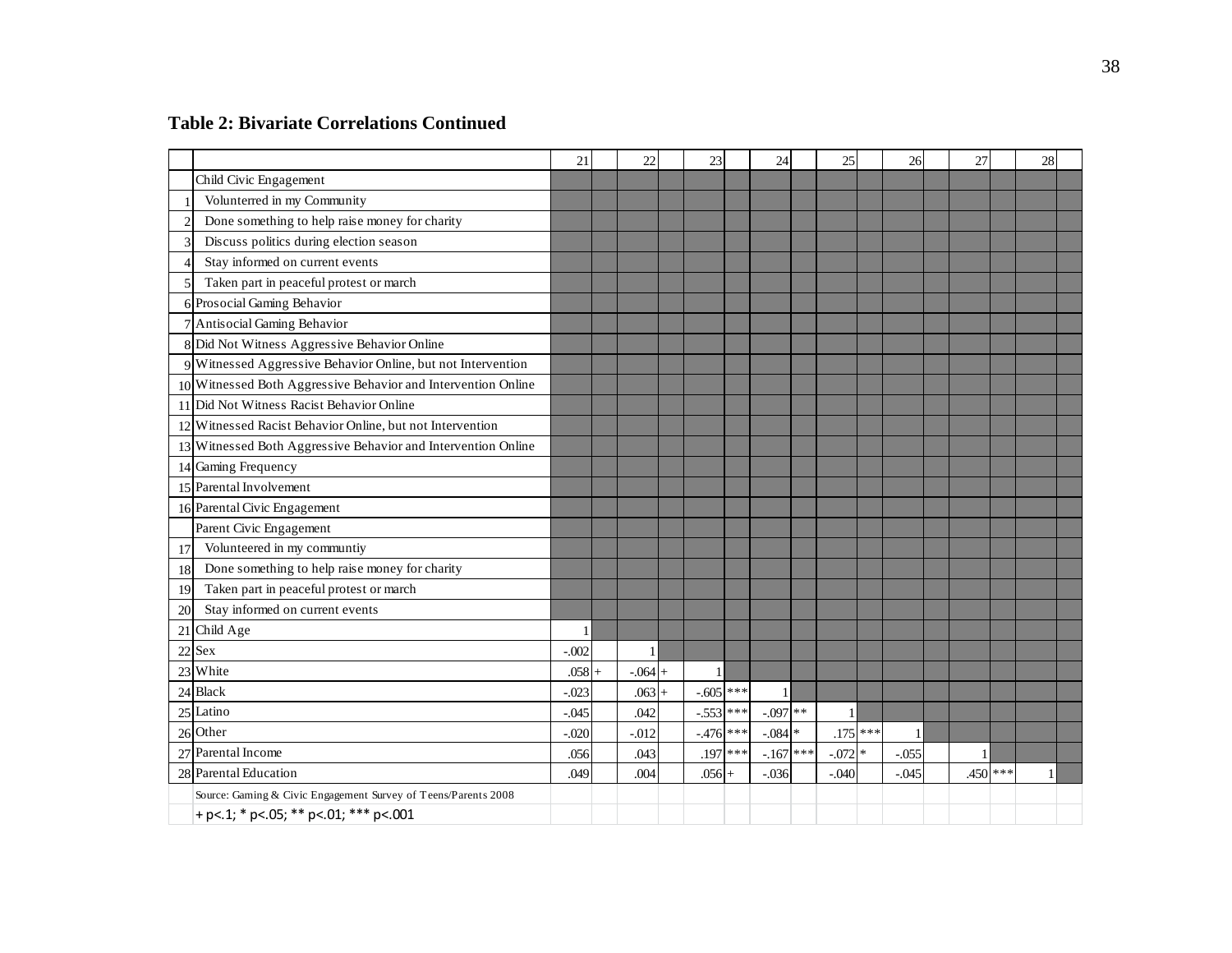|                                                                |          |             | Model 1-- Volunteer |           |              |            | <b>Model 2-- Charity</b> |           |                    |           | Model 3-- Discuss Politics |           |           |     |           |      |              |           | Model 4-- Stay Informed Model 5-- Protest or March |
|----------------------------------------------------------------|----------|-------------|---------------------|-----------|--------------|------------|--------------------------|-----------|--------------------|-----------|----------------------------|-----------|-----------|-----|-----------|------|--------------|-----------|----------------------------------------------------|
|                                                                | h        |             | <b>OR</b>           | <b>SE</b> | <sub>h</sub> |            | <b>OR</b>                | <b>SE</b> |                    |           | <b>OR</b>                  | <b>SE</b> | h.        |     | <b>OR</b> | SE.  |              | <b>OR</b> | <b>SE</b>                                          |
| Prosocial Gaming Behavior (1-21 scale; helping questions)      | $-.002$  |             | .998                | .023      |              | $.082$ *** | 1.085                    | .025      |                    | $.091***$ | 1.096                      | .023      | .019      |     | 1.020     | .023 | .098         | 1.103     | .031                                               |
| Antisocial Gaming Behavior (1-6 scale; cheating questions)     | $-.119+$ |             | .888                | .070      | $-112$       |            | .894                     | .078      | .030               |           | 1.031                      | .070      | $-.060$   |     | .942      | .072 | .143         | 1.154     | .091                                               |
| Did Witness Aggressive Behavior Online                         | $-.217$  |             | .805                | .239      | .030         |            | 1.030                    | .247      | .070               |           | 1.072                      | .236      | $-.356$   |     | .700      | .237 | .395         | 1.485     | .313                                               |
| Did Witness Aggressive Behavior and Intervention Online        | $-.223$  |             | .800                | .197      | .282         |            | 1.326                    | .210      | $-.092$            |           | .912                       | .195      | $-136$    |     | .873      | .194 | .014         | 1.014     | .273                                               |
| Did Witness Racist Behavior Online                             | $-.244$  |             | .784                | .244      | $-.188$      |            | .829                     | .260      | $-0.016$           |           | .984                       | .248      | .857      | **: | 2.356     | .277 | .088         | 1.092     | .327                                               |
| Did Witness Racist Behavior and Intervention Online            | $-.067$  |             | .935                | .191      | $-.016$      |            | .985                     | .211      | .100               |           | 1.105                      | .190      | .159      |     | 1.172     | .188 | .024         | 1.025     | .260                                               |
| Gaming Frequency                                               | $-.073$  |             | .930                | .052      | $-.059$      |            | .943                     | .055      | $-.082$            |           | .921                       | .051      | $-.037$   |     | .964      | .051 | $-.090$      | .914      | .070                                               |
| Intercept                                                      |          | $1.746$ *** |                     | .317      | $.813*$      |            |                          |           | $.330 - 1.440$ *** |           |                            | .310      | $.923$ ** |     |           | .310 | $-3.040$ *** |           | .432                                               |
| Source: Gaming & Civic Engagement Survey of Teens/Parents 2008 |          |             |                     |           |              |            |                          |           |                    |           |                            |           |           |     |           |      |              |           |                                                    |
| $+$ p<.1; * p<.05; ** p<.01; *** p<.001                        |          |             |                     |           |              |            |                          |           |                    |           |                            |           |           |     |           |      |              |           |                                                    |

**Table 3: Logistic Regressions for all Child Civic Engagement Variables and Video Game Variables Only**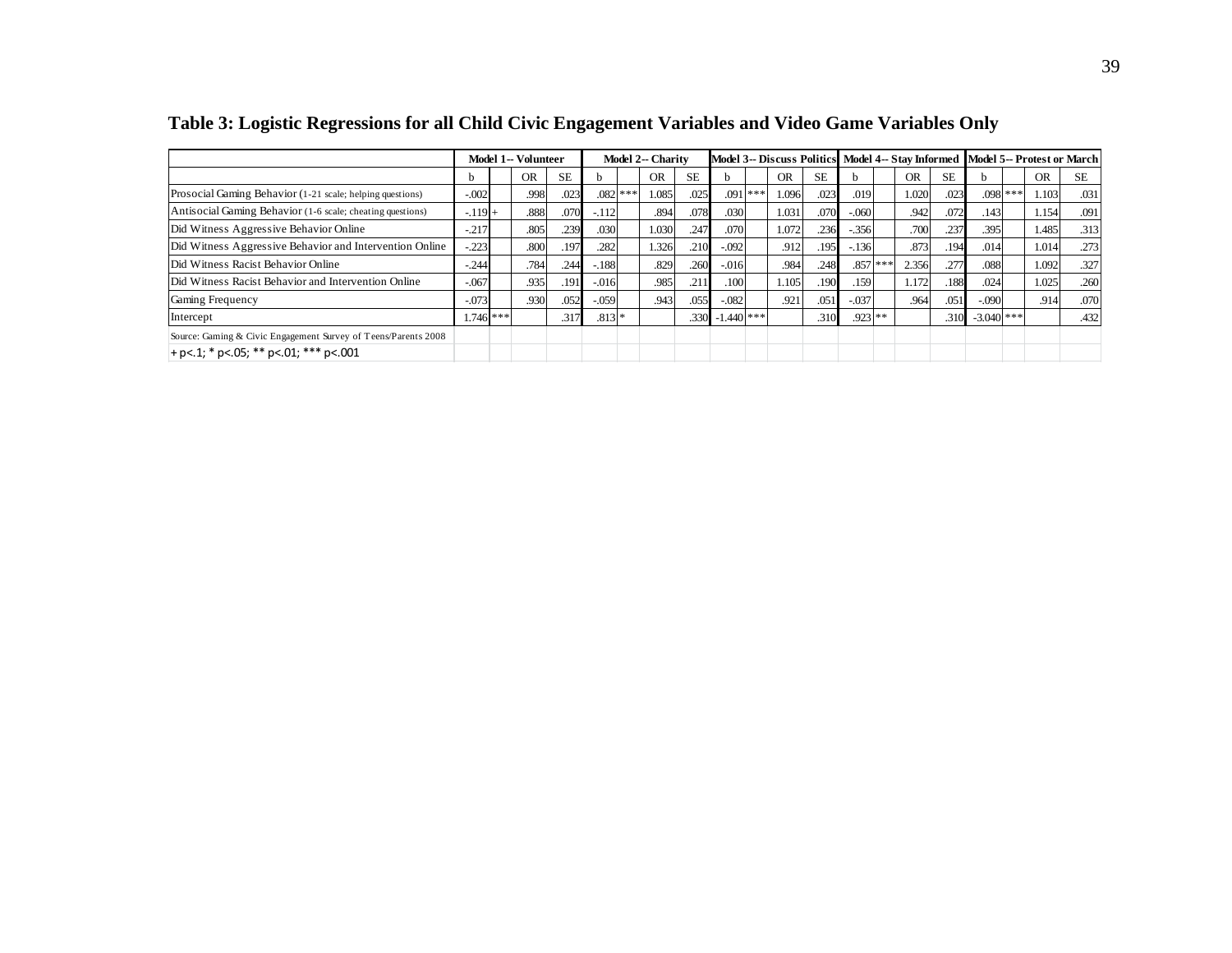|                                                                |              | Model 1-- Volunteer |           |          |            | <b>Model 2-- Charity</b> |           |            |           |           |                    |            |           |           |          |            |           | Model 3-- Discuss Politics   Model 4-- Stay Informed   Model 5-- Protest or March |
|----------------------------------------------------------------|--------------|---------------------|-----------|----------|------------|--------------------------|-----------|------------|-----------|-----------|--------------------|------------|-----------|-----------|----------|------------|-----------|-----------------------------------------------------------------------------------|
|                                                                | <sub>b</sub> | <b>OR</b>           | <b>SE</b> |          |            | <b>OR</b>                | <b>SE</b> |            | <b>OR</b> | <b>SE</b> | <sub>b</sub>       |            | <b>OR</b> | <b>SE</b> | h        |            | <b>OR</b> | <b>SE</b>                                                                         |
| Parental Involvement (0-15 scale)                              | $-.021$      | .980                | .023      | $-.005$  |            | .995                     | .024      | $-0.017$   | .984      | .021      | $-.020$            |            | .980      | .024      | $-.034$  |            | .967      | .028                                                                              |
| Parent Civic Engagement (1-8 scale)                            |              |                     |           |          |            |                          |           | .057       | 1.058     | .052      |                    |            |           |           |          |            |           |                                                                                   |
| Volunteered in my communtiy                                    | $.698***$    | 2.009               | .180      |          |            |                          |           |            |           |           |                    |            |           |           |          |            |           |                                                                                   |
| Done something to help raise money for charity                 |              |                     |           |          | $.688$ *** | 1.990                    | .198      |            |           |           |                    |            |           |           |          |            |           |                                                                                   |
| Taken part in peaceful protest or march                        |              |                     |           |          |            |                          |           |            |           |           |                    |            |           |           |          | $.182$ *** | 3.261     | .275                                                                              |
| Stay informed on current events                                |              |                     |           |          |            |                          |           |            |           |           |                    | $.912$ *** | 2.490     | .247      |          |            |           |                                                                                   |
| Child Age                                                      | .072         | 1.075               | .048      | $-0.016$ |            | .984                     | .050      | .067       | 1.070     | .047      |                    | $.210$ *** | 1.233     | .049      | $-.030$  |            | .970      | .065                                                                              |
| <b>Sex</b>                                                     | $-.215$      | .807                | .164      | $-194$   |            | .824                     | .175      | .050       | 1.052     | .161      | $-.135$            |            | .874      | .168      | $-.135$  |            | .874      | .223                                                                              |
| Parent Education (1-7 scale)                                   | $.038 +$     | 1.039               | .059      | .017     |            | 1.017                    | .063      | $-.003$    | .997      | .059      | $.135$ *           |            | 1.145     | .060      | .083     |            | 1.087     | .082                                                                              |
| Parent Income (1-8 scale)                                      | .083         | 1.086               | .044      | $-.041$  |            | .960                     | .048      | $-.006$    | .994      | .045      | .043               |            | 1.044     | .045      | $-.148*$ |            | .862      | .059                                                                              |
| Intercept                                                      | $-1.055$     |                     | .835      | 1.113    |            |                          | .880      | $-1.873$ * |           |           | $.825 - 3.610$ *** |            |           | .874      | $-.743$  |            |           | 1.109                                                                             |
| Source: Gaming & Civic Engagement Survey of Teens/Parents 2008 |              |                     |           |          |            |                          |           |            |           |           |                    |            |           |           |          |            |           |                                                                                   |
| $+$ p<.1; * p<.05; ** p<.01; *** p<.001                        |              |                     |           |          |            |                          |           |            |           |           |                    |            |           |           |          |            |           |                                                                                   |

**Table 4: Logistic Regressions for all Child Civic Engagement Variables and Parental and Demographic Variables Only**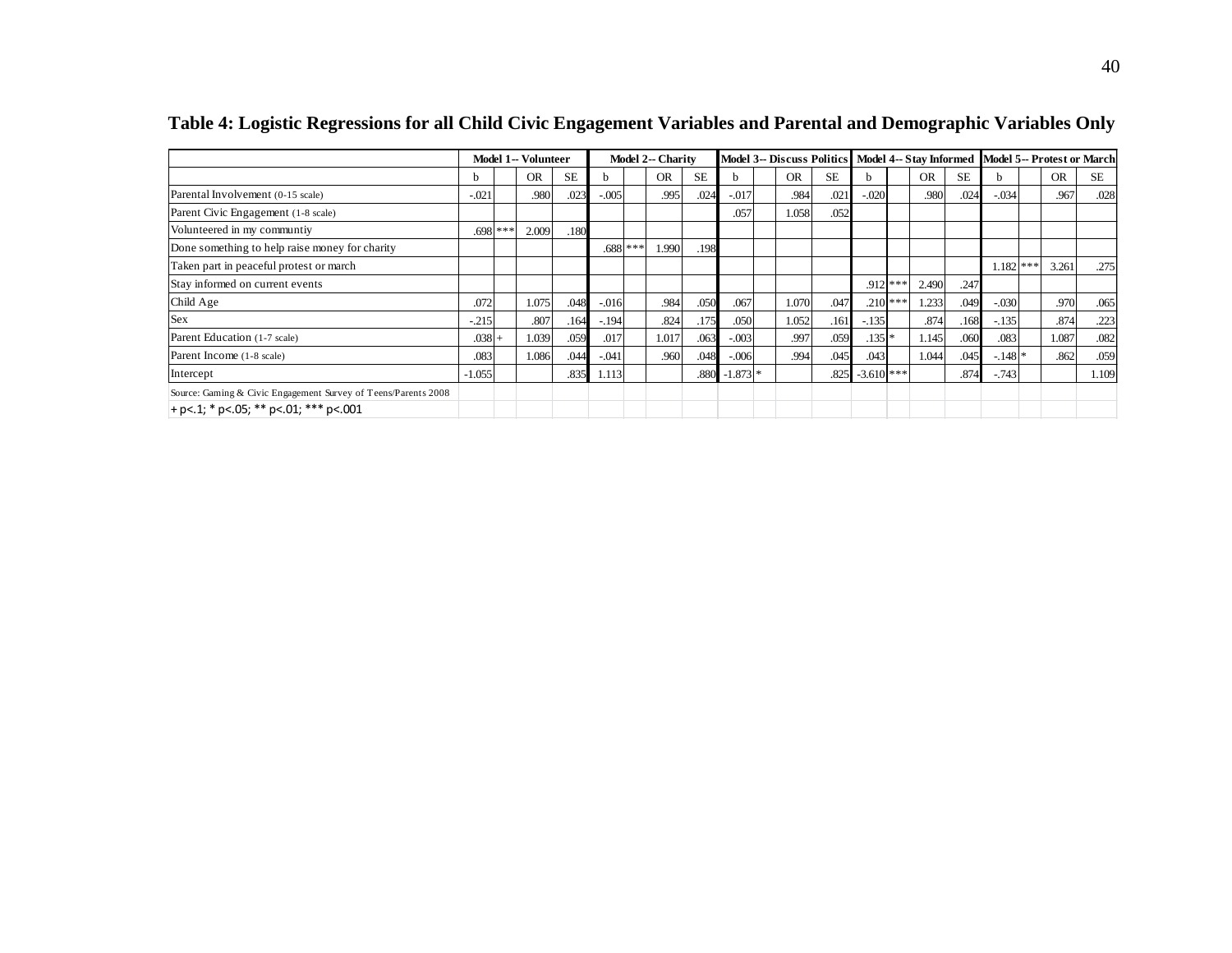**Table 5: Logistic Regressions for all Child Civic Engagement Variables with Video Game, Parental, and Demographic Variables**

|                                                                |          |     | <b>Model 1-- Volunteer</b> |           |            | Model 2-- Charity |           |          |     | <b>Model 3-- Discuss Politics</b> |           |          |        | Model 4-- Stay Informed |           |          |     | <b>Model 5-- Protest or March</b> |           |
|----------------------------------------------------------------|----------|-----|----------------------------|-----------|------------|-------------------|-----------|----------|-----|-----------------------------------|-----------|----------|--------|-------------------------|-----------|----------|-----|-----------------------------------|-----------|
|                                                                | h        |     | <b>OR</b>                  | <b>SE</b> | h          | <b>OR</b>         | <b>SE</b> | b        |     | <b>OR</b>                         | <b>SE</b> | h        |        | <b>OR</b>               | <b>SE</b> | h        |     | <b>OR</b>                         | <b>SE</b> |
| Prosocial Gaming Behavior (1-21 scale; helping questions)      | .021     |     | 1.021                      | .025      | $.100***$  | 1.105             | .028      | .097     | *** | 1.102                             | .025      | .027     |        | 1.027                   | .026      | .104     | *** | 1.110                             | .034      |
| Antisocial Gaming Behavior (1-6 scale; cheating questions)     | $-.097$  |     | .907                       | .077      | $-.074$    | .928              | .084      | .086     |     | 1.090                             | .076      | $-0.009$ |        | .991                    | .081      | .138     |     | 1.147                             | .101      |
| Did Witness Aggressive Behavior Online                         | $-.166$  |     | .847                       | .259      | .135       | 1.145             | .267      | .075     |     | 1.078                             | .253      | $-.470$  |        | .625                    | .265      | .339     |     | 1.403                             | .351      |
| Did Witness Aggressive Behavior and Intervention Online        | $-0.281$ |     | .755                       | .214      | .316       | 1.371             | .225      | $-.157$  |     | .855                              | .208      | $-.196$  |        | .822                    | .215      | .069     |     | 1.071                             | .297      |
| Did Witness Racist Behavior Online                             | $-.264$  |     | .768                       | .266      | $-0.366$   | .693              | .277      | $-.165$  |     | .848                              | .270      | .712     | $\ast$ | 2.039                   | .306      | .095     |     | 1.099                             | .370      |
| Did Witness Racist Behavior and Intervention Online            | $-.128$  |     | .880                       | .204      | $-.112$    | .894              | .223      | $-.032$  |     | .968                              | .201      | .060     |        | 1.061                   | .206      | .125     |     | 1.133                             | .282      |
| Gaming Frequency                                               | $-.010$  |     | .990                       | .059      | $-.100$    | .905              | .063      | $-.043$  |     | .958                              | .058      | $-.029$  |        | .972                    | .060      | $-.109$  |     | .897                              | .080      |
| Parental Involvement (0-15 scale)                              | $-.014$  |     | .986                       | .024      | $-.009$    | .991              | .025      | $-0.023$ |     | .978                              | .022      | $-.018$  |        | .982                    | .025      | $-.047$  |     | .954                              | .029      |
| Parent Civic Engagement (1-8 scale)                            |          |     |                            |           |            |                   |           | .071     |     | 1.074                             | .053      |          |        |                         |           |          |     |                                   |           |
| Volunteered in my communtiy                                    | .709     | *** | 2.031                      | .184      |            |                   |           |          |     |                                   |           |          |        |                         |           |          |     |                                   |           |
| Done something to help raise money for charity                 |          |     |                            |           | $.726$ *** | 2.067             | .202      |          |     |                                   |           |          |        |                         |           |          |     |                                   |           |
| Taken part in peaceful protest or march                        |          |     |                            |           |            |                   |           |          |     |                                   |           |          |        |                         |           | 1.222    | *** | 3.395                             | .289      |
| Stay informed on current events                                |          |     |                            |           |            |                   |           |          |     |                                   |           | .932     | **     | 2.539                   | .255      |          |     |                                   |           |
| Child Age                                                      | $.084 +$ |     | 1.087                      | .049      | $-0.017$   | .983              | .053      | $.080 +$ |     | 1.083                             | .049      | .209     | **:    | .233                    | .051      | $-.039$  |     | .962                              | .068      |
| Sex                                                            | $-.100$  |     | .905                       | .178      | $-181$     | .834              | .191      | $-.043$  |     | .958                              | .175      | $-.125$  |        | .883                    | .183      | $-317$   |     | .728                              | .245      |
| <b>Black</b>                                                   | $-.142$  |     | .868                       | .265      | $-.005$    | .995              | .300      | $-.007$  |     | .993                              | .270      | .009     |        | 1.009                   | .280      | .668     |     | 1.950                             | .318      |
| Latino                                                         | $-.322$  |     | .724                       | .290      | $-.693*$   | .500              | .291      | $-.180$  |     | .836                              | .295      | .103     |        | 1.108                   | .309      | .174     |     | 1.190                             | .384      |
| Other                                                          | $.738*$  |     | 2.091                      | 376       | .181       | 1.198             | .362      | .280     |     | 1.324                             | .316      | .152     |        | 1.165                   | .350      | .118     |     | 1.125                             | .444      |
| Parent Education (1-7 scale)                                   | .045     |     | 1.046                      | .060      | .026       | 1.027             | .064      | .007     |     | 1.007                             | .060      | .139     |        | 1.150                   | .061      | .107     |     | 1.113                             | .085      |
| Parent Income (1-8 scale)                                      | .074     |     | 1.076                      | .046      | $-.034$    | .966              | .051      | .016     |     | 1.016                             | .046      | .046     |        | 1.047                   | .047      | $-.090$  |     | .914                              | .062      |
| Intercept                                                      | $-0.994$ |     |                            | .942      | .711       |                   | 1.005     | $-3.151$ | *** |                                   | .934      | $-3.741$ | ***    |                         | .981      | $-2.115$ |     |                                   | 1.247     |
| Source: Gaming & Civic Engagement Survey of Teens/Parents 2008 |          |     |                            |           |            |                   |           |          |     |                                   |           |          |        |                         |           |          |     |                                   |           |
| $+$ p<.1; * p<.05; ** p<.01; *** p<.001                        |          |     |                            |           |            |                   |           |          |     |                                   |           |          |        |                         |           |          |     |                                   |           |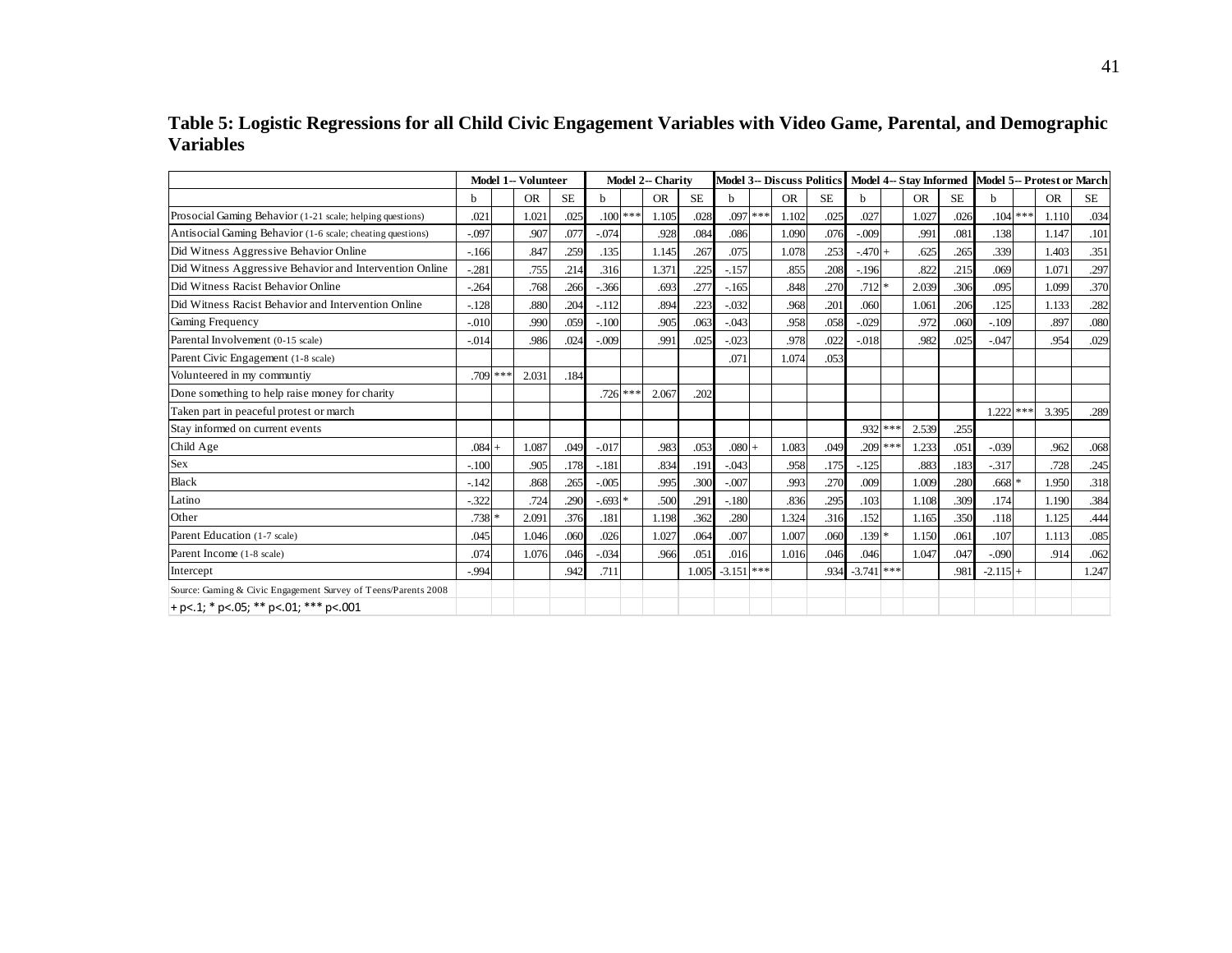|                                                                | b        |        | <b>SE</b> |  |
|----------------------------------------------------------------|----------|--------|-----------|--|
| Gaming Frequency                                               | .469     | ***    | .085      |  |
| Child Civic Engagement (1-5 scale)                             | .324     | ***    | .057      |  |
| Parent Civic Engagement (1-8 scale)                            | $-.173$  | $\ast$ | .080      |  |
| Parent Involvement (0-15 scale)                                | $.064 +$ |        | .034      |  |
| Child Age                                                      | $-.095$  |        | .072      |  |
| <b>Sex</b>                                                     | .790     | **     | .255      |  |
| <b>Black</b>                                                   | .904     | $\ast$ | .404      |  |
| Latino                                                         | $.816+$  |        | .436      |  |
| Other                                                          | $-.449$  |        | .485      |  |
| <b>Parent Education</b>                                        | $-.096$  |        | .090      |  |
| Parent Income                                                  | $-.169$  | $\ast$ | .069      |  |
| Intercept                                                      | 8.934    | ***    | 1.322     |  |
| R-squared                                                      | .140     |        |           |  |
| Source: Gaming & Civic Engagement Survey of Teens/Parents 2008 |          |        |           |  |
| + p <. 1; * p <. 05; ** p <. 01; *** p <. 001                  |          |        |           |  |

**Table 6: OLS Regression Predicting Prosocial Gaming Behavior**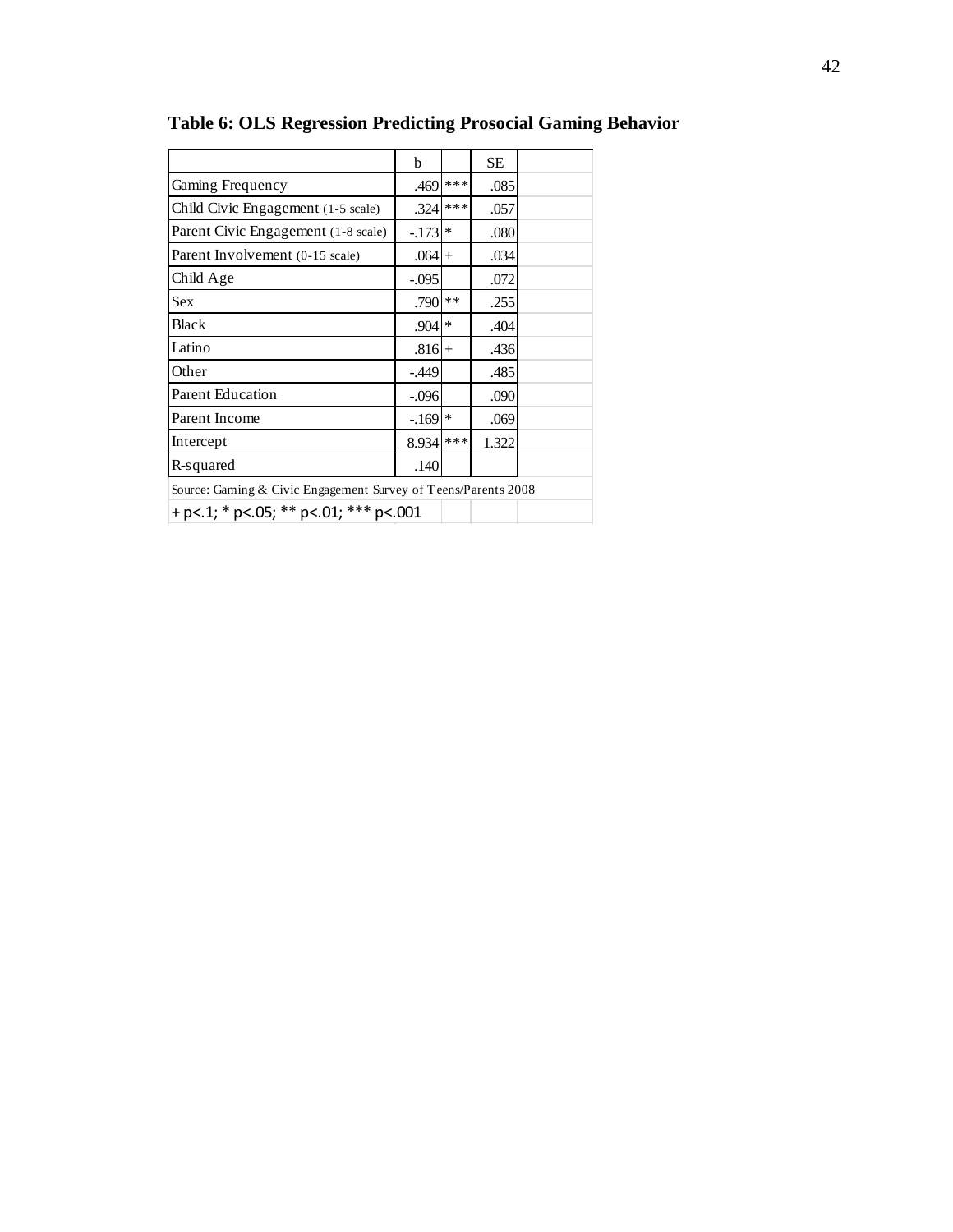#### References

- Anderson, Craig A. 2004. "An update on the effects of playing violent video games." *Journal of Adolescents* 27:113-122.
- Burgess, Robert L. and Ronald L. Akers. 1966. "A Differential Association-Reinforcement Theory of Criminal Behavior." *Social Problems* 14(2):128-147.
- Caplan, Scott, Dmitri Williams and Nick Yee. 2009. "Problematic Internet use and psychological well-being among MMO players." *Computers in Human Behavior* 25: 1312-1319.
- Cole, Helena and Mark D. Griffiths. 2007. "Social Interactions in Massively Multiplayer Online Role-Playing Gamers." *CyberPsychology & Behavior* 10(4): 575-583.
- Collins, Emily and Jonathan Freeman. 2013. "Do problematic and non-problematic video game players differ in extraversion, trait empathy, social capital and prosocial tendencies?" *Computers in Human Behavior* 29: 1933-1940.
- De Simone, J.J. 2013. "What Is Good Can Also Be Bad: The Prosocial and Antisocial In-Game Behaviors of Young Video Game Players." *Atlantic Journal of Communication* 21:149-163.
- Durkin, Kevin and Bonnie Barber. 2002. "Not so doomed: computer game play and positive adolescent development." *Applied Developmental Psychology* 23:373- 392.
- Funk, Jeanne B., Heidi Bechtoldt Baldacci, Tracie Pasold, and Jennifer Baumgardner. 2004. "Violence exposure in real-life, video games, television, movies, and the internet: is there desensitization?" *Journal of Adolescents* 27:23-39.
- Ferguson, Christopher J. 2007. "Evidence for publication bias in video game violence effects literature: A meta-analysis review." *Aggression and Violent Behavior* 12:470-482.
- Ferguson, Christopher J. 2010. "Blazing Angels or Resident Evil? Can Violent Video Games Be a Force for Good?" *Review of General Psychology* 14(2):68-81.
- Ferguson, Christopher. 2014. "The great video game moral panic." Retrieved April 14, 2016 (http://archive.boston.com/business/innovation/state-ofplay/2014/02/the\_great\_video\_game\_moral\_pan.html).
- Ferguson, Christopher J. and Adolfo Garza. 2011. "Call of (civic) duty: Action games and civic behavior in a large sample of youth". *Computers in Human Behavior* (27):770-775.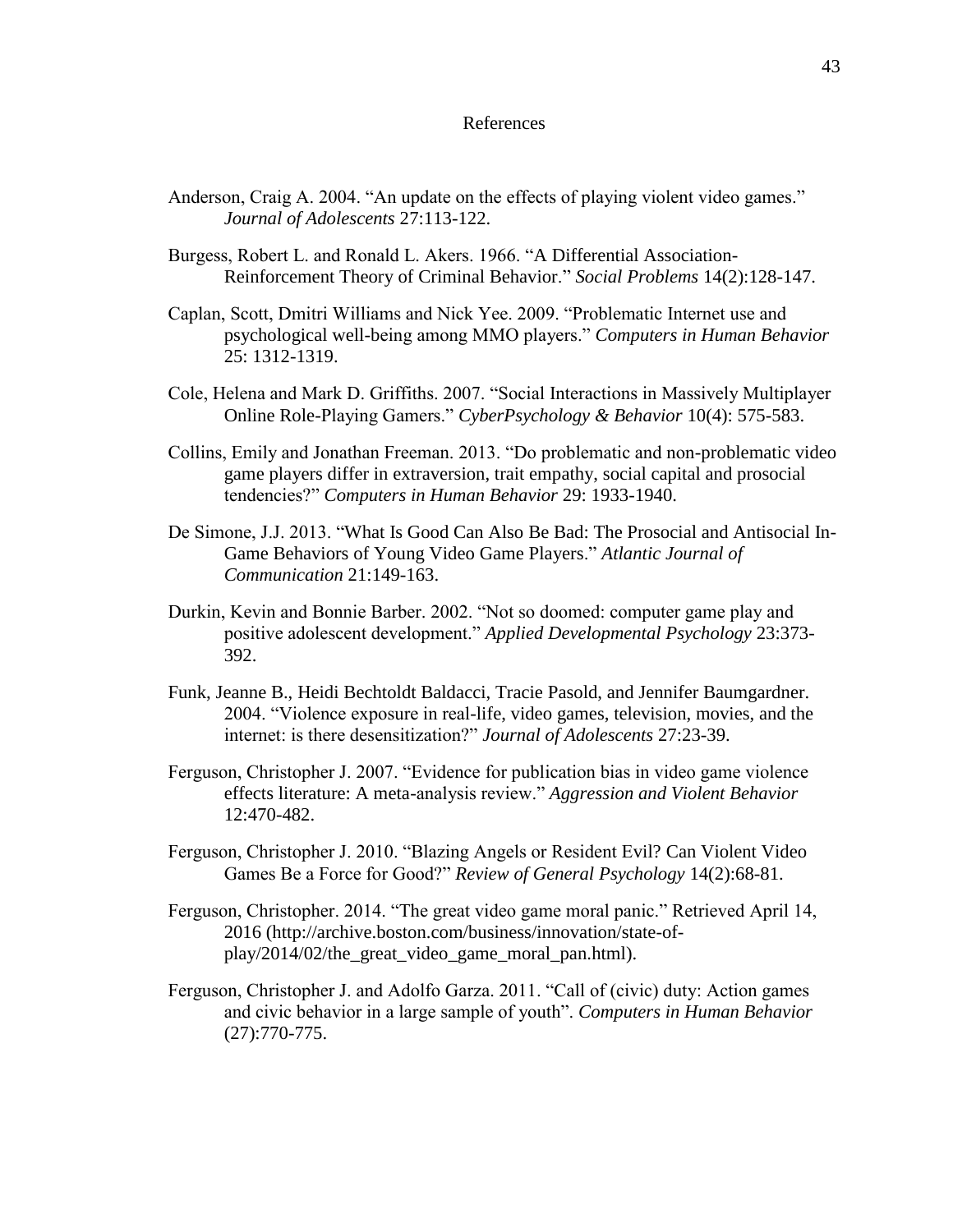- Ferguson, Christopher J. and John Kilburn. 2010. "Much Ado About Nothing: The Misestimation and Overinterpretation of Violent Video Games Effects in Eastern and Western Nations: Comment on Anderson et. al. (2010)." *Psychological Bulletin* 136(2):174-178.
- Gentile, Douglas A. and J. Ronald Gentile. 2008. "Violent Video Games as Exemplary Teachers: A Conceptual Analysis." *Journal of Youth Adolescence* 37:127-141.
- Gentile, Douglas A., Paul J. Lynch, Jennifer Ruh Linder and David A. Walsh. 2004. "The effects of violent video game habits on adolescent hostility, aggressive behaviors, and school performance." *Journal of Adolescents* 27:5-22.
- Glanville, Jennifer L. 1999. "Political Socialization or Selection? Adolescent Etracurricular Participation and Political Activity in Early Adulthood." *Social Science Quarterly* 80(2):279-290.
- Griffiths, M.D., Mark N.O. Davies and Darren Chappell. 2004. "Online computer gaming: a comparison of adolescent and adult gamers." *Journal of Adolescence* 27: 87-96.
- Hargittai, Eszter, and Aaron Shaw. 2013. "Digitally Savvy Citizenship: The Role of Internet Skills and Engagement in Young Adults' Political Participation around the 2008 Presidential Election." *Journal of Broadcasting and Electronic Media* 57(2):115-134.
- Kahne, Joseph, Ellen Middaugh and Chris Evans. 2009. *The Civic Potential of Video Games*. MIT: MIT Press.
- Lewis, Kevin, Marco Gonzales and Jason Kaufman. 2012. "Social selection and peer influence in an online social network." *Proceedings of the National Academy of Sciences of the United States of America* 109(1):68-72.
- Matsueda, Ross L. 1982. "Testing Control Theory and Differential Association: A Causal Modeling Approach." *American Sociological Review* 47(4):489-504.
- McClure, Robert F. and F. Gary Mears. 1984. "Video Game Players: Personality Characteristics and Demographic Variables." *Psychological Reports* 55:271-276.
- Mears, Bill. 2011. "California ban on sale of 'violent' video games rejected." Retrieved May 28, 2016 (http://www.cnn.com/2011/US/06/27/scotus.video.games/).
- Nunnally, J. C., and I. H. Bernstein. 1994. Psychometric Theory. 3rd ed. New York: McGraw–Hill.
- Putnam, Robert D. 2000. *Bowling Alone: The Collapse and Revival of American Community*. New York: Simon & Shuster Paperbacks.
- Savage, David G. 2011. "Supreme Court strikes down California video game law." Retrieved May 28, 2016 (http://articles.latimes.com/2011/jun/28/nation/la-na-0628-court-violent-video-20110628).